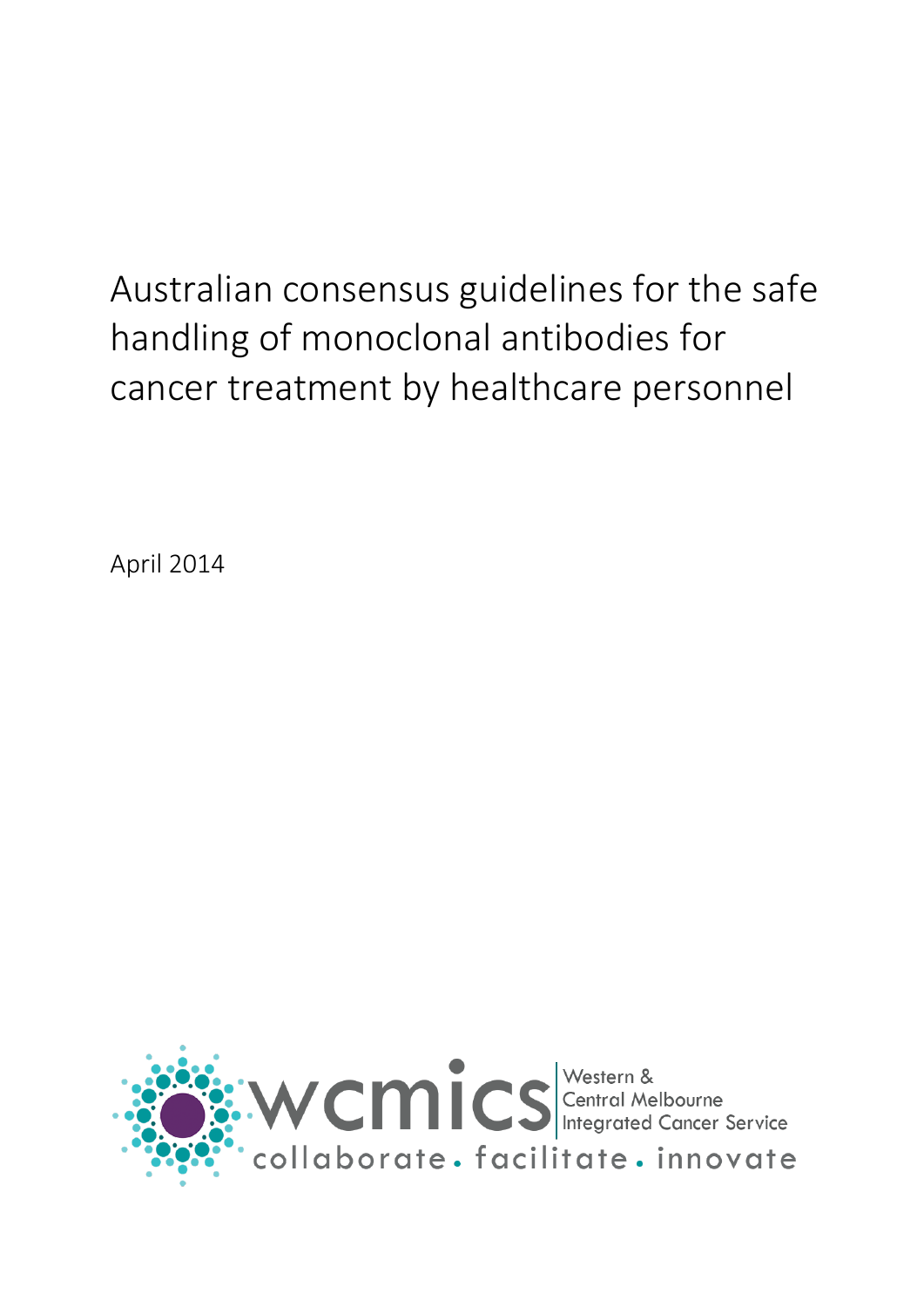### Authorship

| Project Manager: | Sue Kirsa                          |
|------------------|------------------------------------|
|                  | E: sue.kirsa@petermac.org          |
| Project Officer: | Marliese Alexander                 |
|                  | E: marliese.alexander@petermac.org |
| Project Sponsor: | Prof Michael Green                 |
|                  | E: michael.green@wh.org.au         |

### Foreword

This work was completed as part of a Western and Central Melbourne Integrated Cancer Service (WCMICS) funded project*.*

The current guidelines provide recommendations relating to the safe handling (preparation, administration and waste disposal) of monoclonal antibodies. Definitive recommendations are given for the minimum safe handling requirements to protect healthcare personnel. A risk assessment model is provided for institutions to consider and evaluate clinical and operational site-specific factors. In formulating these guidelines, best available evidence relating to occupational health and safety risk as well as clinical risk and other operational factors were considered. These guidelines specifically evaluate monoclonal antibodies used in the Australian cancer clinical practice setting however principles may be applicable to monoclonal antibodies used in non-cancer settings. The guidelines are only applicable to parenterally administered agents.

### Conflicts of Interest

These guidelines were produced independently by members of the project writing group. The following members are consultants or advisory committee members or receive honoraria, fees for service, or travel assistance (independent of research-related meetings) from; or have research or other associations with the organizations listed: Ashish Bajel – MerckSharpDohme, Novartis, Sanofi-Aventis; Peter Fox – Roche; Michael Green – Roche, Sandoz; Sue Kirsa – Roche, Sandoz, Amgen, Orion, Perigo, Novartis; Senthil Lingaratnam – Roche, Sanofi-Aventis; Julie Wilkes – Chemo@home, SHPA, Leukaemia Foundation, Roche, Amgen, Bristol Myers Squibb, Jannsen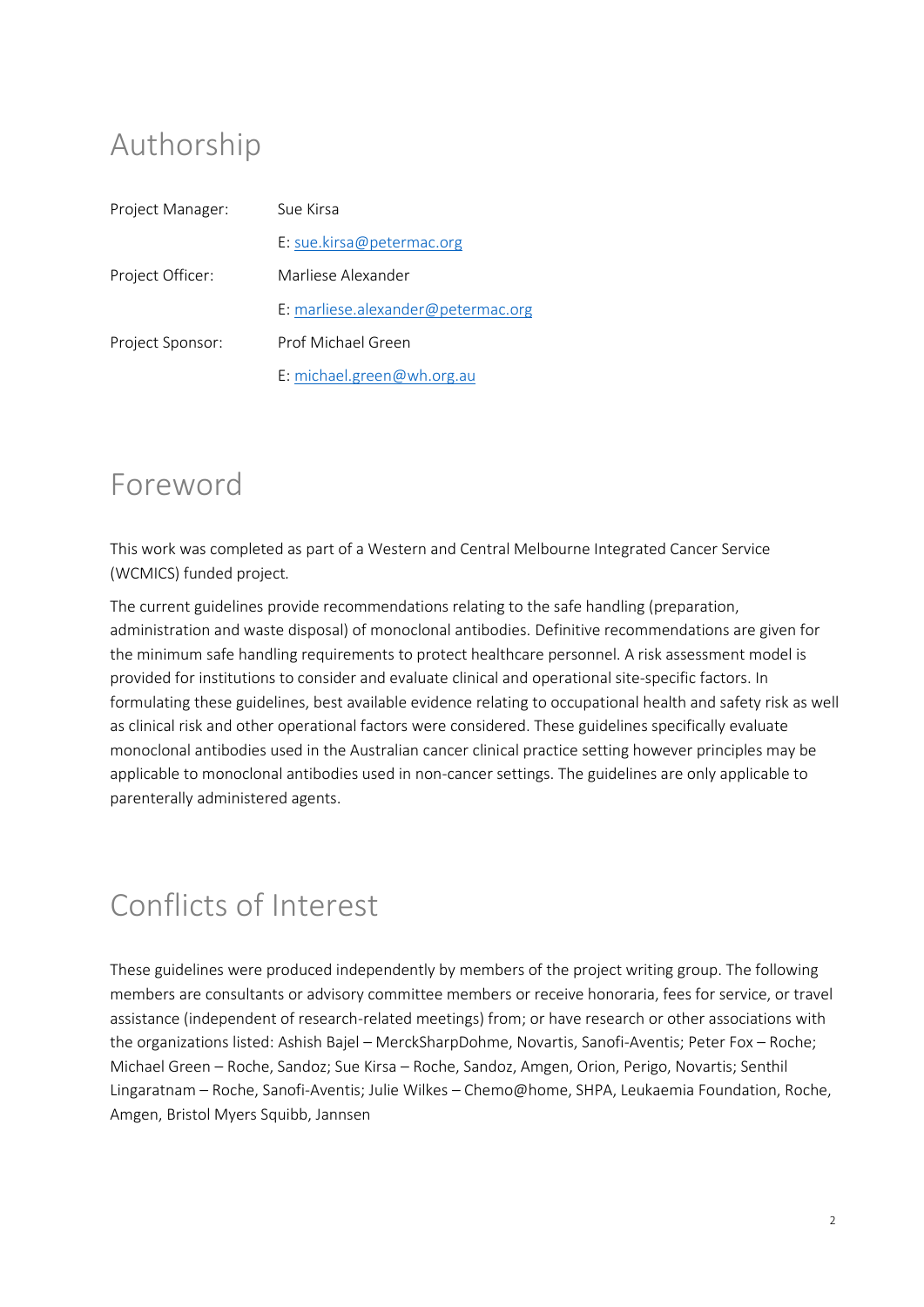### Contents

| 1. |      |                                                                                    |
|----|------|------------------------------------------------------------------------------------|
| 1. |      |                                                                                    |
|    | 1.1. |                                                                                    |
|    | 1.2. |                                                                                    |
|    | 1.3. |                                                                                    |
|    | 1.4. |                                                                                    |
|    | 1.5. |                                                                                    |
| 2. |      |                                                                                    |
|    | 2.1. | Recommendation I - Occupational health and safety risk  12                         |
|    | i.   |                                                                                    |
|    | ii.  |                                                                                    |
|    | 2.2. |                                                                                    |
|    | 2.3. |                                                                                    |
|    | 2.4. |                                                                                    |
|    | 2.5. |                                                                                    |
|    | 2.6. |                                                                                    |
|    | 2.7. |                                                                                    |
| 3. |      |                                                                                    |
| 4. |      |                                                                                    |
| 5. |      |                                                                                    |
| 6. |      |                                                                                    |
|    | 6.1. |                                                                                    |
|    | 6.2. |                                                                                    |
|    | 6.3. |                                                                                    |
|    | 6.4. |                                                                                    |
| 7. |      |                                                                                    |
|    |      | Appendix 1 - Comparison of drug properties in select commercially available MABs46 |
|    |      |                                                                                    |
|    |      |                                                                                    |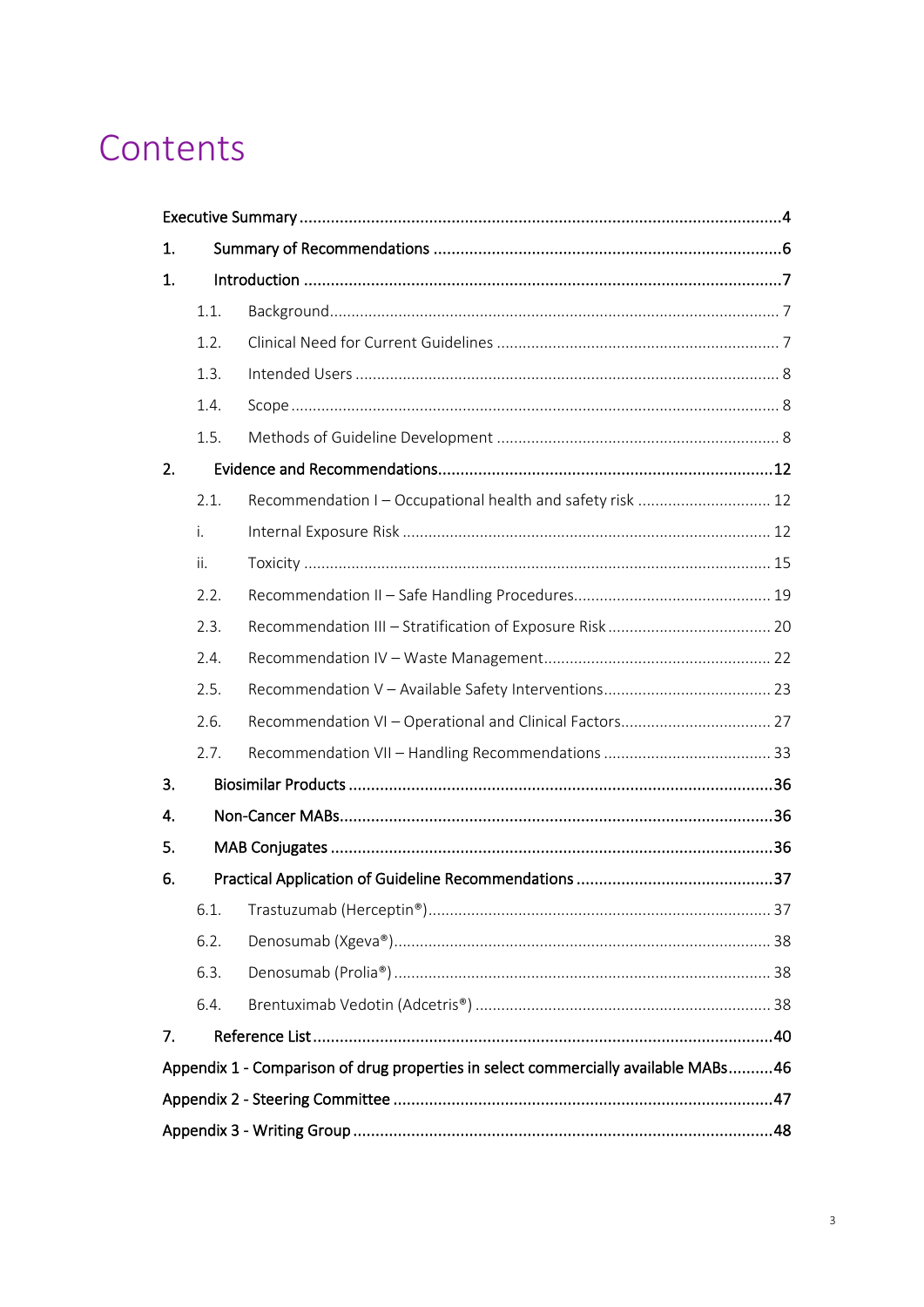### <span id="page-3-0"></span>Executive Summary

Occupational health and safety (OHS) exposure risks associated with traditional cytotoxic drugs are well established. However there is little information regarding the OHS exposure risks of monoclonal antibodies (MABs). MABs either do not fulfil hazardous drugs criteria or lack sufficient agent-specific information to assign an appropriate hazard classification. Industry standards for correct handling and exposure risk associated with MABs are conflicting or out-dated. Operational and clinical issues (e.g. vialsharing, preparation complexity and medication error risk) also influence how MABs are handled. This often results in the application of stricter standards associated with cytotoxic drugs in some settings and the limited use of safety precautions in other settings. It was this variation in practice which underlined the need for an evidence-based guideline for handling MABs that was suited to the Australian healthcare context. This guideline does not provide prescriptive recommendations for the preparation and handling of MABs due to the many influencing clinical and operational factors unique to healthcare centres. Rather, the guideline provides a mechanism for individual institutions to assess these factors. The guideline does however provide clear recommendations of agreed minimum safe handling requirements to protect healthcare personnel. Recommendations are based largely on an absence of data supporting a practice in the face of potential harm to healthcare personnel.

Section 1 of this document provides an introduction to the background and development to these *Australian consensus guidelines for the safe handling of monoclonal antibodies for cancer treatment by healthcare personnel.*

Section 2 offers recommendations for the appropriate handling of MABs by healthcare personnel in the cancer services setting. Recommendations are summarised on pages 6 and 7 of this document (table 1), with supporting evidence for each recommendation presented in the body of section 2. Occupational health, operational and clinical factors have been considered in formulating each of the recommendations.

Sections 3 to 5 provide guidance on how to use these guidelines when considering biosimilar products (section 3), MABs for non-malignant diseases (section 4), and MABs conjugated to another hazardous substance (section 5).

Section 6 provides practical examples on how the guideline recommendations can be applied in the clinical practice setting.

To develop th*ese Australian consensus guidelines for the safe handling of monoclonal antibodies for cancer treatment by healthcare personnel*, a multidisciplinary steering committee (SC) was formed with representatives from Peter MacCallum Cancer Centre, Royal Melbourne Hospital, St Vincent's Hospital, Western Health, Western and Central Melbourne Integrated Cancer Service (WCMICS), and relevant experts. The role of the SC was to provide oversight of project activities. Two project officers were appointed to undertake the project work. A multidisciplinary writing group (WG) was formed and endorsed by the SC to develop and write the guidelines. The WG reviewed existing MAB handling guidelines to determine research questions, develop the structure of this guideline and also to direct the literature searches undertaken for each recommendation.

The guidelines were developed in accordance with the principles outlined by the National Health and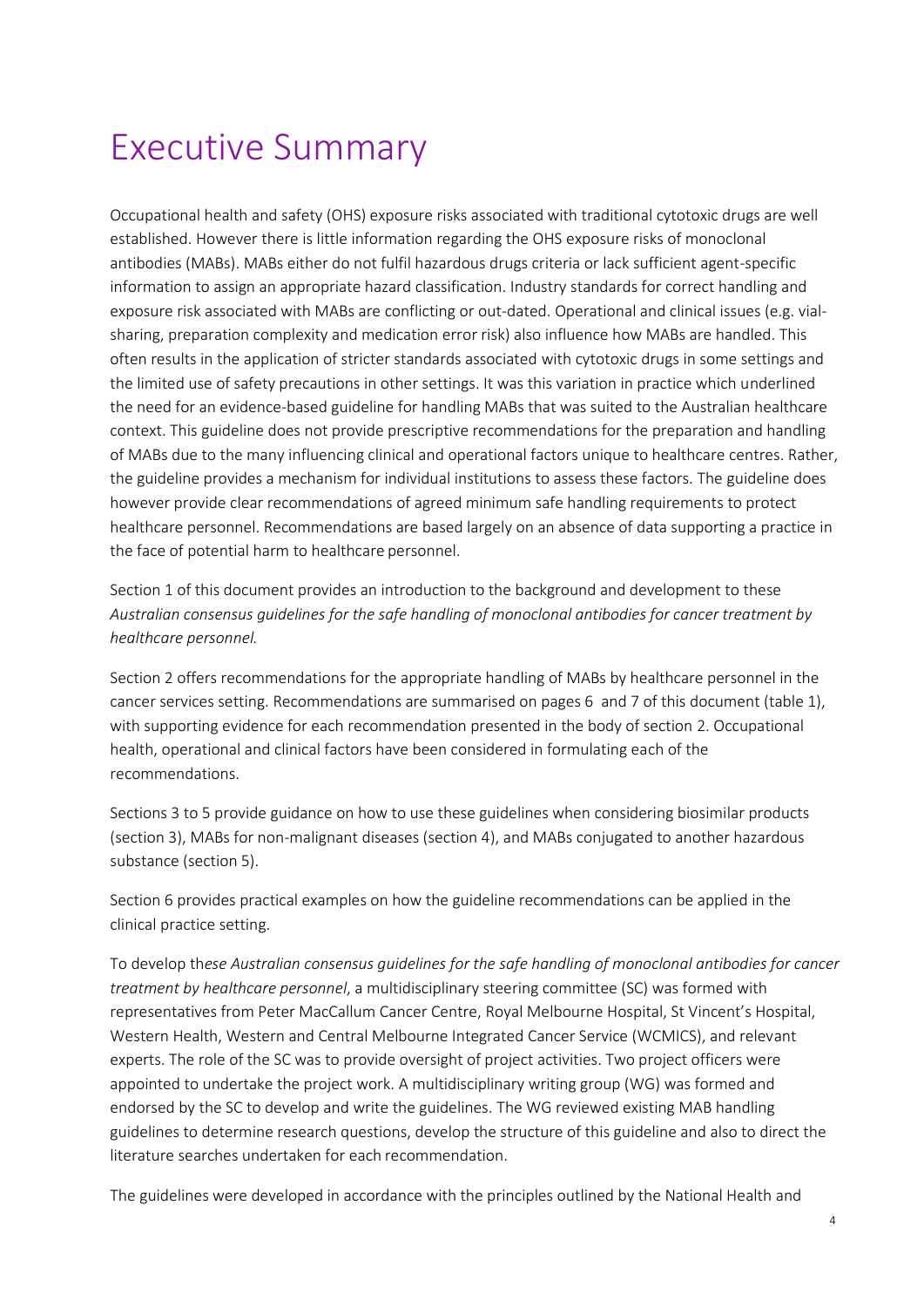Medical Research Council (NHMRC) guide to the development, evaluation and implementation of clinical practice guidelines.<sup>1</sup> The recommendations made in this guideline document are strengthened by a rigorous methodology, informed through critical appraisal of the available literature. For many recommendations, there was a paucity of high quality supportive evidence with a predominance of preclinical evaluations, animal studies and expert opinion.

In formulating the recommendations for this guideline, the committee recognised and took into account a number of factors and limitations pertaining to the available evidence base. Despite numerous studies looking at the various toxicities associated with MABs, the results related most frequently to animals not humans. Where human studies were considered, there was concern within the WG about how findings relating to therapeutic doses may be extrapolated to low level, long term occupational exposure given the lack of evidence in this area. Studies investigating the stratification of exposure risk and safety interventions typically considered traditional cytotoxic chemotherapy agents, again raising questions about how to translate these findings into the MABs handling setting.

Each of the seven recommendations in this document were assigned a grade and level according to defined NHMRC criteria.<sup>2</sup> Where clinical evidence was lacking but consensus existed among WG members, consensus-based recommendations were given. Such recommendations have been categorised as Good Practice Points (GPPs). The recommendations were formulated using a considered judgement process, taking into account the amount and quality of available evidence, as well as its generalisability and applicability in the Australian setting.

In framing the guideline recommendations, the WG has carefully considered the need to balance occupational health with clinical and operational factors associated with the preparation of MABs. The results of an Australian national survey of clinicians recognised that both occupational health and nonoccupational health issues were important factors to consider when determining how and where a MAB should be prepared.<sup>3</sup>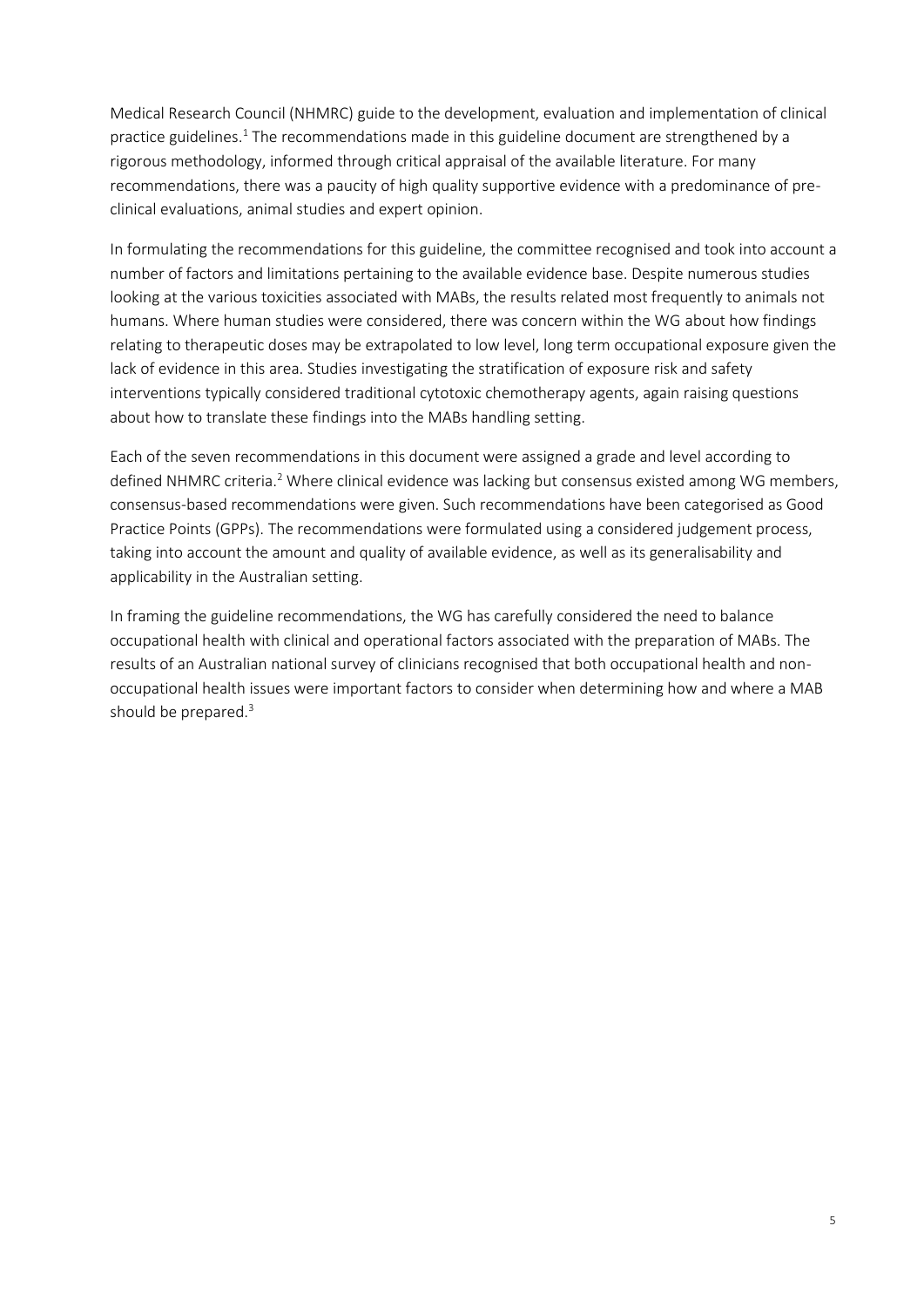## <span id="page-5-0"></span>Summary of Recommendations

#### Table 1 - Summary of Recommendations

|                 | Recommendation                                                                                                                                                                                                                       | Level-Grade* | Section |
|-----------------|--------------------------------------------------------------------------------------------------------------------------------------------------------------------------------------------------------------------------------------|--------------|---------|
| Ι.              | That the occupational health and safety risk to healthcare                                                                                                                                                                           |              | 2.1     |
|                 | personnel handling MABs is dependent on the following risk factors:                                                                                                                                                                  |              |         |
|                 | i.<br>Internal Exposure Risk                                                                                                                                                                                                         |              |         |
|                 | via dermal absorption                                                                                                                                                                                                                | GPP          | 2.1.1   |
|                 | via inhalation absorption                                                                                                                                                                                                            | GPP          | 2.1.2   |
|                 | via mucosal absorption                                                                                                                                                                                                               | GPP          | 2.1.3   |
|                 | via oral absorption                                                                                                                                                                                                                  | $IV-D$       | 2.1.4   |
|                 | ii.<br>Toxicity                                                                                                                                                                                                                      |              |         |
|                 | cytotoxicity                                                                                                                                                                                                                         | GPP          | 2.1.5   |
|                 | carcinogenicity                                                                                                                                                                                                                      | $II-C$       | 2.1.6   |
|                 | genotoxicity or mutagenicity                                                                                                                                                                                                         | GPP          | 2.1.7   |
|                 | teratogenicity or other developmental toxicity                                                                                                                                                                                       | IV-D         | 2.1.8   |
|                 | organ toxicity at low doses                                                                                                                                                                                                          | GPP          | 2.1.9   |
|                 | immunogenicity                                                                                                                                                                                                                       | III-D        | 2.1.10  |
| $\mathbf{II}$ . | From an occupational health and safety perspective, it would be prudent                                                                                                                                                              | GPP          | 2.2     |
|                 | for MABs to require greater handling precautions than other non-                                                                                                                                                                     |              |         |
|                 | hazardous injectable medications however they do not warrant full                                                                                                                                                                    |              |         |
|                 | cytotoxic precautions, with exceptions only where sufficient                                                                                                                                                                         |              |         |
|                 | evidence exists of safety concerns for a specific MAB.                                                                                                                                                                               |              |         |
| III.            | Safe handling procedures should be stratified according                                                                                                                                                                              |              | 2.3     |
|                 | to:                                                                                                                                                                                                                                  |              |         |
|                 | Healthcare staff role (preparation, administration,<br>i.<br>transportation/disposal)                                                                                                                                                | $III-D$      | 2.3.1   |
|                 | Health considerations (e.g. pregnancy)<br>ii.                                                                                                                                                                                        | GPP          | 2.3.2   |
| IV.             | Procedures for the handling of waste generated during the preparation or<br>clinical use of MABs are as follows:                                                                                                                     |              | 2.4     |
|                 | Waste products generated during the preparation of MABs<br>i.<br>should be disposed as per standard operating procedures for parenterally<br>administered agents, i.e. not classified as<br>cytotoxic waste                          | GPP          | 2.4.1   |
|                 | Waste products and/or bodily fluids of patients who have been<br>ii.<br>administered MABs should be disposed as per standard operating<br>procedures for parenterally administered agents, i.e. not classified as<br>cytotoxic waste | <b>GPP</b>   | 2.4.2   |
| V.              | The range of available interventions / safeguards to                                                                                                                                                                                 |              | 2.5     |
|                 | minimise occupational exposure are:                                                                                                                                                                                                  |              |         |
|                 | i.<br>Personal Protective Equipment (PPE)                                                                                                                                                                                            |              | 2.5.1   |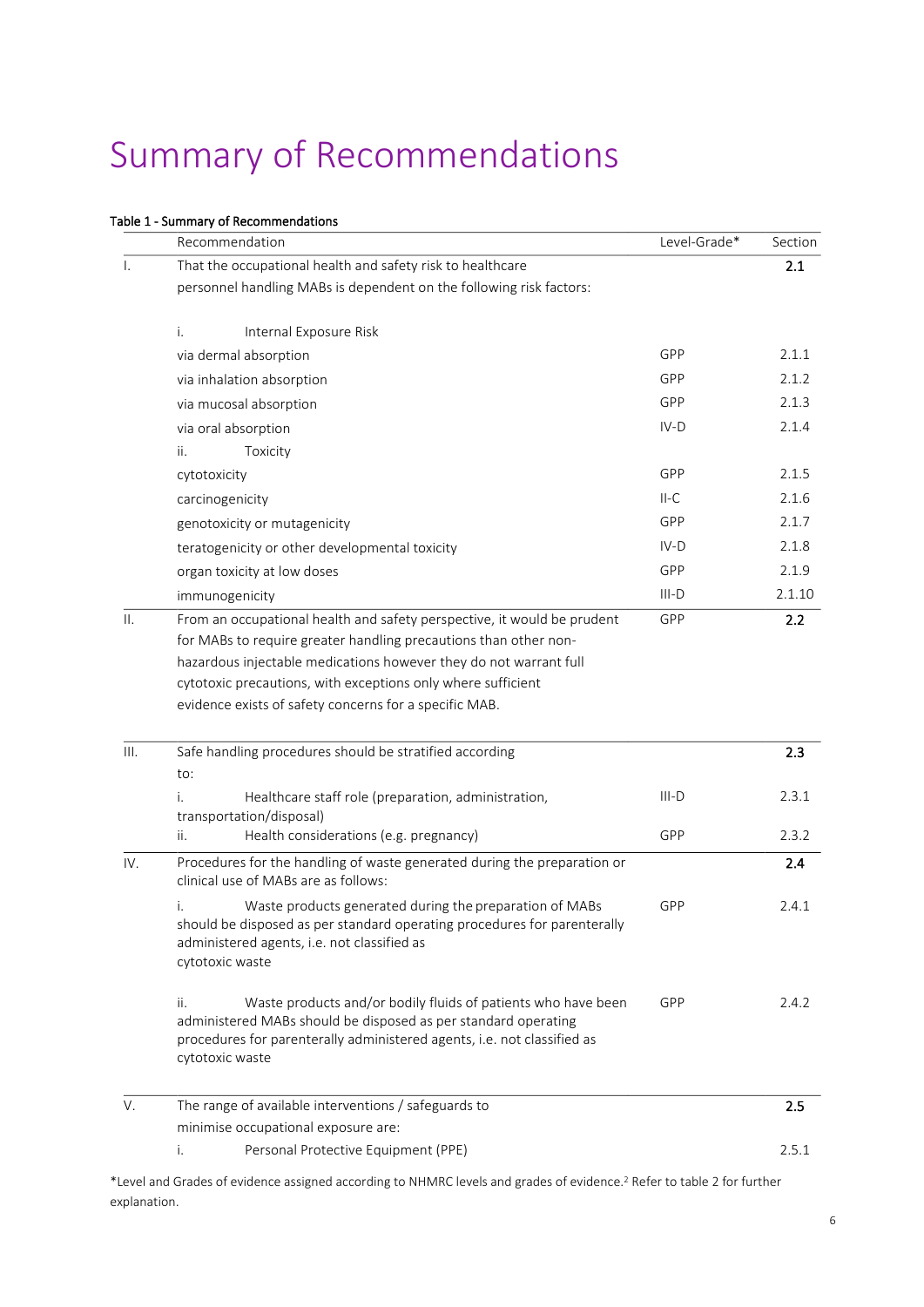# <span id="page-6-0"></span>1. Introduction

#### <span id="page-6-1"></span>Background  $1.1.$

Monoclonal antibodies (MABs) play an important role in the treatment of both malignant and nonmalignant diseases with more than 100 new MABs currently in development or undergoing regulatory review.<sup>4</sup> Whilst patients are benefiting from the rapid production and clinical utilisation of these agents, there is little information regarding the risks of occupational exposure for hospital personnel.

MABs are immunoglobulins (usually of the immunoglobulin G (IgG) class) comprised of two distinct fragments. The antigen-binding fragment (Fab) engages the tumour cell antigen whilst the crystalline fragment (Fc) binds to a receptor on an effector.<sup>5</sup> MABs are generated using biotechnologies including recombinant DNA (rDNA) or hybridoma technology, B lymphocyte immortalisation or other technologies (e.g. display technology, genetically engineered animals).

Unlike traditional anticancer agents, which fulfil criteria for classification as cytotoxic or hazardous substances, many new drug treatments either do not fulfil the same criteria<sup>6,7</sup> or there is insufficient agent-specific information as yet to assign an appropriate classification. According to the International Conference on Harmonisation of Technical Requirements for Registration of Pharmaceuticals for Human Use (ICH) guidelines (adopted by the Australian Therapeutic Goods Administration (TGA), American Food and Drug Administration (FDA) and the European Medicines Agency (EMA); MABs are not required to be evaluated for carcinogenicity or genotoxicity.<sup>8</sup>

Consequently, there is uncertainty about correct handling and exposure precautions of these agents. An Australian-wide clinical practices survey demonstrated that MABs were being handled according to cytotoxic standards (i.e. preparation within pharmacy clean room) in some institutions whereas other institutions applied limited safety precautions (i.e. preparation at the bedside). $3$ 

#### <span id="page-6-2"></span> $1.2.$ Clinical Need for Current Guidelines

Previously, there has been no standard for safe handling of MABs. Consequently cytotoxic standards have typically been applied when these molecules were used as part of cancer therapy. The health outcomes from occupational exposure of these molecules in pharmacy, nursing and medical staff are largely unknown. Given there is a paucity of published evidence that these molecules have any short or long term toxic effects following occupational exposure, application of cytotoxic standards to the handling of these molecules may have undue impact on reducing efficiency and increasing costs and time allocation in relation to resources required for preparation (pharmacy personnel time, consumables required, use of cytotoxic drug safety cabinets) and administration (appropriately trained nursing staff, treatment restricted to hospital only). Considerations around the need for aseptic preparation of doses, the complexity of dosing regimens and cost of vials have been absent in other guidelines. This has an impact beyond the cancer services setting affecting cardiology, rheumatology, neurology, immunology, gastroenterology, nephrology and non- malignant haematology where such molecules are also utilised. Current industry standards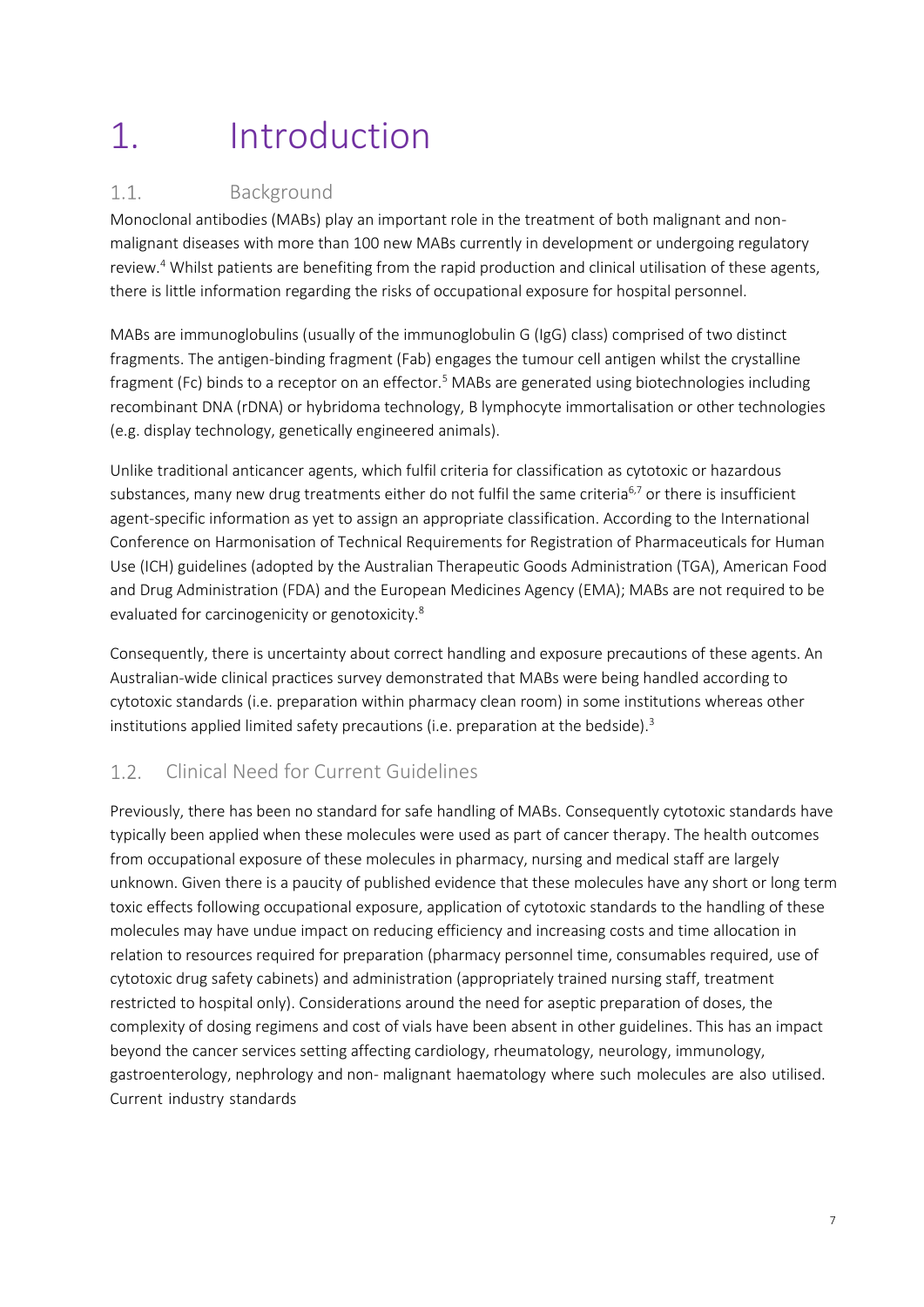either fail to address these issues for MABs or are conflicting. There is no consensus on the hazard categorisation of MABs. For example, (a) Worksafe Victoria 'Handling Cytotoxics in the Workplace' - January 2003 make no mention of MABs,<sup>9</sup> the National Institute for Occupational Safety and Health (NIOSH) guidelines 2012 do not list major anticancer MABs as meeting hazardous drug criteria,<sup>7</sup> (c) the International Society of Oncology Pharmacy Practitioners (ISOPP) standards of practice reference the NIOSH criteria for classification of hazardous drugs,<sup>10</sup> and (d) the Material Safety Data Sheets (MSDS) provided by pharmaceutical companies are conflicting and the information within a current MSDS may be out-dated. The Clinical Oncology Society of Australia (COSA) was the first national organisation to commence developing recommendations for the handling of MABs. The position statement '*safe handling of monoclonal antibodies in healthcare settings'* was produced by the Cancer Pharmacists Group (CPG), representing pharmacists from a variety of practice settings including medical oncology, haematology, palliative care and cytotoxic preparation services. $11$ 

Safe-handling to minimise or eliminate staff exposure is only one reason why these molecules may be prepared in hospital pharmacy clean-rooms. Considerations regarding aseptic technique to prevent accidental microbial contamination, complexity of dosing, maintenance of molecule integrity and financial expense (in order to reduce wastage) are also taken into account with decisions regarding bedside versus pharmacy preparation of these drugs.

#### <span id="page-7-0"></span>Intended Users  $1.3.$

These guidelines are intended to be used by healthcare personnel (medical, pharmacy and nursing) who are involved in the handling of MABs in cancer treatment. By providing a framework of recommendations, health care facilities can develop multidisciplinary safe handling procedures of MABs, which lead to improved institutional efficiency while optimising patient and staff health outcomes.

#### <span id="page-7-1"></span> $1.4.$ Scope

Recommendations within this guideline were developed specifically for MABs used in the cancer services settings. MABs used in non-malignant diseases and those in early development clinical trials were not formally evaluated in the development of these guidelines. Recommendations exclude MABs conjugated to cytotoxic, radioactive or other hazardous compounds, which should be handled according to relevant procedures for the conjugated agent. Principles from which recommendations were made are deemed to be relevant to the non-cancer setting, however further evaluation and risk assessment in these settings may be required. Recommendations are applicable to biosimilar products.

#### <span id="page-7-2"></span> $1.5.$ Methods of Guideline Development

The process for guideline development was conducted in accordance with principles outlined by National Health and Medical Research Council (NHMRC) and Turner.<sup>1,12</sup>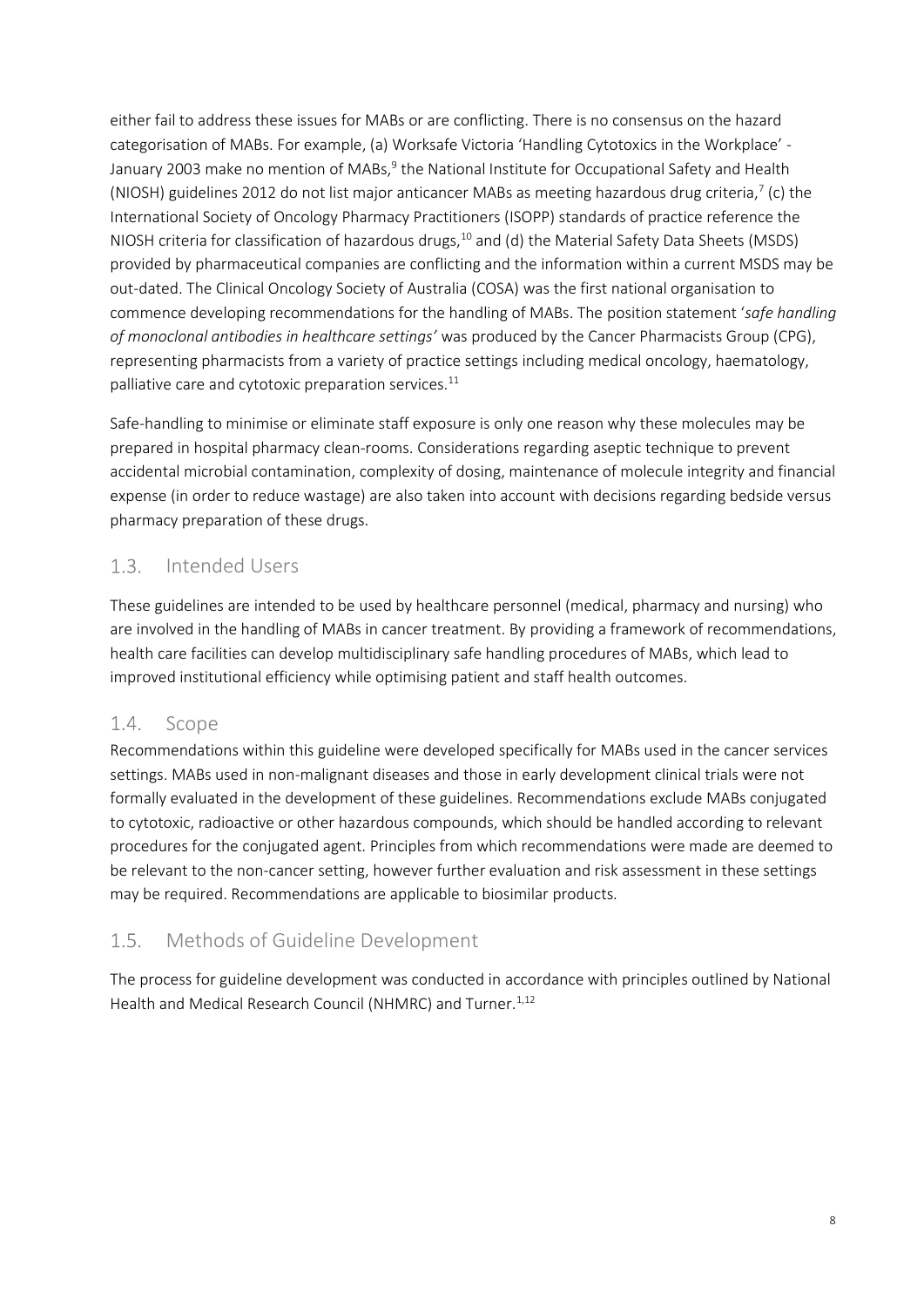#### *1.5.1. Funding*

The guideline development project was funded by Western and Central Melbourne Integrated Cancer Service (WCMICS).

#### *1.5.2. Governance*

A multidisciplinary SC was formed with representatives from Peter MacCallum Cancer Centre, Royal Melbourne Hospital, St Vincent's Hospital, Western Health, Western and Central Melbourne Integrated Cancer Service (WCMICS) and relevant experts in the field of cancer medicine (Appendix 2). The role of the SC was to provide oversight of project activities. Two project officers (oncology pharmacists), were appointed to undertake the project work. A guideline WG comprising of three medical oncologists, a haematologist, two oncology nurses, four oncology pharmacists and a consumer representative, was formed and endorsed by the SC to develop and write the guidelines (Appendix 3).

#### *1.5.3. Description of current practices*

Oncology pharmacists, medical oncologists, haematologists and senior nursing staff who were members of peak body oncology pharmacy, medical and oncology nursing associations were invited to participate in an on-line Australia-wide survey. The survey was sent to the Cancer Nurses Society of Australia (CNSA), Clinical Oncological Society of Australia (COSA), Haematological Society of Australia and New Zealand (HSANZ), Medical Oncology Group of Australia (MOGA), and the Society of Hospital Pharmacists of Australia (SHPA). Survey respondents from across states and territories (n=222) represented their attitudes and institution practices regarding the preparation and administration of MABs, availability of institutional guidelines, and reasons/rationale (if known) for supporting such practices. The survey findings describe the range of current clinical practices, and aimed to identify particular trends across various sectors: public/private, regional/metropolitan, and size/type of the treatment facility. Survey findings provided context for the development of recommendations presented herein. Detailed methodology and results from the survey have be reported separately.<sup>3</sup>

#### *1.5.4. Synthesis of evidence*

Two project officers independently undertook a comprehensive search of the literature, assessed the eligibility of identified studies, critically appraised and summarised included studies. The literature search was undertaken between March and September 2013 using the following electronic databases: Medline (OVID), Cumulative Index to Nursing and Allied Health Literature (CINAHL), Wiley Interscience, Embase, Pubmed, Cochrane Library and Google . Searches were conducted using both Medical Subject Heading (MeSH) terms and text words. The MeSH term monoclonal antibodies, was selected and initially exploded to include all subheadings. The search was then refined by combining the following text words: administration, exposure, guidelines, handling, metabolism, pharmacokinetics, pharmacology, physiology, poisoning, or safety. The reference lists of relevant papers were also searched. Pharmaceutical company information including product information (PI) sheets, material safety data sheets (MSDS) and unpublished data were searched for drug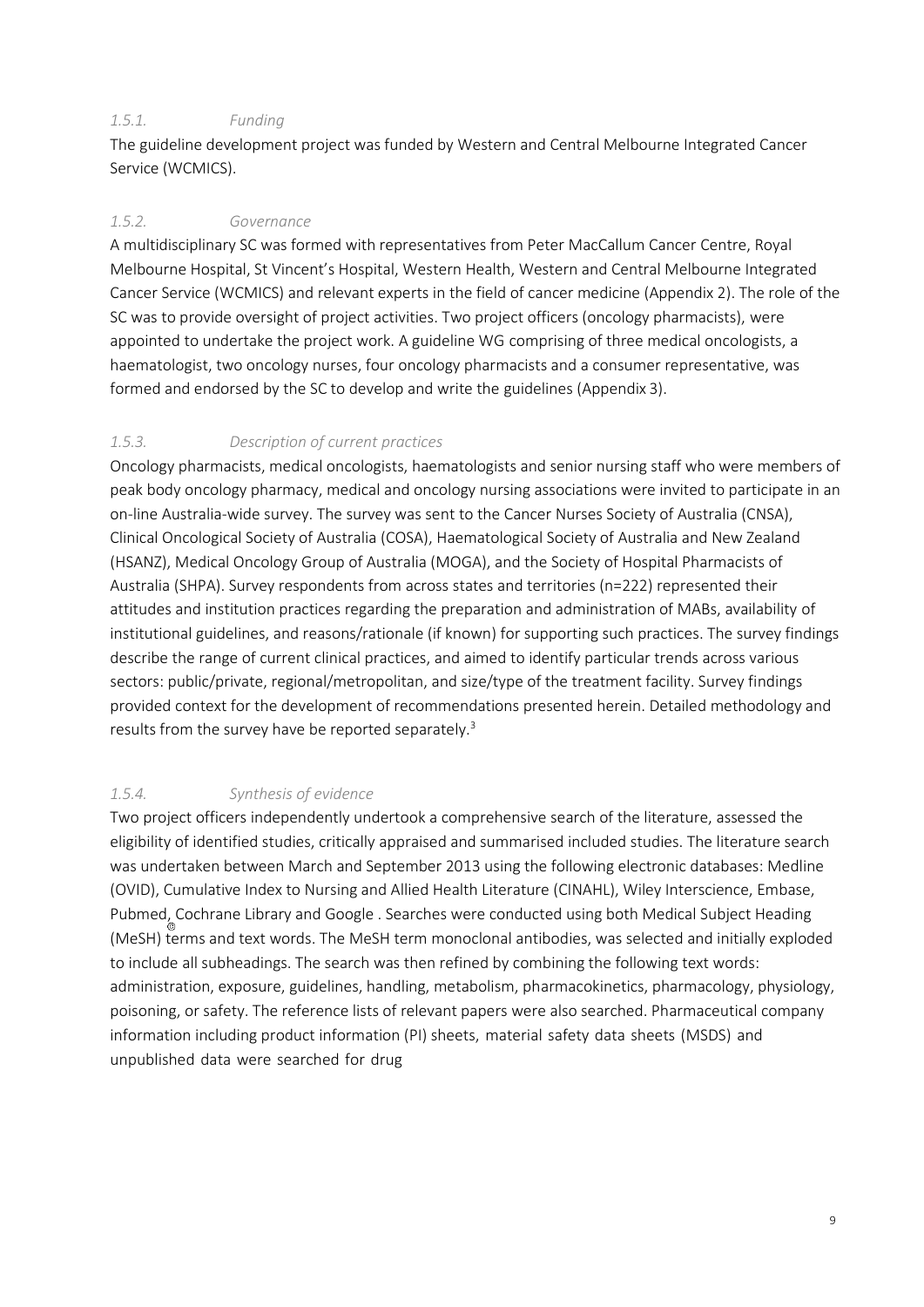specific information. Detailed methodology and results from the literature review have be reported separately.<sup>13</sup>

#### *1.5.5. Levels and Grades of Evidence*

The WG formulated seven major recommendations. Each recommendation was evaluated against NHMRC criteria (table 2) and where relevant assigned a grade and level.<sup>2</sup> The NHMRC criteria allowed the WG to differentiate between the strengths (grading) of their recommendations by taking into account the volume, consistency, clinical effect, generalisability and applicability of the supporting evidence. Where evidence was insufficient to meet even the lowest level of evidence (i.e. pre-clinical studies) or where no evidence was identified, consensus-based recommendations are given and annotated as Good Practice Points (GPP).

| Grade         | Description                                                                                                                                                       |
|---------------|-------------------------------------------------------------------------------------------------------------------------------------------------------------------|
| A             | Body of evidence can be trusted to guide practice                                                                                                                 |
| B             | Body of evidence can be trusted to guide practice in most situations                                                                                              |
| С             | Body of evidence provides some support for recommendation(s) but care should be taken in<br>application                                                           |
| D             | Body of evidence is weak and recommendation must be applied with caution                                                                                          |
| GPP           | Good Practice Point: recommendations where no gradable evidence was identified but wher<br>committee members reached consensus                                    |
| Level         | Description                                                                                                                                                       |
|               | A systematic review of level II studies                                                                                                                           |
| $\mathsf{II}$ | A randomised controlled trial                                                                                                                                     |
| $III-1$       | A pseudo randomised controlled trial (i.e. alternate allocation or some other method)                                                                             |
| $III - 2$     | A comparative study with concurrent controls (non-randomised experimental trial, cohort stu<br>control study, interrupted time series with a control group)       |
| $III-3$       | A comparative study without concurrent controls (historical control study, two or more single<br>study, interrupted time series without a parallel control group) |
| IV            | Case series with either post-test or pre-test/post-test outcomes                                                                                                  |

Table 2– Grades and levels of evidence (adapted from NHMRC)<sup>2</sup>

#### *1.5.6. Process for reaching consensus*

A summary of the findings of the survey along with the results from the literature search, were presented to the WG for formulation of draft recommendations, to the SC, and to attendees at subsequent consensus meetings. Two consensus meetings were held in Melbourne in August 2013. The meetings were attached to Australian conferences from the Medical Oncology Group of Australia (MOGA) and the International Society of Oncology Pharmacy Practitioners (ISOPP). Medical, pharmacy and nursing representatives were invited to attend the consensus meetings, with no requirement for conference registration or attendance. At each meeting consensus opinion was invited for all recommendations presented by the WG.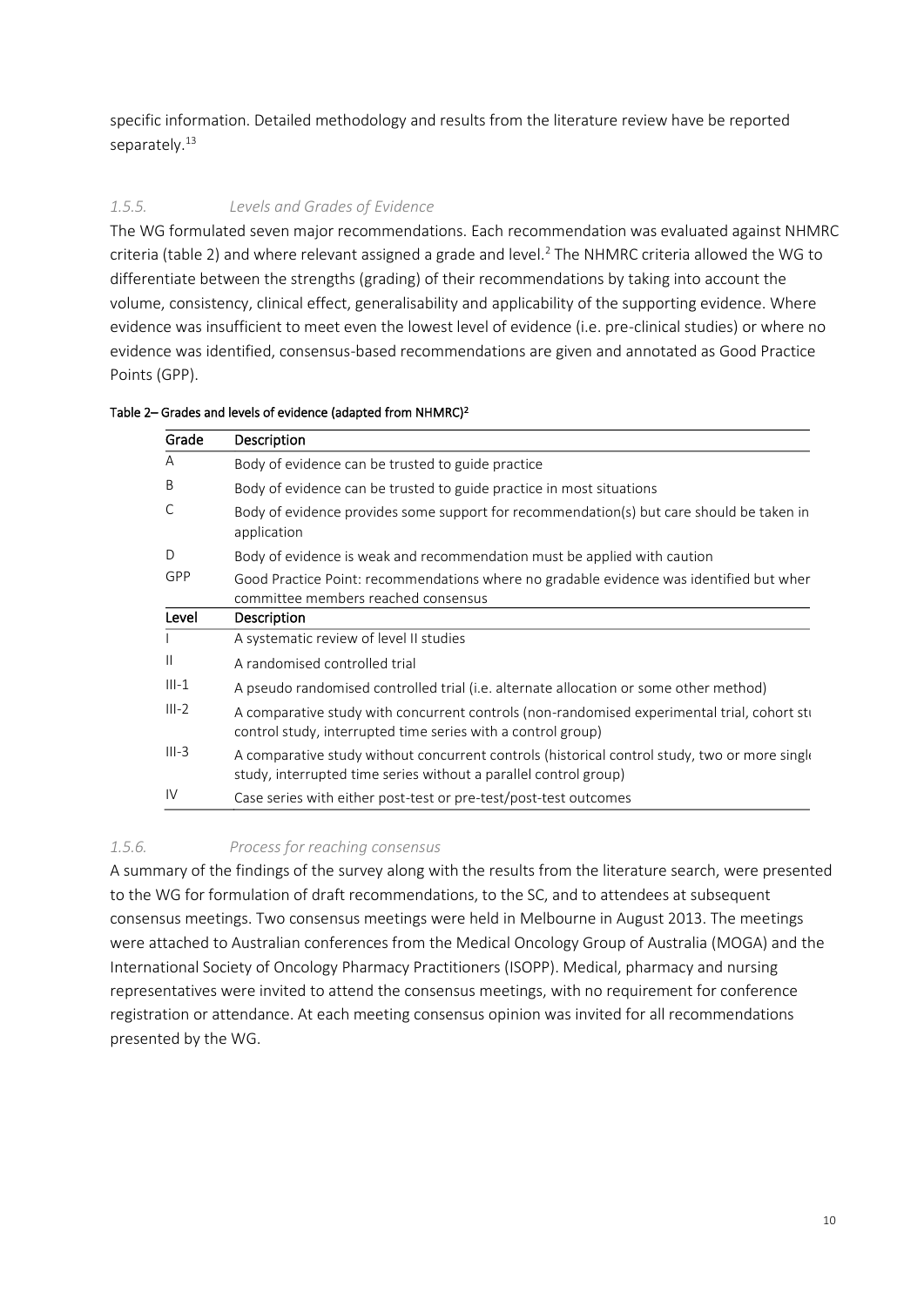#### *1.5.7. Consultation and endorsement*

Draft recommendations developed at the consensus meetings were endorsed by the SC, and subsequently developed for publication. Clinical practice guidelines endorsed by professional body associations are more likely to be taken up by clinicians and healthcare services.<sup>1</sup> Accordingly, these guidelines were submitted to relevant professional body associations for final endorsement.

These *Australian consensus guidelines for the safe handling of monoclonal antibodies for cancer treatment by healthcare personnel* have been endorsed by the following listed associations: Association of Hospital Pharmacists (AHP), Cancer Nurses Society of Australia (CNSA), Clinical Oncology Society of Australia (COSA), COSA Cancer Pharmacists Group (CPG), Medical Oncology Group of Australia (MOGA), Pharmacy Guild of Australia and the Society of Hospital Pharmacists of Australia (SHPA). Medicines Australia was consulted and although supportive of measures that promote quality and safe use of medicines, did not receive sufficient member response to enable endorsement. The Haematology Society of Australia &New Zealand (HSANZ) have reviewed and provided support for the guidelines including distribution and reference within the organisation. The Australian Nursing and Midwifery Federation (ANMF) appraised the guidelines but were unable to provide endorsement. The Australian Government Department of Health, Department of Health Victoria and WorkSafe Victoria were provided copies of draft and final guidelines throughout their development.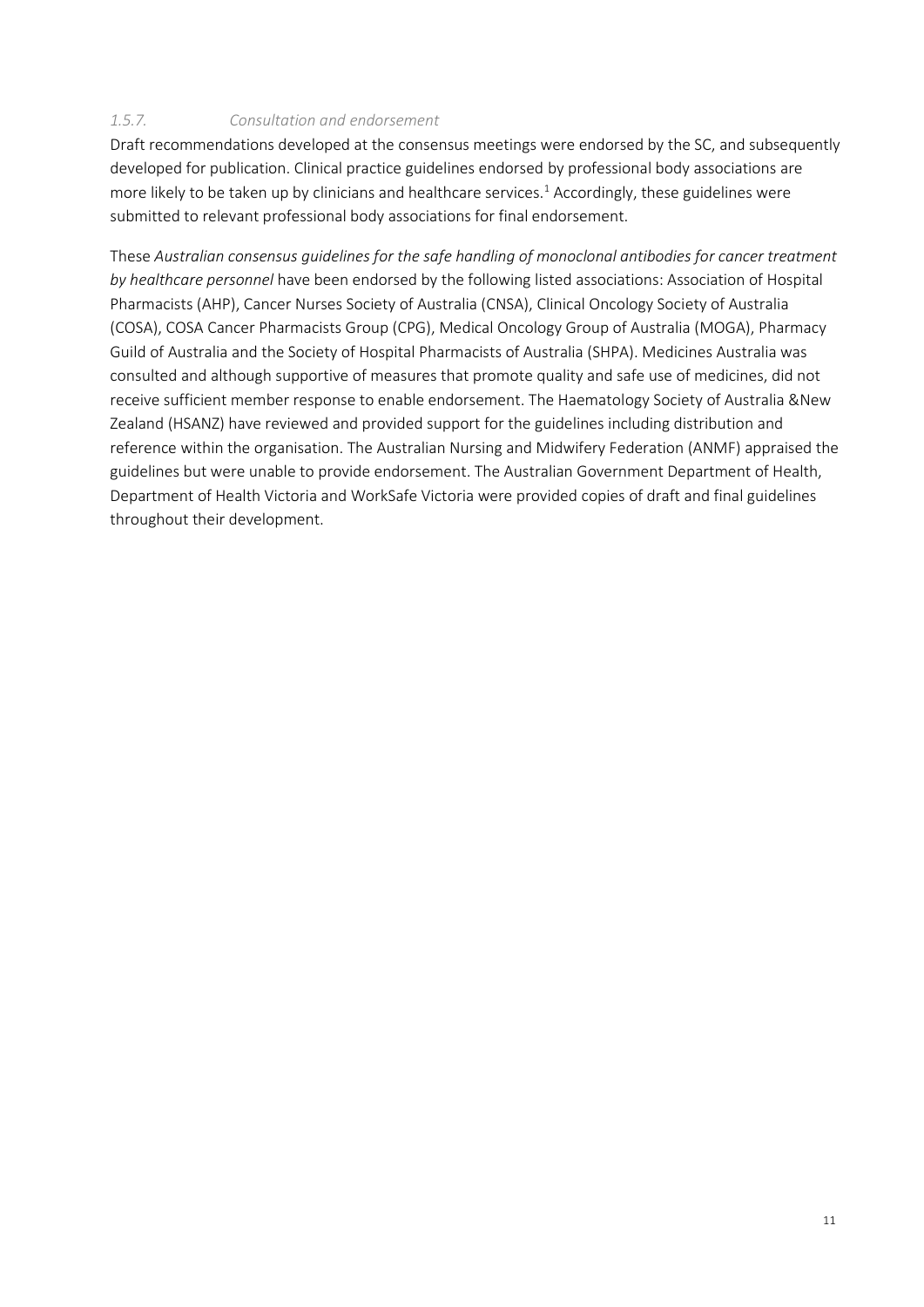# <span id="page-11-0"></span>2. Evidence and Recommendations

| Recommendation                                                                                     | Grade   | Evidence in Section |
|----------------------------------------------------------------------------------------------------|---------|---------------------|
| That the occupational health and safety risk to healthcare personnel handling MABs is dependent on |         |                     |
| the following risk factors:                                                                        |         |                     |
| Internal Exposure Risk<br>İ.                                                                       |         |                     |
| via dermal absorption                                                                              | GPP     | 2.1.1               |
| via inhalation absorption                                                                          | GPP     | 2.1.2               |
| via mucosal absorption                                                                             | GPP     | 2.1.3               |
| via oral absorption                                                                                | $IV-D$  | 2.1.4               |
| ii.<br>Toxicity                                                                                    |         |                     |
| cytotoxicity                                                                                       | GPP     | 2.1.5               |
| carcinogenicity                                                                                    | $II-C$  | 2.1.6               |
| genotoxicity or mutagenicity                                                                       | GPP     | 2.1.7               |
| teratogenicity or developmental toxicities                                                         | $IV-D$  | 2.1.8               |
| organ toxicity at low doses                                                                        | GPP     | 2.1.9               |
| immunogenicity                                                                                     | $III-D$ | 2.1.10              |

#### <span id="page-11-1"></span> $2.1.$ Recommendation I – Occupational health and safety risk

The occupational health and safety risks to healthcare personnel who handle MABs were assessed according to the risk of internalisation and evidence of toxicity of these molecules. In the setting of occupational exposure where toxicity is limited by internalisation, strong evidence of (no) internalisation was given greater weighting than weak evidence of toxicity. Criteria for toxicity was adapted from hazardous substance criteria defined by the Australian National Occupational Health and Safety Commission (NOHSC) (now Safe Work Australia) and the US National Institute for Occupational Safety and Health (NIOSH) for hazardous chemicals, <sup>6,7</sup> with the addition of immunogenicity (specific concern of MABs and other immunomodulatory agents) and cytotoxicity (applicable as MABs are commonly treated as cytotoxic agents).

### <span id="page-11-2"></span>i. Internal Exposure Risk

#### *2.1.1. Dermal Absorption*

MABs are large proteinaceous molecules. Evaluated MABs ranged in molecular size from 147-153 kilo Daltons (Appendix I). This molecular size is orders of magnitude greater than pharmaceutical agents used for topical or transdermal drug delivery and of known contact allergens which are typically less than 500 Daltons.<sup>14</sup> Dermal absorption of MABs is thus generally considered to be unlikely.<sup>15-17</sup> There are no reports listed in the literature of individual MABs causing skin irritation. However, for personnel with damaged skin, the risk of dermal absorption, local irritation or allergic reaction may still exist. Contact allergies may be triggered by excipients such as tensides (Polysorbate, (also known as Tween 20 & Tween 80)) used in various drug formulations including numerous MAB formulations. Contact allergies and nonimmunological anaphylactoid reactions from non-MAB drug formulations have been reported in the literature.<sup>18-20</sup>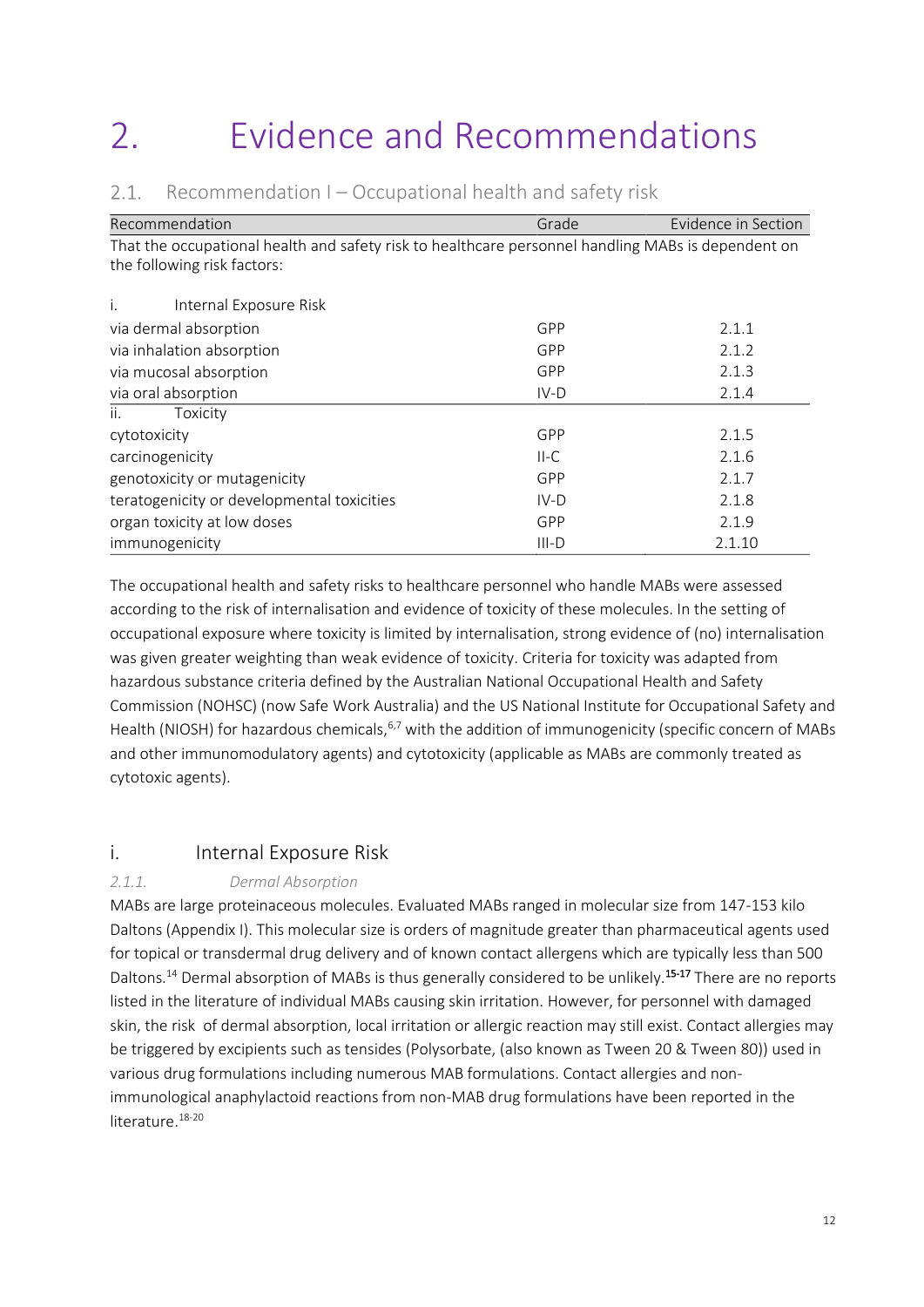#### Implications for recommendation

The WG did not consider dermal absorption to be a viable mechanism of internalisation during any phase of preparation of doses for administration or administration. This recommendation is applicable for all current MABs and for newly developed MABs with similar physiochemical properties (i.e. similar molecular size, permeability) and absorption profiles. The WG considered the risk of contact allergy to be no different to other pharmaceutical products containing commonly used excipients such as tensides (GPP).

#### *2.1.2. Absorption following inhalation*

Local and systemic absorption of MABs via inhalation of aerosolised formulations has been demonstrated in animal models. However the likelihood of producing an aerosol with the required physical characteristics in the healthcare setting is limited. This view is shared by authors of an unpublished study cited by the BioPharma Environmental Health and Safety (EHS) Group in response to the NIOSH 2007 hazardous drug notice. Authors postulated that only inhalation of powdered MAB formulations would be capable of reaching the alveoli, no liquid aerosol capable of reaching the alveoli could be created under accidental conditions in the workplace, and that inhalation of liquid droplets would not be expected to extend further than the tracheobronchial tree. $^{17}$ 

The structural integrity and potency of MABs are unlikely to be affected by nebulisation.<sup>21,22</sup> In the biophysical and functional evaluation of CA652.g2 (generated by mesh nebulisation), there was no evidence of particulate formation, no detectable degradation of the molecule and no formation of high- or low- molecular weight fragments. Furthermore, there was no change in post-nebulisation potency as measured with cell-based assay.<sup>22</sup>

Aerosolised cetuximab administered to genetically modified (Babl/c nude) mice demonstrated that drug accumulated durably in the lungs and passed into systemic circulation, albeit poorly and slowly.<sup>23</sup> An unpublished animal study quoted in the previously cited EHS correspondence provides estimated systemic absorption levels based on molecular weight of MABs.<sup>24</sup> Results however are of limited value with no methodological detail or sensitivity analyses provided. The study concluded that for MABs with molecular weight greater than 120 Kilo Dalton, the expected systemic absorption through inhalation is less than 5%. A range of 4-11% bioavailability at 5.7 Kilo Dalton was demonstrated at separate points.

#### Implications for recommendation

The WG considered that in the preparation of doses for administration (not during administration) staff may be exposed to powdered or aerosolised liquid particles. Inhalation of aerosolised MABs was considered to be a potentially viable route of internalisation with unquantified and indeterminate effects (GPP).

#### *2.1.3. Mucosal Absorption*

Local and systemic absorption of MABs has been demonstrated in animal models. In a mouse model, different MAB preparations (including IgG and IgM MABs) were administered via polymer vaginal rings designed to provide continuous antibody delivery.<sup>25</sup> Measured antibody concentrations remained high in the vaginal secretions for up to 30 days after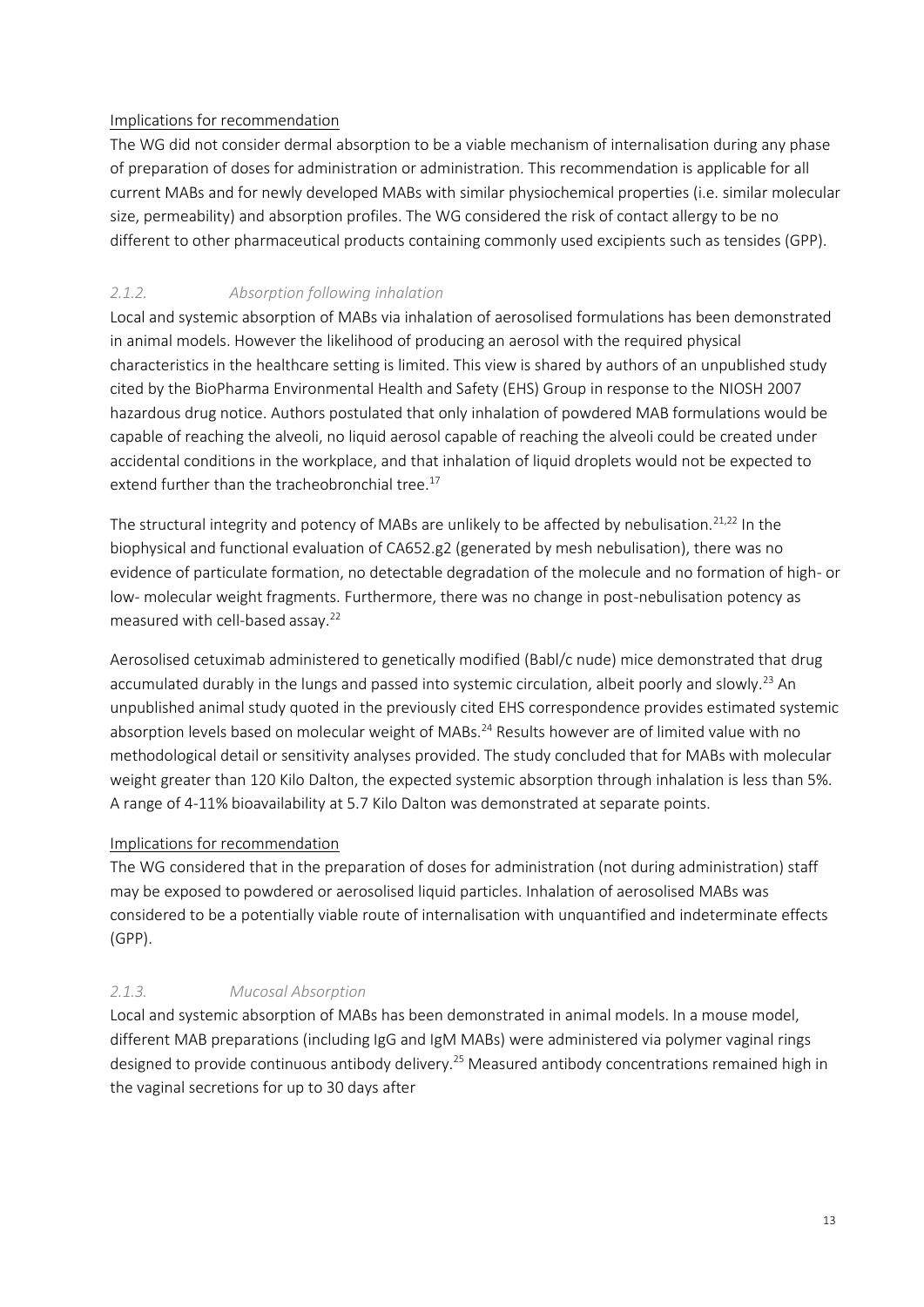vaginal ring insertion with approximately 100 times lower concentrations in the blood and other tissues.

Mucosal absorption via intranasal drug administration has been demonstrated in porcine and mouse studies.<sup>26,27</sup> The administration of bevacizumab through porcine nasal mucosa demonstrated significant transmembrane absorption despite large molecular weight (149 kDa) and unfavourable physiochemical properties (marked hydrophilia). Drug assay recovered 83% of the original dose; 53% at the mucosal surface, 19% into and 11% through the mucosa. There was no evidence of any noticeable histological effects.<sup>26</sup> Intranasal delivery of IgA and IgG antibodies of similar molecular size to available human therapeutic MABs (molecular weight 160kDa) in mice demonstrated a rapid rise and high levels of both IgA and IgG antibodies in lung lavage, no passive transfer to the bile and no detectable serum levels.<sup>27</sup>

In a rat model, drops of liposome-incorporated and free MABs (murine derived IgG1 anti CD4) were topically applied (9micrograms 5 times daily for 10 days) to rat cornea to investigate impact as anticorneal allograft rejection treatment.<sup>28</sup> Transplant rejection rates in liposome-formulated MAB treated rats, free MAB treated rats and untreated rats were 25%, 58% and 63% respectively. Flow cytometry analysis revealed no systemic depletion of targeted lymphocytes, indicating lack of systemic absorption. The authors concluded that the beneficial effect was likely attributable to the liposomal delivery mechanism enhancing intraocular delivery at very low doses (<50micrograms/day).

#### Implications for recommendation

The WG considered that in the preparation of doses for administration (not during administration) staff may be exposed to powdered or aerosolised liquid particles presenting the greatest risk of mucosal absorption via the nasal mucosal surface. Absorption of MABs via the nasal mucosal surface was considered to be a potentially viable route of internalisation with unquantified and indeterminate effects. Absorption via other mucosal surfaces was considered less likely (GPP).

#### *2.1.4. Oral Absorption*

The proteinaceous nature of MABs is thought to render molecules labile to gastric acids and enzymes, resulting in denaturation (i.e. making the MAB ineffective or inert). The expected lack of toxicity and bioavailability following oral ingestion is stated clearly in the MSDS of several evaluated MABs, including: alemtuzumab, bevacizumab and ofatumumab.<sup>29-31</sup>

Findings from animal<sup>32</sup> and human studies<sup>33,34</sup> however, raise doubt about these assumptions. Orally administered antibody has been demonstrated to induce a local immunologic response, inducing regulatory T cells with systemic activity.<sup>32</sup> CD3-specific antibody was administered to mice once daily for five days (50 – 500micrograms/dose) via oral or intravenous (IV) administration. After oral administration CD3-specific antibody appeared in the epithelium within 30 minutes and increased at 1 hour and 3 hours after administration. The orally administered agent demonstrated biological activity in the gut without modulation or depletion of T cells as seen with IV administration. The oral formulation demonstrated the same effectiveness as the IV formulation against autoimmune encephalomyelitis in mice. The Fc portion of the antibody was not required for activity with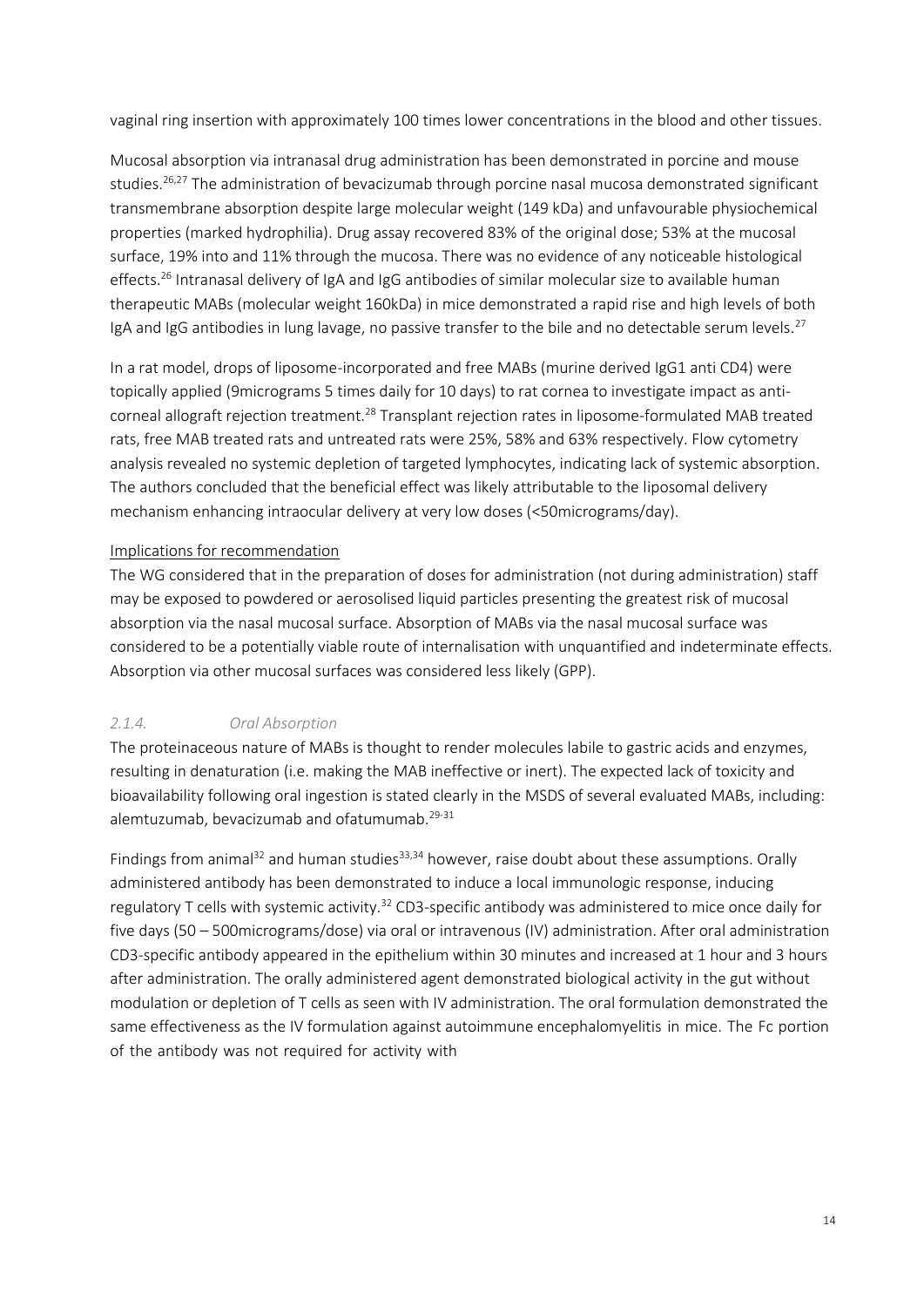similar effects observed with oral Fab fragments. This finding is supported by *in vivo* (human) and *in vitro*  (using human gastric aspirates) studies demonstrating that although some denaturation is observed, MABs are able to survive gastric enzyme and acidic environments to retain biological activity.<sup>33,34</sup> This was achieved (in the human study) with co-administration of the immunoglobulin concentrate with an antacid to protect against gastric acid degradation.<sup>34</sup> Reduction in MAB titre following gastric digestion was attributable to acidic conditions rather than proteolytic cleavage by pepsin.<sup>33</sup> The denaturation of IgG has been studied under different environmental conditions including heat and pH transitions. The Fc and Fab fragments were found to have different sensitivities with Fab most sensitive to heat (Fab denaturation at 55-60C vs. 60-75C for Fc) and Fc to decreasing pH (Fc denaturation at pH3.5 vs. ph2.0 for Fab).<sup>35</sup>

#### Implications for recommendation

The WG considered that oral exposure to MABs may occur in the workplace setting, with hand to mouth contamination being the most likely scenario. Although absorption of ingested MABs was considered to be a potentially viable route of internalisation with unquantified and indeterminate effects (IV-D), occupational exposure at levels required for systemic bioavailability was considered highly unlikely.

#### <span id="page-14-0"></span>ii. Toxicity

#### *2.1.5. Cytotoxicity*

No MAB unless conjugated to a cytotoxic agent has direct cytotoxic activity and there is no evidence or known biological mechanism for the direct cytotoxic potential of MABs. MABs can however exhibit immune-mediated cytotoxicity with antibody-dependent cellular cytotoxicity (ADCC) being a major mechanism of action.<sup>5,36</sup>

An in vivo (mice) study of zalutumumab (investigational therapeutic epidermal growth factor receptor specific MAB) demonstrated the importance of ADCC induction for therapeutic efficacy.<sup>36</sup> ADCC (as the only mode of action) was capable of reducing tumour growth at low MAB concentrations (5mg/kg). The role of ADCC alone was found to be ineffective for controlling established tumours of large volume where EGFR signalling inhibition is required.

Other in vitro studies have suggested an alternative mechanism of cytotoxicity for MABs. Certolizumab Pegol exhibits cytotoxic activity by directly inducing the death of non-apoptotic cells in transmembrane TNF-α expressing cells. Certolizumab is the likely cause of this as Pegol (a polyethylene glycol) is non-toxic and unlikely to elicit any cytotoxic effect.<sup>37</sup>

#### Implications for recommendation

The WG considered MABs capable of inflicting immune-mediated cytotoxicity at therapeutic doses with unquantified and indeterminate effects at long term low dose exposure levels (GPP). The WG's opinion is that immune-mediated cytotoxicity is explicitly different to the direct cytotoxic action of traditional anticancer agents and that MAB admixtures should not be labelled as 'cytotoxic' or 'treat as cytotoxic', unless there is evidence to the contrary.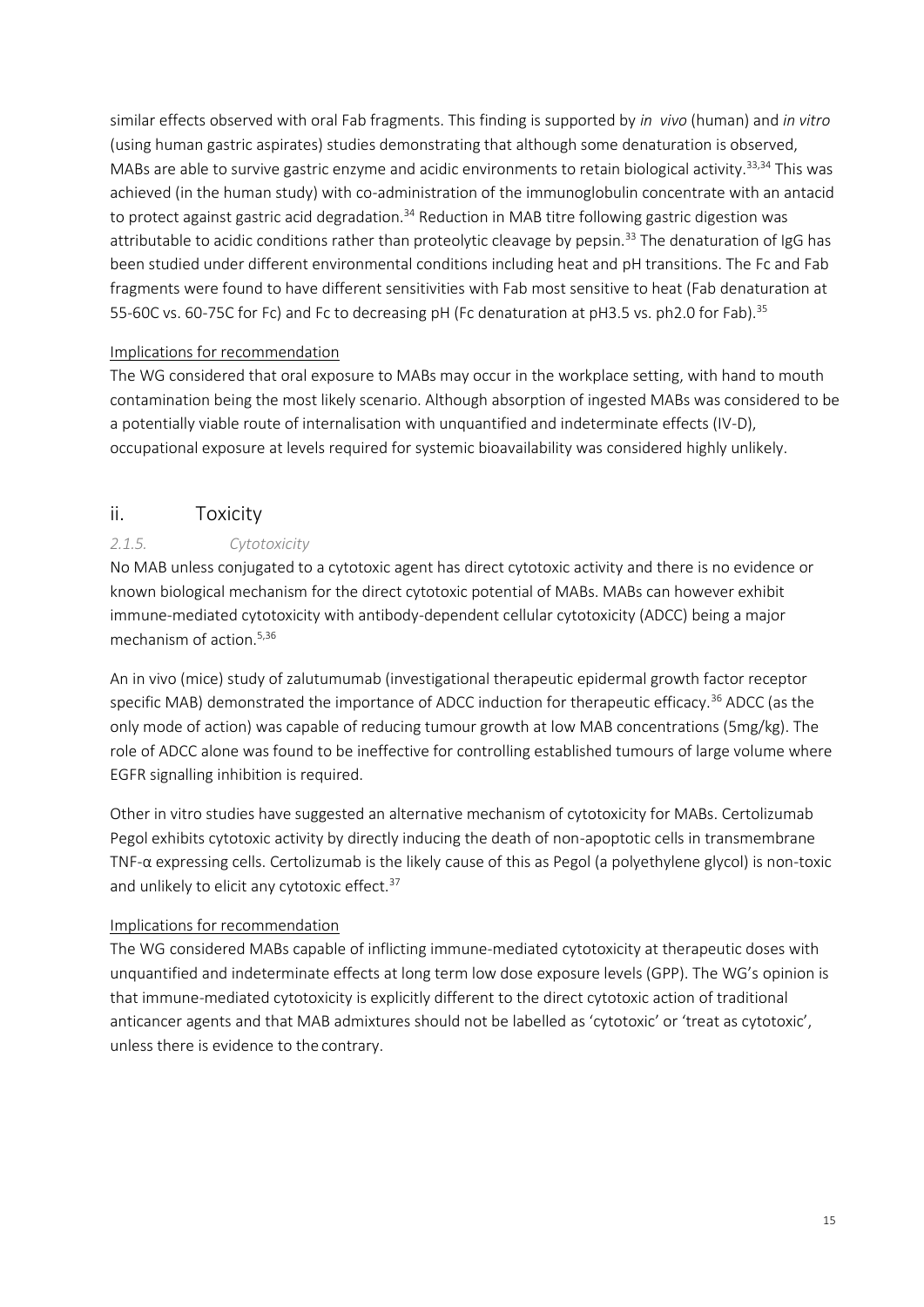#### *2.1.6. Carcinogenicity*

MABs are not required to be evaluated for carcinogenicity.<sup>8</sup> Despite this, there is an association between some MABs and increased risk of lymphoma and other malignancies during therapeutic use. Four MABs (infliximab, adalimumab, certolizumab and golimumab) have a boxed warning for "lymphoma and other malignancies", which is a class warning applying to all tumour necrosis factor (TNF) blockers. No evidence of carcinogenicity has been identified for commonly used cancer MABs (trastuzumab, bevacizumab, cetuximab, panitumumab, alemtuzumab, gemtuzumab or rituximab).

| <b>MAB</b>                 | Carcinogenicity *at therapeutic exposures                                                                                                                                                                                                                           |
|----------------------------|---------------------------------------------------------------------------------------------------------------------------------------------------------------------------------------------------------------------------------------------------------------------|
| Adalimumab <sup>38</sup>   | Black Box Warning - Malignancies more often than in controls, lymphoma more often than<br>in general population                                                                                                                                                     |
| Infliximab <sup>38</sup>   | Black Box Warning - Rare post-marketing cases hepatic t-cell lymphoma<br>*all with concurrent azathioprine or 6-mercaptopurine                                                                                                                                      |
| Certolizumab <sup>39</sup> | Black Box Warning - Malignant neoplasms in 0.4% patients (short term data only)*all with<br>concurrent methotrexate                                                                                                                                                 |
| Golimumab <sup>40</sup>    | Black Box Warning - Malignant neoplasms observed in no greater than 3% patients<br>*diversity in types of cancers, all with concurrent methotrexate, sulfasalazine or<br>hydroxychloroquine                                                                         |
| Omalizumab <sup>38</sup>   | Product Information Warning - Malignant neoplasms observed in 0.5% patients vs. 0.2% in<br>control patients*diversity in type of cancers, short duration of omalizumab exposure and<br>clinical features of individual cases render causal<br>relationship unlikely |
| Muromonab <sup>38</sup>    | Product Information Warning - Association between lymphoproliferative disorders (benign<br>polyclonal B cell hyperplasia, malignant and often fatal<br>monoclonal B cell lymphomas) in paediatric liver allograft recipients                                        |

#### Table 3 - Carcinogenicity of Monoclonal Antibodies at therapeutic doses

#### Implications for recommendation

The WG considered that some MABs are potentially carcinogenic at therapeutic doses with unquantified and indeterminate effects at long term low dose exposure levels (II-C).

#### *2.1.7. Genotoxicity/ Mutagenicity*

MABs are not required to be evaluated for genotoxicity.<sup>8</sup> However according to a safety and immunotoxicity assessments, immunomodulatory MABs do not interact directly with DNA (hence not directly genotoxic).<sup>41</sup> This view point is agreed upon by the American College of Toxicology (ACT) and German Society of Toxicology who state that there is little to no concern that bio-therapeutics may induce a genotoxic insult.<sup>42</sup>

#### Implications for recommendation

The WG considered MABs to be neither genotoxic nor mutagenic (GPP).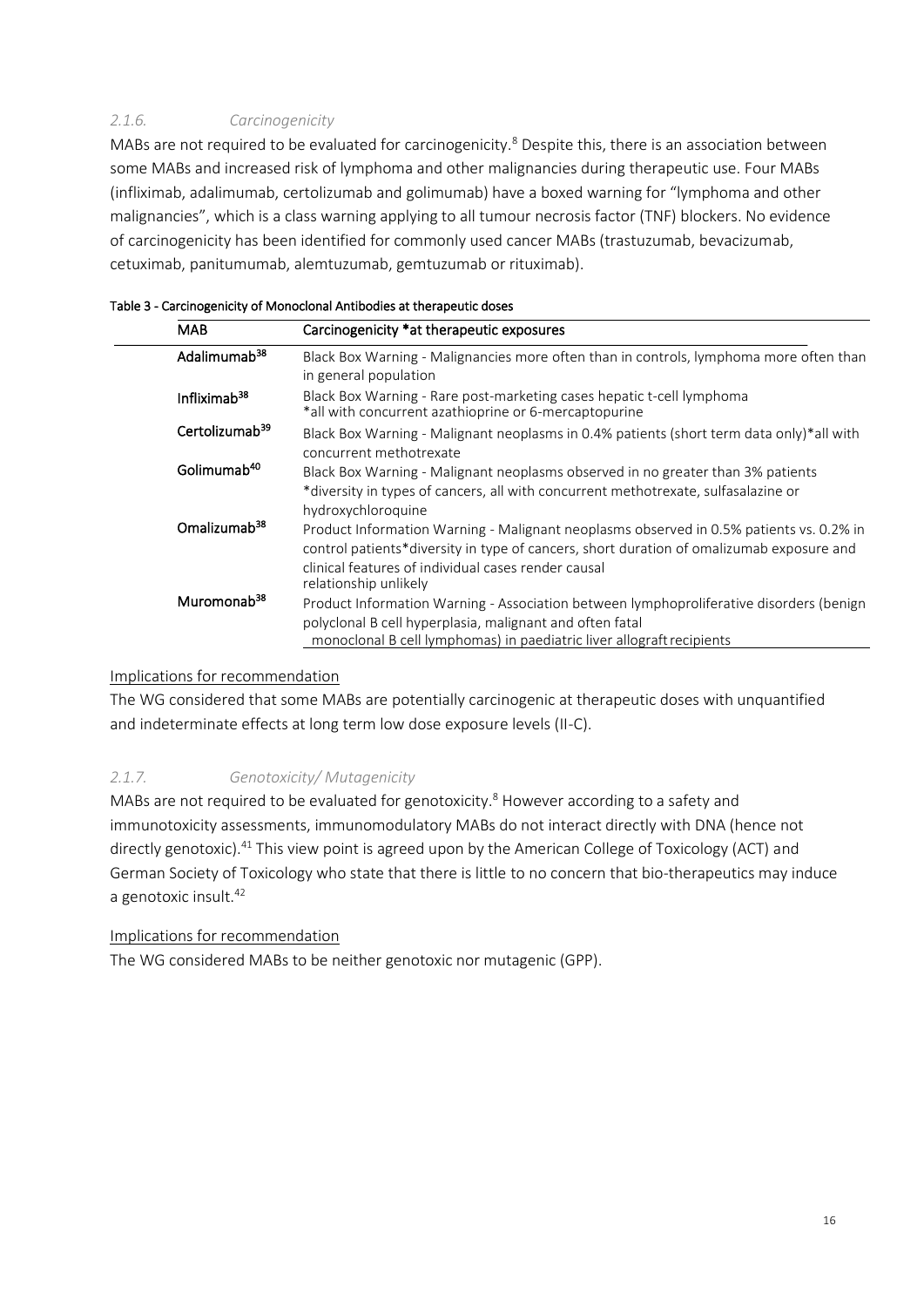#### *2.1.8. Teratogenicity or other developmental toxicity*

There is no evidence of teratogenicity or other developmental toxicity associated with occupational exposure to MABs. However a biological mechanism for MAB-induced teratogenicity has been demonstrated at therapeutic doses.

| <b>MAB</b>            | Teratogenicity or other developmental toxicity                                                                                                              | Evidence |
|-----------------------|-------------------------------------------------------------------------------------------------------------------------------------------------------------|----------|
| Alemtuzumab           | No data, potential pharmacological mechanism                                                                                                                | Ph       |
| Bevacizumab           | Teratogenic and embryotoxic                                                                                                                                 | An       |
| Brentuximab-Vedotin   | Decreased embryo viability and foetal malformations                                                                                                         | An       |
| Cetuximab             | Increased incidence of abortion                                                                                                                             | An       |
| Denosumab             | Impaired bone growth and eruption of dentition. Foetal loss,<br>stillbirths, postnatal mortality, and histological changes in infants.                      | An       |
| Ipilimumab            | Abortion, stillbirth, premature delivery and infant mortality.                                                                                              | An       |
| Ofatumumab            | Lower foetal spleen weights and depleted B cells.                                                                                                           | An       |
| Panitumumab           | Foetal abortions or deaths at all dose levels tested.                                                                                                       | An       |
| Rituximab             | Transient B-cell depletion and lymphocytopenia in infants born to<br>mothers exposed to rituximab. Spontaneous abortion with<br>rituximab and methotrexate. | Hu       |
|                       | B-cell depletion shown in the foetus. No evidence of<br>embryotoxicity.                                                                                     | An       |
| Trastuzumab           | Foetal renal growth and/or function impairment in association with<br>oligohydramnios, some associated with fatal pulmonary hypoplasia<br>of the foetus     | Hu       |
|                       | No evidence of harm to the foetus                                                                                                                           | An       |
| Trastuzumab-Emtansine | Emtansine is a cytotoxic microtubule inhibitor and has potential to<br>cause embryotoxicity and teratogenicity. Trastuzumab effects as<br>above.            | Ph       |

Table 4 - Teratogenicity of monoclonal antibodies at therapeutic doses

An: animal studies, Hu: human studies or case reports, Ph: pharmacological principles. Refer to appendix I for citations; manufacturer material safety data sheets and product information sheets.

#### Implications for recommendation

The WG considered that some MABs are teratogenic at therapeutic doses with unquantified and indeterminate effects at long term low dose exposure levels (IV-D)\*.

\*Grading based on highest level of evidence for MABs with clinical evidence (trastuzumab and rituximab)

#### *2.1.9. Organ toxicity at low doses*

There is no evidence of organ toxicity from sub-therapeutic doses or from systemic exposure (bioavailability) that may be plausibly achieved through continuous occupational exposure, though safe dose limits and thresholds have not been defined. Several guidelines extrapolate toxicity profiles from therapeutic doses<sup>15,43,44</sup> which may be misleading considering evidence relating to (lack of) potential exposure routes. (see 2.1.1-2.1.4) suggests that the risk and extent of internalisation through occupational exposure is small. However, this must be balanced with the risk of continuous exposure and drug accumulation, since MABs generally have longer elimination half-lives (18 hours to 26 days)<sup>4</sup> compared to small molecules notwithstanding disease- and drug- related factors that influence drug clearance.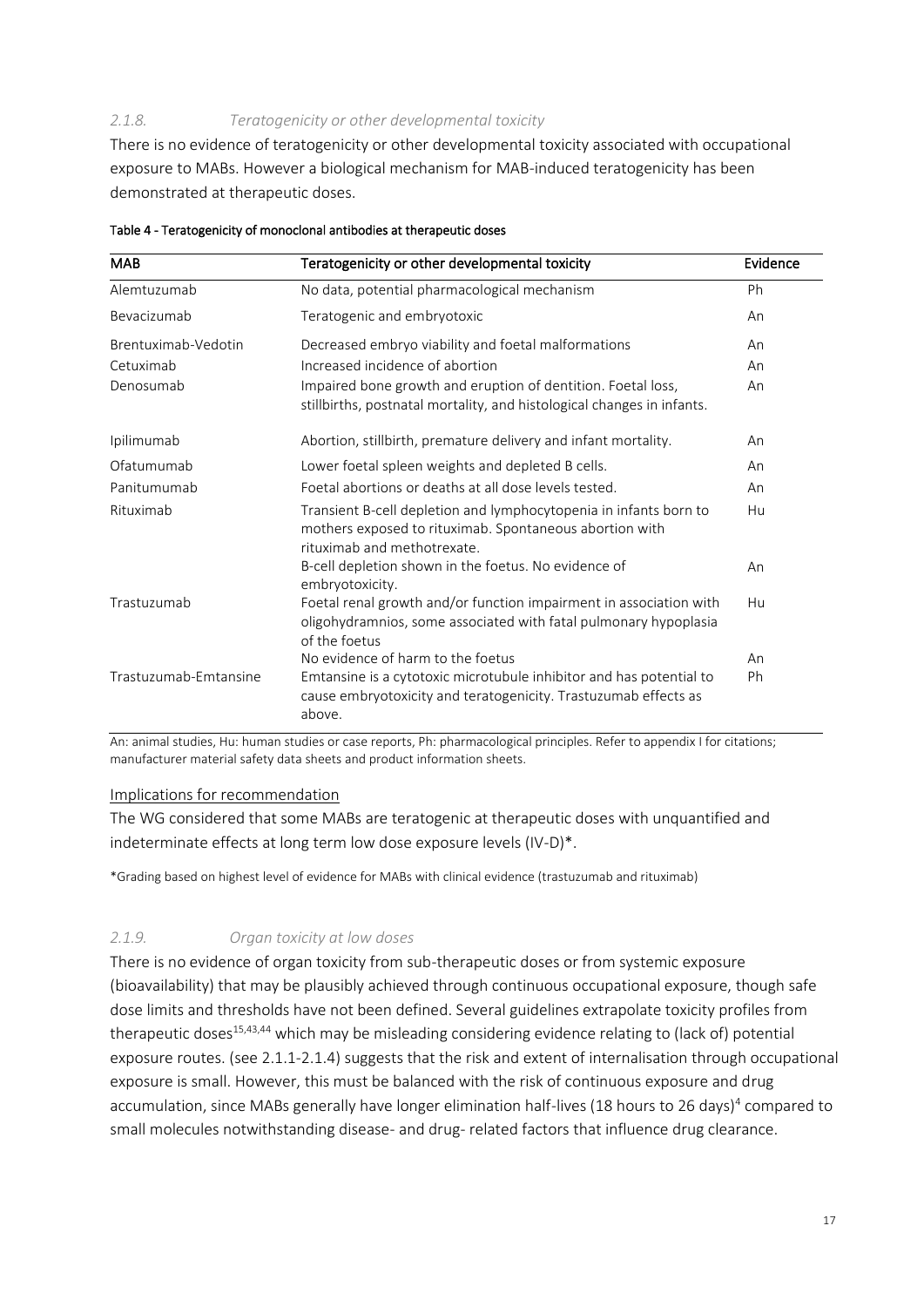#### Implications for recommendation

The WG considered that there is no evidence for organ toxicity at exposure to low doses of MABs (GPP).

#### *2.1.10. Immunogenicity*

There is no data for immunogenicity associated with occupational exposure to MABs. A biological mechanism for MAB-induced immunogenicity is plausible and has been demonstrated with infliximab.

The immunogenicity of infliximab was investigated in a prospective cohort study of 125 patients.<sup>45</sup> Patients treated with infliximab developed anti-drug-antibodies which was associated with an increased risk of infusion reactions (anti-infliximab-antibodies >8.0μg/mL vs. <8.0μg/mL, Relative Risk = 2.40, 95%CI 1.65-3.66, p<0.001). Infusion reactions were not characterised as allergic or non-allergic in nature. Concomitant immunosuppressive therapy was predictive of low titres of anti-infliximab antibodies (p<0.001) and high concentrations of infliximab four weeks after an infusion (p<0.001). There is no evidence for systemic absorption in the context of handling or accidental spillage of infliximab or other anti-tumour necrosis factor alpha MABs.<sup>46</sup>

Pooled results from 81 studies reporting immunogenicity in patients treated with MABs found that levels of anti-antibody response were greatest for murine then chimeric then humanised MABs.<sup>47</sup> The incidence of anti-antibody response (AAR) was defined by the authors as negligible (<2% of patients), tolerable (2- 15% of patients) or marked (>15% of patients). All studies that reported anti-antibody response were included in the review regardless of size or design on the basis that there is no scientifically valid evaluation or reporting method for immunogenicity. Accordingly, results were taken as reported without further interpretation. The study included 44 murine MAB studies, 15 chimeric MAB studies and 22 humanized MAB studies. The AAR for murine MABs developing Human Anti-Mouse Antibodies (HAMA) was marked (84%) and tolerable (7%). For chimeric MABs developing Human Anti Chimeric Antibodies (HACA) it was marked (40%) and tolerable (27%). For humanised MABs Human Anti-Human Antibodies (HAHA) it was marked (9%) and tolerable (36%). AAR was less in B- cell targeted (34%) than non B-cell targeted MABs(75%).

#### Implications for recommendation

The WG considered that immunogenicity may occur at therapeutic exposures with unquantified and indeterminate effects at long term low dose exposure levels (III-D).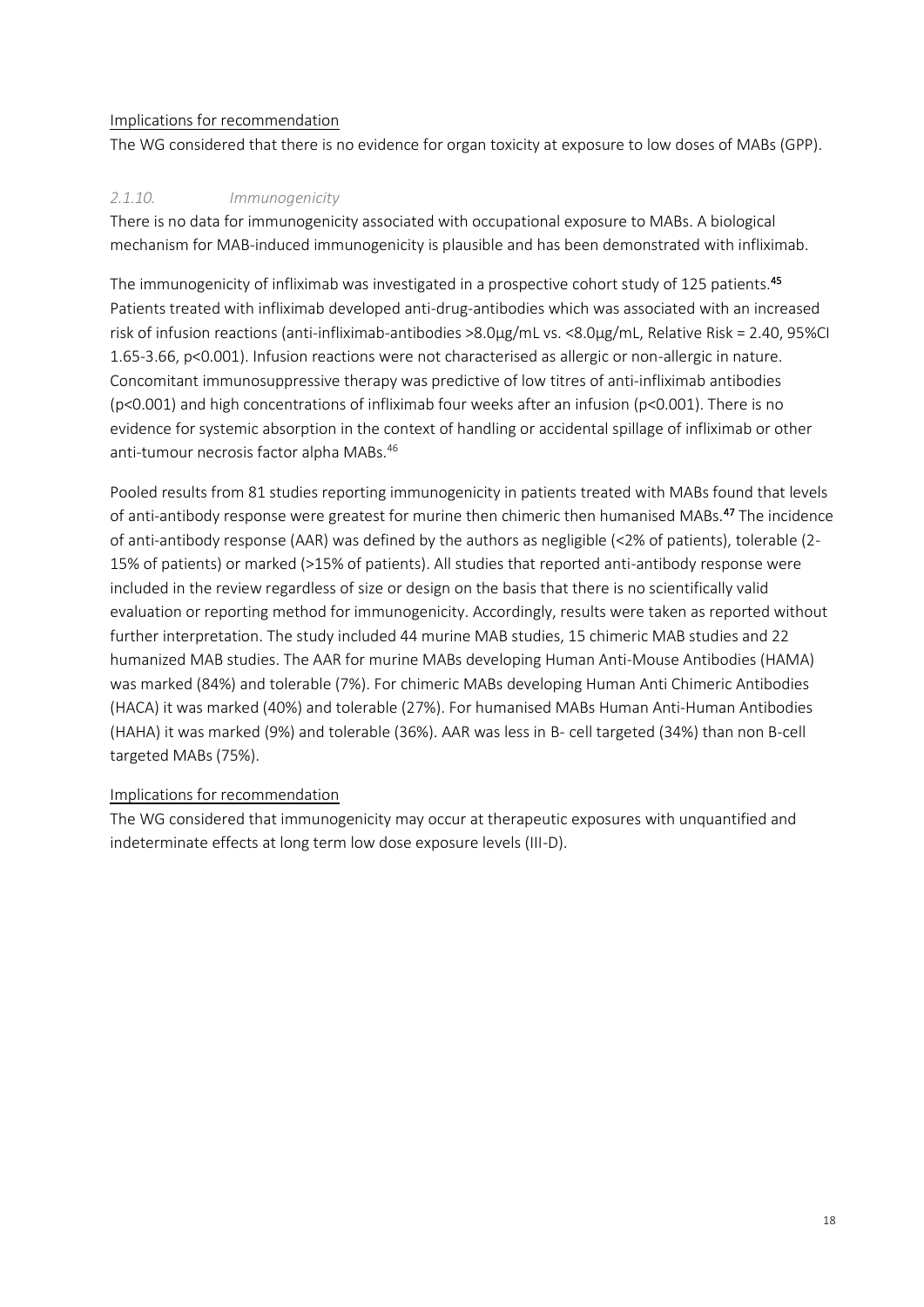| Recommendation                                                    | Grade | Evidence in Section |
|-------------------------------------------------------------------|-------|---------------------|
| From an occupational health and safety perspective, it would be   | GPP   | 2.2.1               |
| prudent for MABs to require greater handling precautions than     |       |                     |
| other non-hazardous injectable medications however they do not    |       |                     |
| warrant full cytotoxic precautions, with exceptions only where    |       |                     |
| sufficient evidence exists of safety concerns for a specific MAB. |       |                     |

### <span id="page-18-0"></span>2.2. Recommendation II – Safe Handling Procedures

#### *2.2.1. Safe Handling Procedures*

Safe handling procedures are recommended to mitigate potential occupational health and safety risks (see section 2.1).

Whilst data does not exist for all MABs and whilst individual MABs have different molecular targets and toxicity profiles (at therapeutic doses), all MABs evaluated possess similar molecular properties and were thus considered to have similar risk of internalisation. This was considered to be the fundamental process for assessing occupational exposure risk and the rationale behind recommending class rather than agent specific handling procedures. Only where sufficient evidence exists for an individual MAB should handling procedures differ from class recommendations. Refer to appendix 1 for a comparison of drug properties in select commercially available MABs.

#### Implications for recommendation

The WG considered that although toxicity profiles may vary, all currently available MABs have a similar low risk of internalisation with occupational exposure levels. Safe handling recommendations within this guideline are therefore applicable to all MABs (class effect). Future development of MABs with differing physiochemical properties (i.e. smaller molecular size) or with formulations demonstrated to alter absorption and/or permeability (i.e. optimised vehicle) should be re-assessed according to risk factors identified in recommendation 1 of these guidelines (GPP).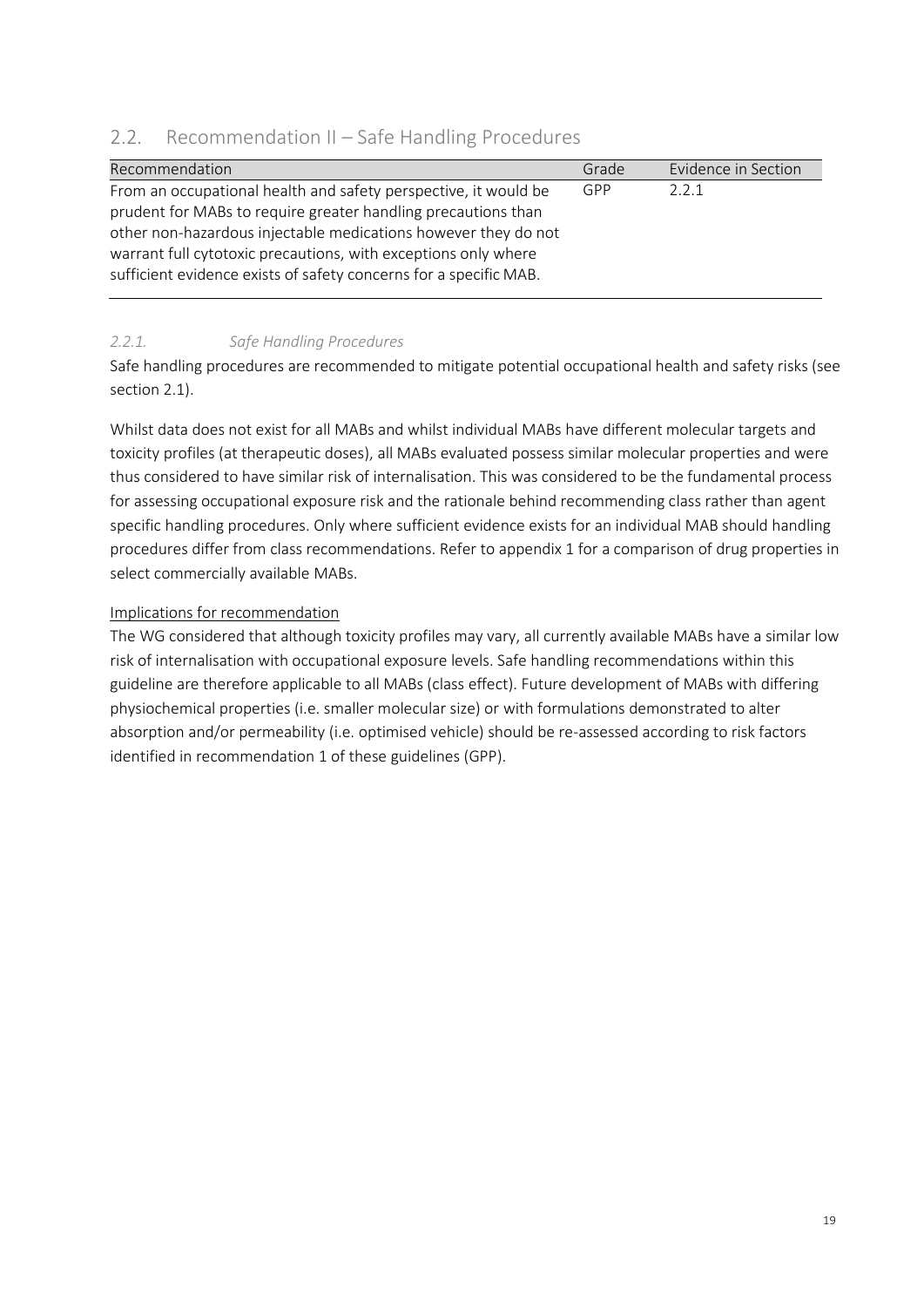|                                                             | Recommendation                                                                  | Grade   | Evidence in Section |
|-------------------------------------------------------------|---------------------------------------------------------------------------------|---------|---------------------|
| Safe handling procedures should be stratified according to: |                                                                                 |         |                     |
|                                                             | Healthcare staff role (preparation,<br>administration, transportation/disposal) | $III-D$ | 2.3.1               |
| ii.                                                         | Health considerations (e.g. pregnancy)                                          | GPP     | 2.3.2               |

### <span id="page-19-0"></span>2.3. Recommendation III – Stratification of Exposure Risk

#### *2.3.1. Healthcare staff role*

The source of occupational exposure and opportunities for internalisation of MABs vary depending on the role and activities undertaken by personnel. Exposure to all formulations (powder, liquid or lyophilised products), carries a theoretical risk of internalisation in the workplace setting via mucosal, inhalation and oral routes (see section 2.1 for a specific discussion of MABs). Staff involved in the preparation of doses for administration may be exposed to powdered or aerosolised liquid particles with a potential risk of inhalation. Liquid drug exposure, both in the manufacturing process and via contamination within other workspaces may result in internalisation via mucosal and oral (hand to mouth) routes.

In a multicentre study measuring healthcare personnel glove contamination with cytotoxics, staff were found to have differing levels of contamination depending on their role.<sup>48</sup> Pharmacy technicians had the greatest level of exposure followed by oncology nurses then cleaning personnel. Tasks yielding the highest proportion of contaminated samples were drug preparation (36%), patient washing (23%), decanting urine (17%), changing bed linen (6%) and toilet cleaning (6%). An Australian group looked at cyclophosphamide contamination in various locations of the manufacturing (cytotoxic down flow) cabinet, anteroom and product checking area in 10 different hospital pharmacies.<sup>49</sup> The level of exposure noted for areas of the anteroom used in preparation (e.g. areas in the cabinet, work area in the anteroom) ranged from nil detected to 11.71ng/cm<sup>2</sup>. Levels of exposure in checking area ranged from nil detected to 0.67ng/cm<sup>2</sup>. Although similar studies have not been conducted for MABs, similar levels of surface contamination may be expected. The significance of MAB surface contamination is unknown.

#### Implications for recommendation

The WG considered that healthcare professionals involved in the preparation of doses for administration have the highest risk of occupational exposure (III-D).

#### *2.3.2. Health Considerations*

There is no evidence regarding teratogenicity resulting from occupational exposure to MABs. In the event of occupational exposure and subsequent internalisation, it is possible that a pregnant woman may be at risk of teratogenic effects that have been observed at therapeutic doses. Manufacturer handling recommendations for pregnant personnel are summarised in table 5. Given that MABs exert their effect via the immune system, it is conceivable that in the event of occupational exposure and subsequent internalisation, personnel with compromised immune function may be more susceptible to immune mediated effects.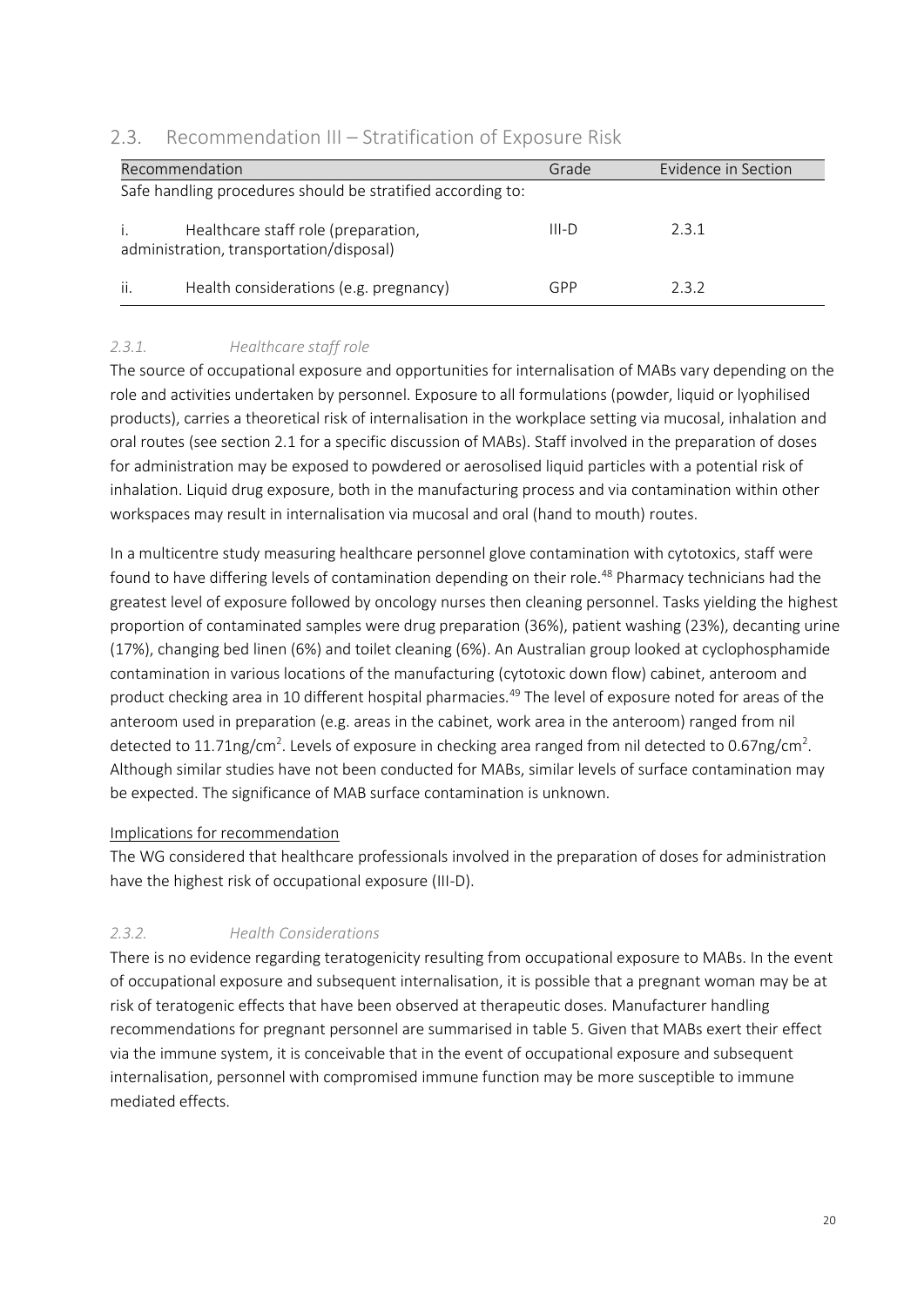| Table 5 - Manufacturer handling recommendations for pregnant personnel |  |  |
|------------------------------------------------------------------------|--|--|
|------------------------------------------------------------------------|--|--|

| Drug                                         | <b>Handling Recommendations</b> | Formulation |
|----------------------------------------------|---------------------------------|-------------|
| Alemtuzumab                                  | Avoid if pregnant or planning   | Solution    |
|                                              | pregnancy                       |             |
| Bevacizumab*, Cetuximab*, Denosumab*,        | No information available        | Solution    |
| Ipilimumab*, Ofatumumab*, Panitumumab*,      |                                 |             |
| Rituximab*                                   |                                 |             |
| Trastuzumab*                                 | No information available        | Powder      |
| Brentuximab Vedotin*, Trastuzumab-Emtansine* | As per procedures for           | Powder      |
|                                              | anticancer drugs                |             |

\*Teratogenic or developmental toxicities at therapeutic (or higher) doses in animal or human studies. Refer to appendix I for citations; manufacturer material safety data sheets and product information sheets.

#### Implications for recommendation

The WG considered that without evidence to demonstrate safety, healthcare personnel with relevant health considerations (pregnancy, immunosuppression or other) should avoid the preparation of doses for administration, where exposure risk is the greatest (GPP).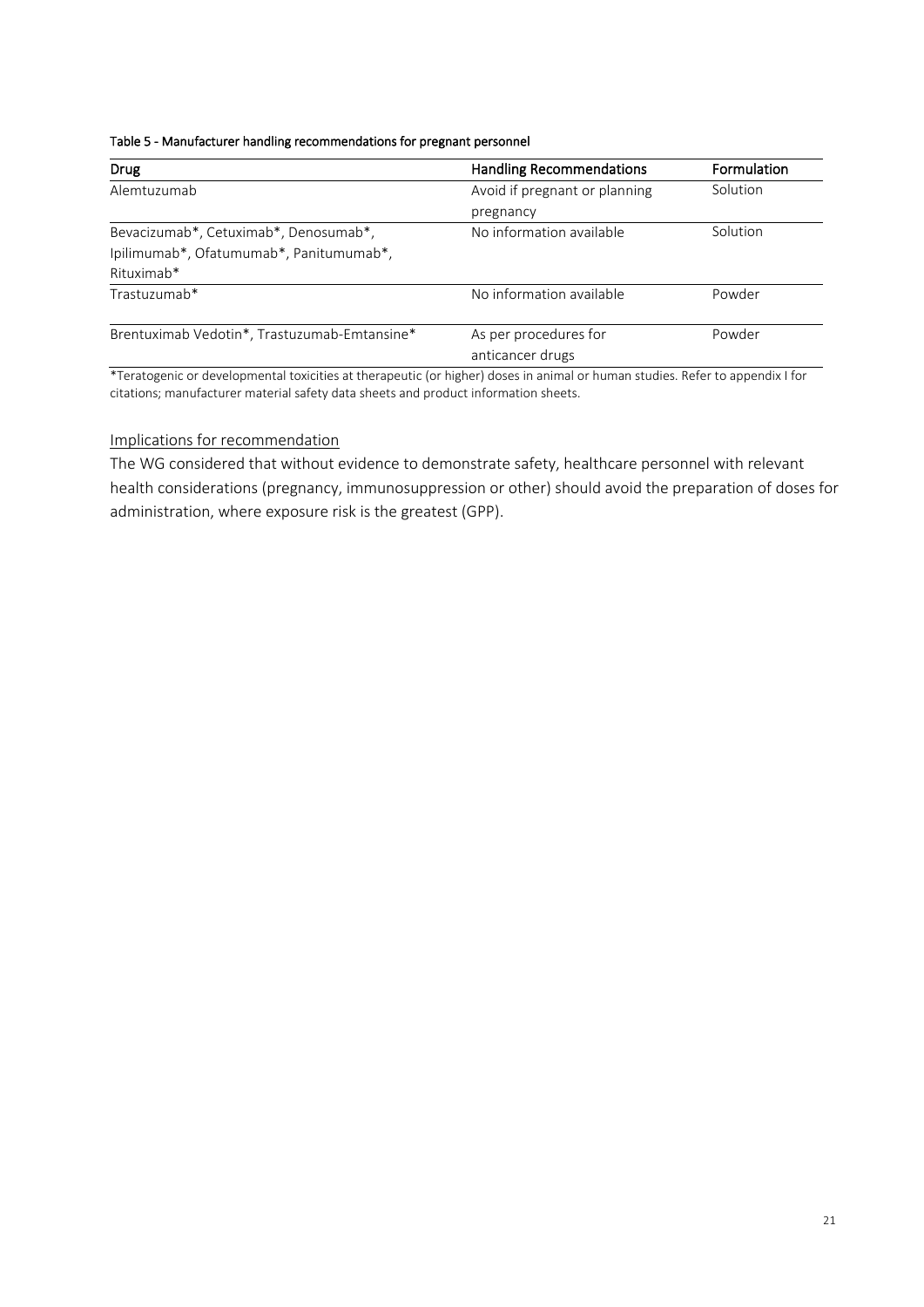### <span id="page-21-0"></span>2.4. Recommendation IV – Waste Management

| Recommendation                                                                                                                                                                                                                                                                                                                            | Grade | Evidence in Section |
|-------------------------------------------------------------------------------------------------------------------------------------------------------------------------------------------------------------------------------------------------------------------------------------------------------------------------------------------|-------|---------------------|
| Procedures for the handling of waste products generated during the<br>preparation or clinical use of<br>MABs are as follows:<br>Waste products generated during the preparation of MABs,<br>İ.<br>should be disposed as per standard operating procedures for<br>parenterally administered agents, i.e. not classified as cytotoxic waste | GPP   | 2.4.1               |
| Waste products and/or bodily fluids of patients who have<br>ii.<br>been administered MABs should be disposed as per standard<br>operating procedures for parenterally administered agents, i.e. not<br>classified as cytotoxic waste                                                                                                      | GPP   | 2.4.2               |
| The above recommendations exclude MABs conjugated to cytotoxic<br>or radioactive compounds, which should be handled according to<br>relevant procedures for cytotoxic and radioactive agents (refer to<br>section 5                                                                                                                       |       |                     |

#### *2.4.1. Manufacturing waste and spills*

MABs do not have direct cytotoxic activity and no known or potential mechanism of internalisation via dermal contact, the most likely form of contact when cleaning or disposing of contaminated waste products. The stability of MABs - large fragile proteinaceous molecules - in unprotected environments (i.e. open benches or waste bins) is untested; theoretically, their ability to withstand physical, temperature and pH variation is unlikely.

#### Implications for recommendation

The WG considered that exposure to waste products does not present an occupational health and safety risk to healthcare personnel beyond that of other parenterally administered agents (GPP).

#### *2.4.2. Patient waste and bodily fluids*

The likelihood that active and/or toxic metabolites are present in patient waste is highly improbable. The proteinaceous nature of MABs renders them liable to digestion and breakdown prior to elimination. Furthermore, the targeted action and durable effects of MABs correspond to retention in the body for weeks after administration. Elimination half- lives range from 3.9 to 11.1 days for panitumumab and 6 to 52 days for rituximab.<sup>50,51</sup> Excluding MABs conjugated to cytotoxic, radioactive or other hazardous substances, the risk of bioconversion to toxic metabolites is perceived to be low.<sup>52</sup>

#### Implications for recommendation

The WG considered that exposure to patient waste products and/or bodily fluids does not present an occupational health and safety risk to healthcare personnel (GPP).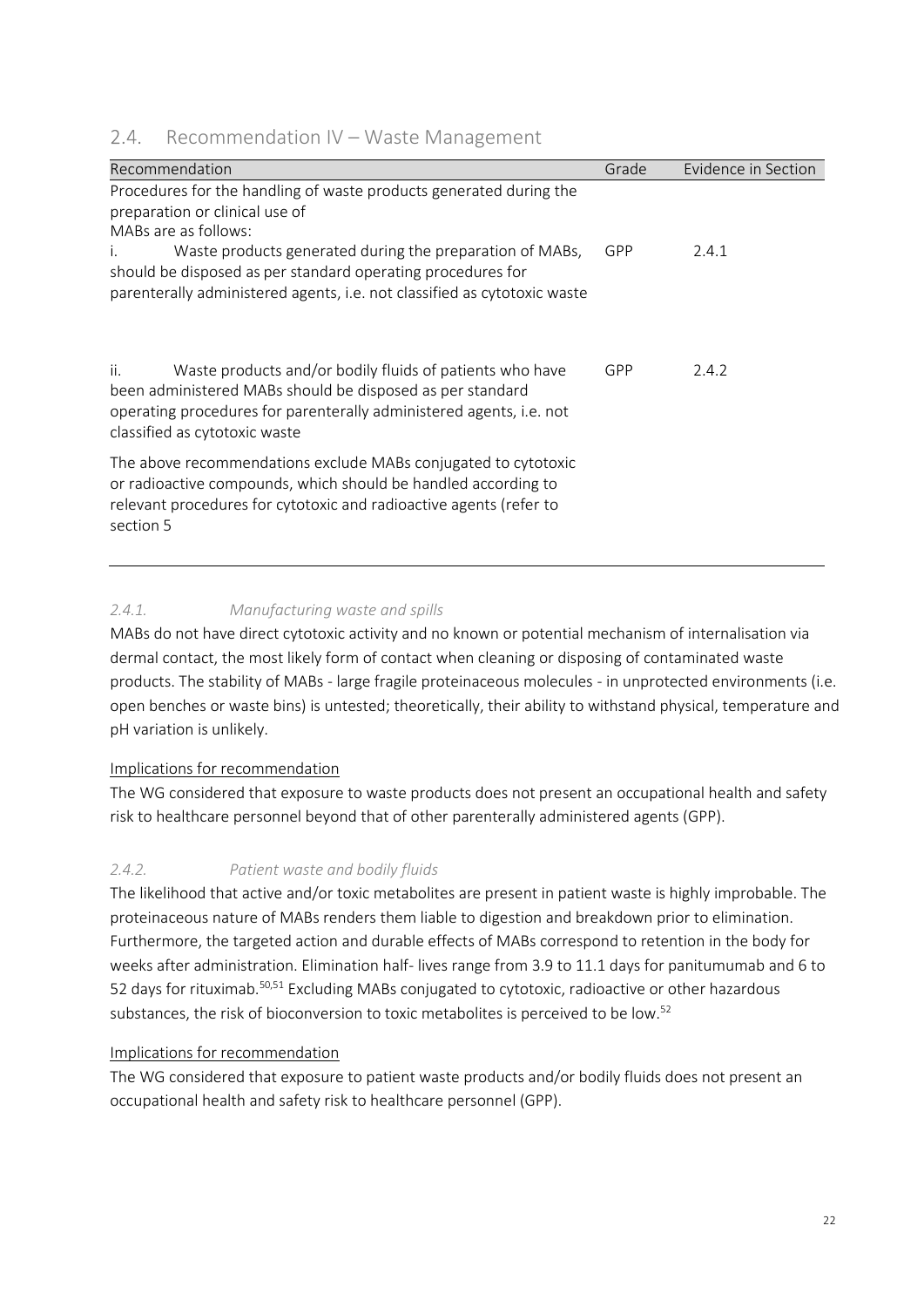|                    | Recommendation                                                  | Grade   | Evidence in Section |
|--------------------|-----------------------------------------------------------------|---------|---------------------|
|                    | The range of available interventions / safeguards to minimise   |         |                     |
|                    | occupational exposure are:                                      |         |                     |
| İ.                 | Personal Protective Equipment (PPE)                             |         | 2.5.1               |
| Gloves             |                                                                 | $III-D$ | 2.5.1.1             |
| Gown               |                                                                 | GPP     | 2.5.1.2             |
|                    | Respirator mask                                                 | GPP     | 2.5.1.3             |
| Protective eyewear |                                                                 | GPP     | 2.5.1.4             |
| ii.                | Discipline based aseptic technique                              | $III-D$ | 2.5.2               |
| iii.               | <b>Isolator Cabinet</b>                                         | GPP     | 2.5.3               |
| iv.                | Cytotoxic Drug Safety Cabinet (CTDSC)                           | GPP     | 2.5.4               |
| v.                 | Closed System Drug Transfer Devices (CSDTD)                     | $III-D$ | 2.5.5               |
|                    | And use of these should be risk stratified according to risk of |         |                     |
|                    | internal exposure and toxicity                                  |         |                     |

#### <span id="page-22-0"></span> $2.5.$ Recommendation V – Available Safety Interventions

#### *2.5.1. Personnel Protective Equipment (PPE)*

#### *2.5.1.1. Gloves*

Gloves are worn to prevent dermal absorption and/or skin irritation via the hands. A Dutch study measured actual hand exposure to cyclophosphamide of pharmacy technicians who prepared the drug wearing 2 pairs of latex surgical gloves.<sup>48</sup> The amount of cyclophosphamide on the gloves (a measure of potential exposure) and on the hands (measure of glove effectiveness) were reported. While the gloves contained a median of

0.45 ng/cm2/min cyclophosphamide, hand wash samples contained 0.002 ng/cm2/min; the use of gloves reduced exposure by 98.5%; p= 0.009.

#### Implications for recommendation

The WG considered that use of gloves are not warranted for either the preparation of doses for administration or handling of MABs from an occupational exposure perspective due to the lack of dermal penetration (III-D). They may, however, be considered as part of good aseptic technique.<sup>53</sup>

#### *2.5.1.2. Gowns*

Gowns provide splash protection and prevent dermal contact with hazardous substances. Gowns with polyethylene or vinyl coating have been shown to be superior to polypropylene homopolymer gowns which failed splash testing, allowing penetration of both water and non- water based cytotoxic agents.<sup>54</sup> Australian cytotoxic handling guidelines recommend an impervious material and advocate for the use of coveralls over gowns.<sup>55</sup> The guidelines cite a study which describes Saranex-laminated or polyethylenecoated Tyvek as the most protective barrier garments.<sup>56</sup> These garments were most protective against evaluated chemotherapy agents. It is not known whether such protection is needed for MABs as they are considerably larger molecules, with unknown level of garment penetration, poor membrane permeability and no known mechanism of dermal absorption.<sup>14,15,17</sup>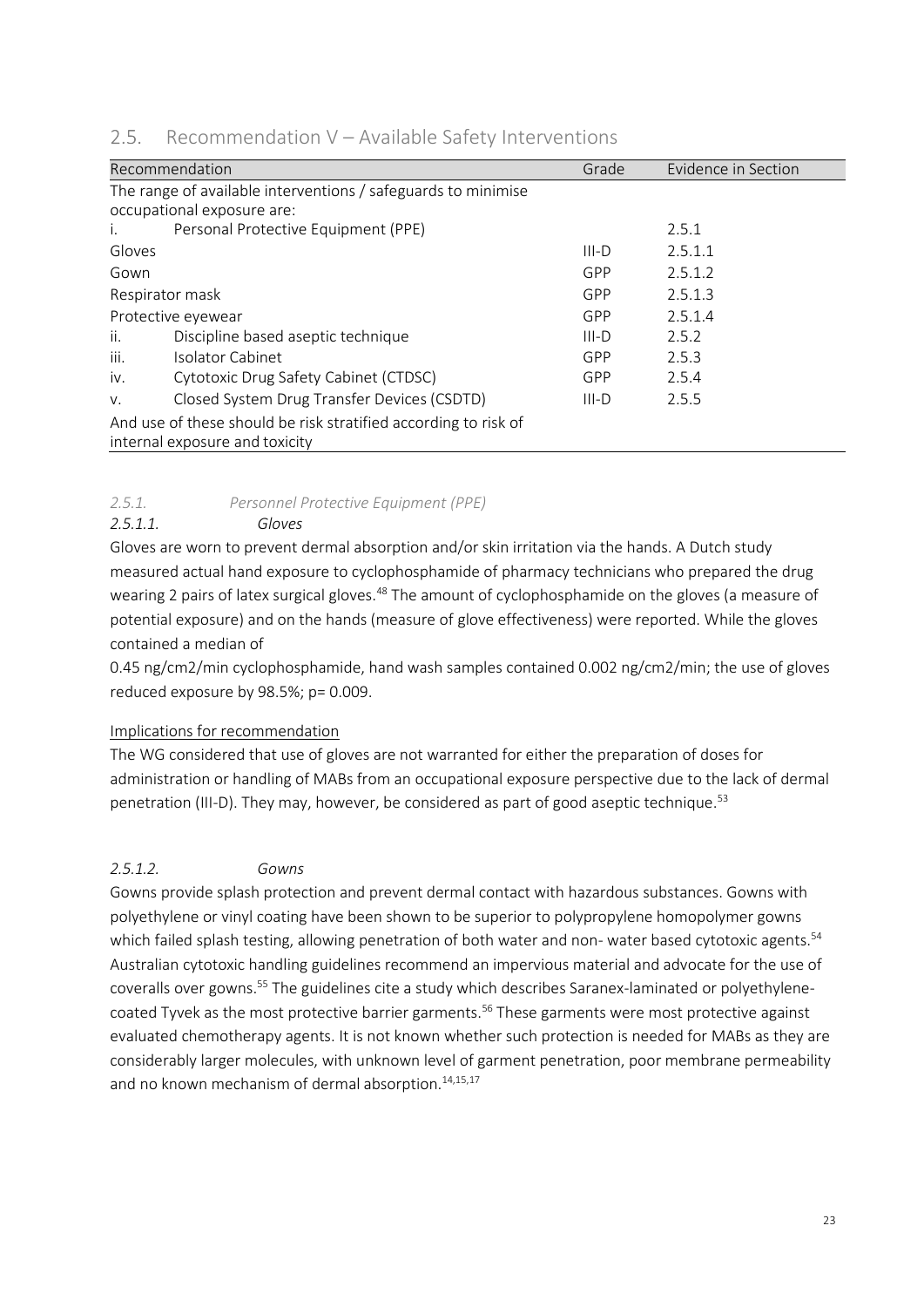#### Implications for recommendation

The WG considered that use of gowns and/or coveralls are not warranted for either the preparation of doses for administration or handling of MABs due to the lack of dermal penetration of MABs (GPP).

#### *2.5.1.3. Respirator Mask*

Respirator masks prevent against inhalation and mucosal (nasal) absorption. Australian and New Zealand standards for the selection, use, maintenance and performance of respiratory protective equipment should be followed where use of a respirator is indicated; AS/NZS 1715:2009 and AS/NZS 1716:2012.<sup>57,58</sup> Respiratory protection is indicated for the handling of cytotoxic agents.<sup>10,55</sup> P2 (N95) masks filter 94% of sodium chloride particles (which are approximately 58.5 Daltons in size).<sup>59</sup> MABs are substantially larger molecules when compared with sodium chloride (>140 kilo Daltons), suggesting that these masks would offer adequate protection.

#### Implications for recommendation

The WG considered that respirator mask should be worn during the preparation of doses for administration, where the risk of splashing and aerosolisation is greatest, to prevent mucosal (nasal) and inhalation exposure. Respirator masks are not mandated during the administration of MABs however may be considered during the administration of intravenous formulations where the dis/connecting administration lines may present a risk of aerosolisation, particularly with new or inexperienced staff (GPP).

#### *2.5.1.4. Protective eyewear*

Protective eyewear acts to prevent ocular irritation and absorption. Ocular absorption of MABs has been demonstrated in animal studies.<sup>28</sup> Eyewear with side shields afford total protection from splashes as the entire periphery of the goggle is in contact with the face.<sup>60</sup> The use of glasses with side-shields is recommended in Australian cytotoxic handling guidelines. $61$ 

#### Implications for recommendation

The WG considered that protective eyewear should be worn during the preparation of doses for administration, where the risk of splashing is greatest, to prevent mucosal (ocular) exposure. Protective eyewear is not mandated during the administration of MABs however may be considered during the administration of intravenous formulations where the dis/connecting administration lines may present a risk of aerosolisation, particularly with new or inexperienced staff (GPP).

### *2.5.2. Discipline based aseptic technique*

According to the Australian Commission on Safety and Quality in Healthcare, aseptic technique aims to prevent pathogenic organisms, in sufficient quantities to cause infection, from being introduced to susceptible sites by hands, surfaces and equipment.<sup>53</sup> It is important to differentiate aseptic technique, which can be achieved in any hospital or community setting, from sterile technique, which can only be achieved in controlled environments such as a laminar flow cabinet or specially equipped theatre.

Aseptic technique has been widely studied in relation to microbial contamination of parenteral products however not with consideration of occupational exposure. A study compared levels of microbial contamination in parenteral medications prepared either on the ward by nurses or by pharmacy operators (not known if a pharmacist or pharmacy technician).<sup>62</sup> Both syringe and surface contamination were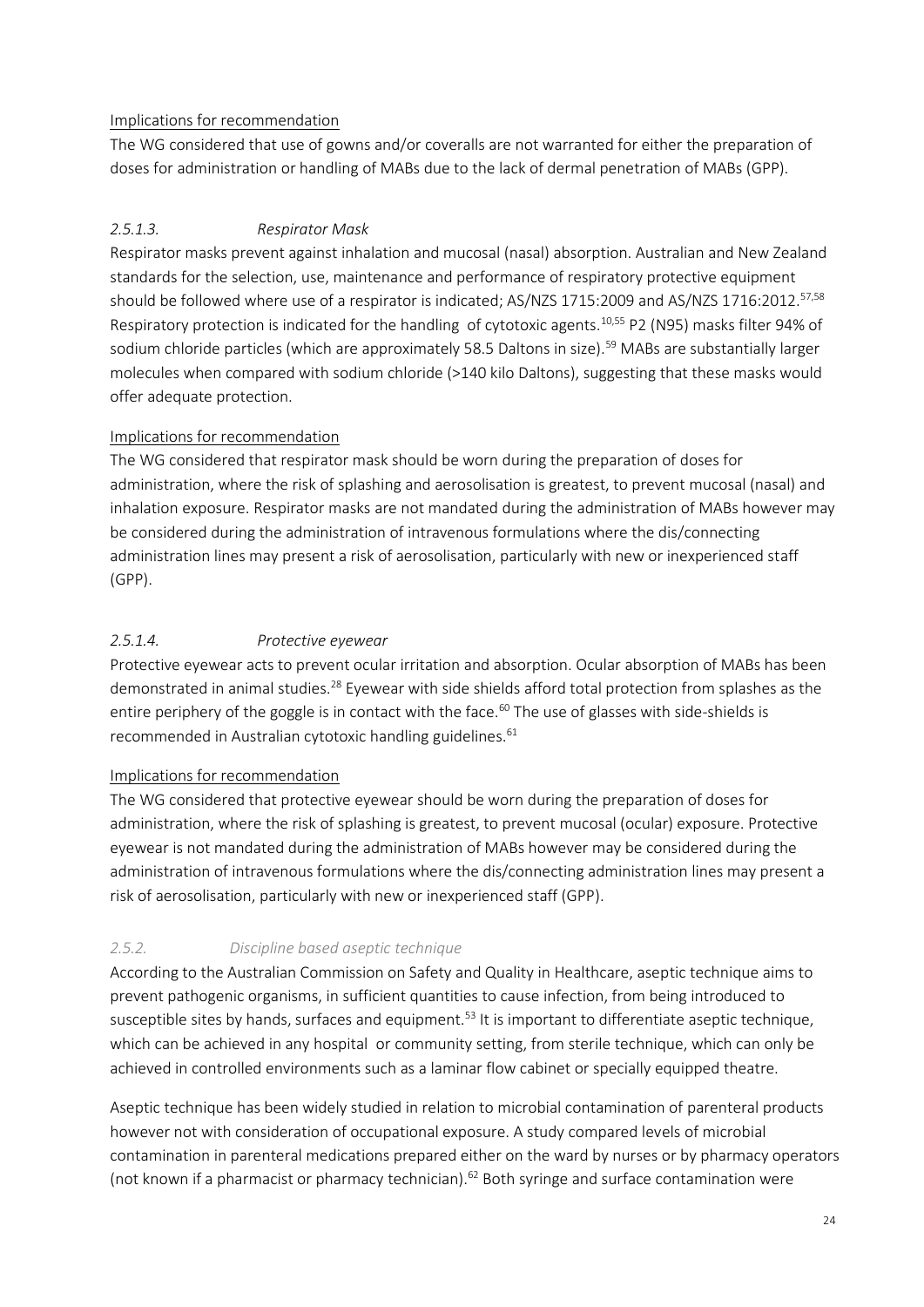significantly lower with pharmacy operators than for nursing staff with a 6.9% reduction in syringe contamination and 70% reduction in surface contamination. The authors concluded that the training and aseptic technique experience of the pharmacy operators was the likely reason for the reduced contamination rates. A two-year series study evaluating 539 applications of aseptic technique found a 4.4% and 6.2% microbial contamination rate among pharmacists and technicians respectively.<sup>63</sup> Another study designed to compare microbial contamination in different types of pharmacy cleanrooms failed to identify a difference between clean room type, did however identify significant differences in contamination rates between pharmacists (2/2057) and technicians (11/2000), p=0.012.<sup>64</sup> The authors concluded that the most important determinant of microbial contamination was operator aseptic technique, not the compounding environment.

#### Implications for recommendation

The WG considered that aseptic technique, as defined by the Australian Commission on Safety and Quality in Healthcare,<sup>53</sup> should be implemented for the preparation of doses for administration, as per any other injectable medicines (III-D).

#### *2.5.3. Isolator Cabinet*

An isolator cabinet (also known as a pharmaceutical isolator cabinet) is a device that separates a pharmaceutical process from the operator and surrounding environments, thereby protecting the operator from the hazardous material being handled. An isolator cabinet should conform to Australian Standards  $(AS4273)^{65}$  and comprises of four main elements: controlled workspace (created due to the separative nature of the cabinet), transfer device/s (such as a door which the operator can open in order to transfer materials into the work zone), access device (the means by which the activity is carried out  $$ many cabinets have inbuilt gloves which the operator uses to carry out the relevant activity) and decontamination system (they must be able to be easily cleaned and decontaminated). Isolator cabinets can be used to prepare cytotoxic drugs however they must provide an equivalent level of protection to the operator, environment and product as cytotoxic drug safety cabinets, and meet Australian standards (AS2567).<sup>66</sup> These cabinets only offer full protection when in optimal working condition, with the Australian Standard providing a recommended testing schedule (for gloves, leak and microbial tests). Although they are stand-alone units, they must be located in their own dedicated room.<sup>55</sup>

#### Implications for recommendation

The WG considered that the use of isolator cabinets is not required for the preparation of doses for administration (GPP).

#### *2.5.4. Cytotoxic Drug Safety Cabinets*

The Australian Standard for laminar flow cytotoxic drug safety cabinets (CDSCs) specifies requirements for laminar flow cytotoxic drug safety containment cabinets (AS 2567).<sup>66</sup> These are intended to provide protection for personnel, the environment, and cytotoxic drug products. However they may also find wider application for handling other hazardous drugs and materials. CDSCs are primarily designed to contain aerosols, and are not intended to provide complete protection against particles which may be ejected during procedures such as tablet crushing and grinding. CDSCs afford both protection to the operator from hazardous and cytotoxic substances and to materials being manipulated from biological and other contamination. The down-flow cabinet has laminar air flow from the top to the base of the cabinet. There is a glass barrier at the front of the cabinet and a full width grill in which both laminar flow air formed within the cabinet and outside room air is drawn in to create an air-curtain through which the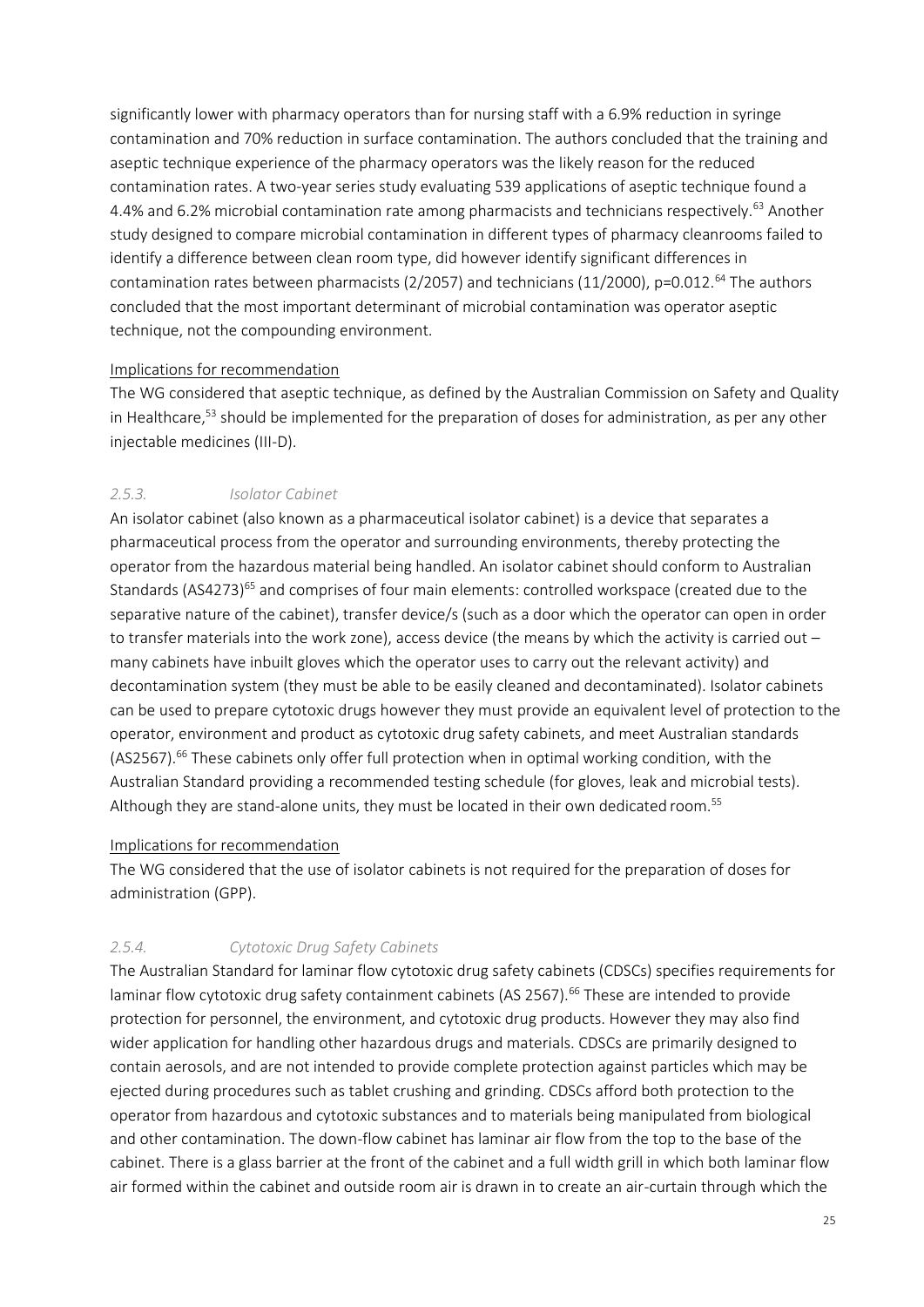operator works. Laminar flow air is unable to leave the cabinet and contaminate the operator.

#### Implications for recommendation

The WG considered that the use of cytotoxic drug safety cabinets (CDSCs) are not required for the preparation of doses for administration (GPP).

#### *2.5.5. Closed System Drug Transfer Device*

Closed system drug transfer devices (CSDTDs) are a means to provide protection from exposure to hazardous and cytotoxic substances in addition to personal protective equipment and cytotoxic drug safety cabinets. NIOSH define CSDTD as being "a device that mechanically prohibits the transfer of environmental contaminants into the system and the escape of hazardous drug or vapour concentrations outside the system".<sup>67</sup> Both the International Society of Oncology Pharmacy Practitioners (ISOPP) and the American Society of Health-System Pharmacists (ASHP) endorse this definition.<sup>10,68</sup> ISOPP highlights the requirement of CSDTDs to prevent against both microbiological (product) and chemical (environmental) contamination, strongly recommending the terminology of Containment Device (described as leak-proof and airtight) for devices providing protection against chemical contamination.<sup>10</sup>

Currently, there are no Australian standards for specifications of CSDTDs. The Society of Hospital Pharmacists of Australia (SHPA) recommends the use of CSDTDs to minimise cross-contamination when handling hazardous substances, however does not provide a definition of an acceptable CSDTD.<sup>69</sup>

Evaluation of different brands of CSDTDs found differing levels of contamination among commercially available devices tested by two independent research groups.<sup>70,71</sup> In both studies, PhaSeal® was the only brand meeting NIOSH and ISOPP definitions; closed system (in reference to both microbiological and chemical contamination) and containment of drug throughout all preparation and administration manipulations. A microbial contamination study of the PhaSeal® CSDTD reported a contamination rate of 1.8% among 332 tested samples, 99%CI 0.05% to 3.6%, p<0.001.<sup>72</sup> Evaluation of PhaSeal® in Australian conditions demonstrated a 68% reduction in chemical contamination (total contamination of tested surfaces) 12 months after implementation of the device.<sup>73</sup> Several international studies report similar findings, consistently demonstrating significant reductions in surface and operator contamination (cytotoxic drugs) when using CSDTD compared with standard preparation techniques.<sup>74-76</sup>

#### Implications for recommendation

The WG considered that the use of closed system drug transfer devices (CSDTDs) are not required for the preparation of doses for administration, although acknowledge that they can reduce operator exposure and product contamination (III-D).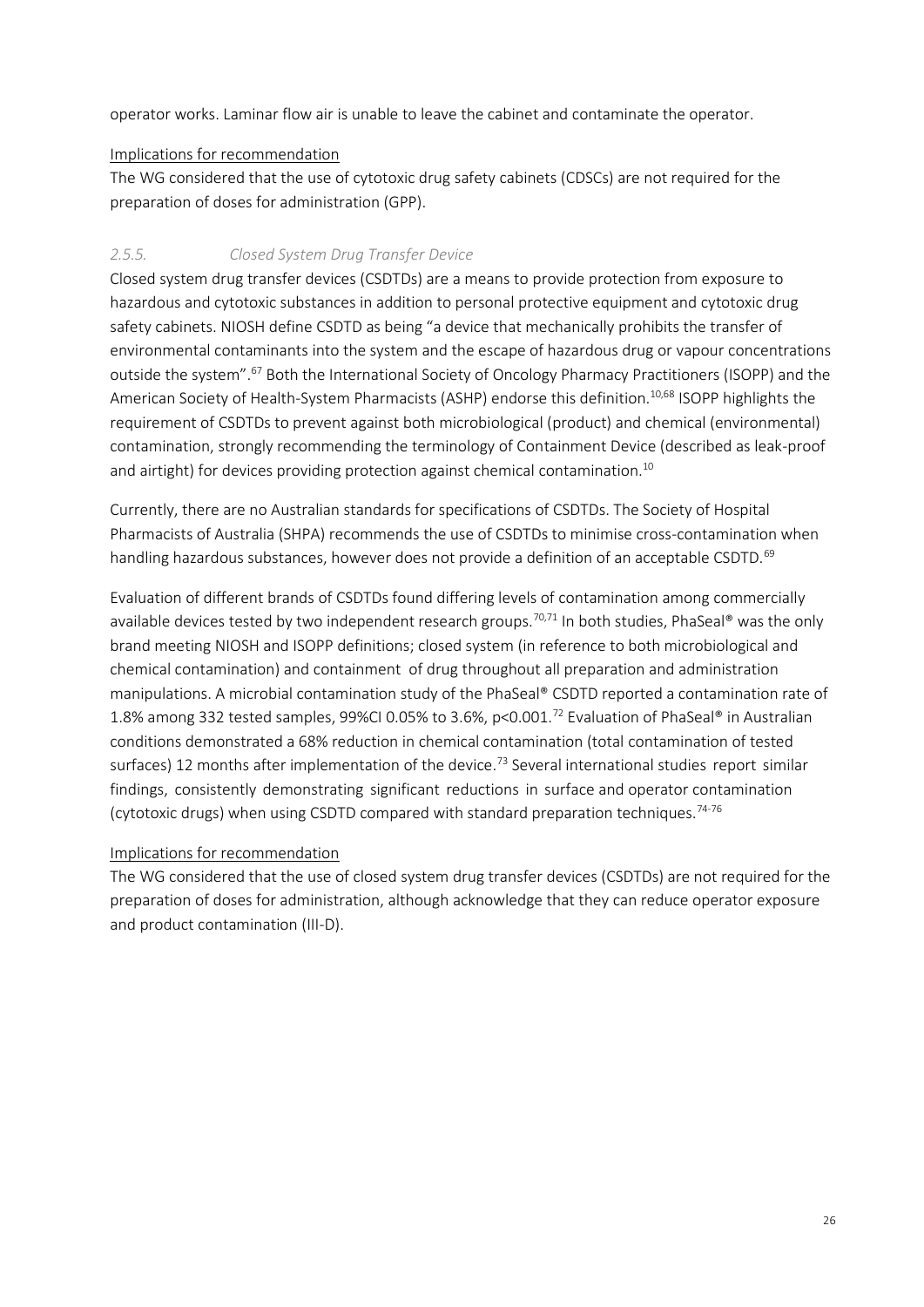| Recommendation |                                                                                                                                                             | Grade | Evidence in Section |
|----------------|-------------------------------------------------------------------------------------------------------------------------------------------------------------|-------|---------------------|
|                | That the following factors (not related to occupational exposure<br>risk) should be considered when determining preparation and<br>handling recommendations |       |                     |
| i.             | Vial Sharing                                                                                                                                                | GPP   | 2.6.1               |
| ii.            | Complexity of preparation                                                                                                                                   | GPP   | 2.6.2               |
| iii.           | <b>Medication Error</b>                                                                                                                                     | GPP   | 2.6.3               |

#### <span id="page-26-0"></span> $2.6.$ Recommendation VI – Operational and Clinical Factors

#### *2.6.1. Vial Sharing*

According to manufacturer product information sheets MABs are intended for use as single use-vials. Vial sharing in this context therefore differs from multi-dose vials where the intention is that each vial contains more than one dose of medication, where vials typically contain an antimicrobial preservative to help prevent the growth of bacteria, and where manufacturer labelling clearly identifies the product as a multiuse vial.<sup>77</sup> The Australian Guidelines for the Prevention and Control of Infection in Healthcare state that multi-dose vials should not be used except where they are intended solely for the exclusive use of an individual patient (e.g. insulin).<sup>53</sup> The US Centres for Disease Control and Prevention (CDC) advocates that multi-dose vials should be dedicated to a single patient whenever possible however can be used for more than one patient providing they are not stored or accessed in the immediate patient treatment area.<sup>77</sup> Recommendations from the UK National Health System (NHS) are such that injectable medicines be treated as intended for single use only unless specified otherwise within manufacturer labelling and licencing conditions.<sup>78</sup> The World Health Organisation advocates against the use multi-dose vials wherever possible.<sup>79</sup>

Anecdotal evidence from individual institution procedures suggest that only when compounding occurs in a pharmacy is it appropriate to vial share. Guidelines such as SHPA standards for safe handling of cytotoxics recommend that opened or used vials should not be left in the cytotoxic drug safety cabinet for later use.<sup>55</sup> Anecdotally vial sharing is common practice, particularly at larger hospitals and healthcare services where compounding occurs in a pharmacy. Revised funding arrangements under the Pharmaceutical Benefits Scheme (PBS) are such that chemotherapy drugs costs are reimbursed based on using the most efficient combination of available vial strengths to achieve a given dose.<sup>80</sup> In some circumstances this may result in residual volume and may influence a preference toward vial sharing. This is a particularly important consideration given the high cost of MABs and high likelihood that a preparation of a given dose will result in production of part vials (table 6).

Vial sharing outside of controlled environments, without trained staff using aseptic preparation techniques, increases the risk of contamination. A study of 227 multi-dose vials across a 1300-bed hospital demonstrated a contamination rate (primarily involving *Staphylococcus epidermidis*) of 0.9% (95% CI, 0.3- 2.1), a 50% compliance rate for documenting vial expiry dates and identification that 13% of vials had already expired.<sup>81</sup>

#### Implications for recommendation

The WG considered that vial-sharing, whilst not recommended by manufacturers and not endorsed by major health and safety bodies, does occur in routine clinical practice. The WG agreed that the practice of vial-sharing increases risks associated with microbial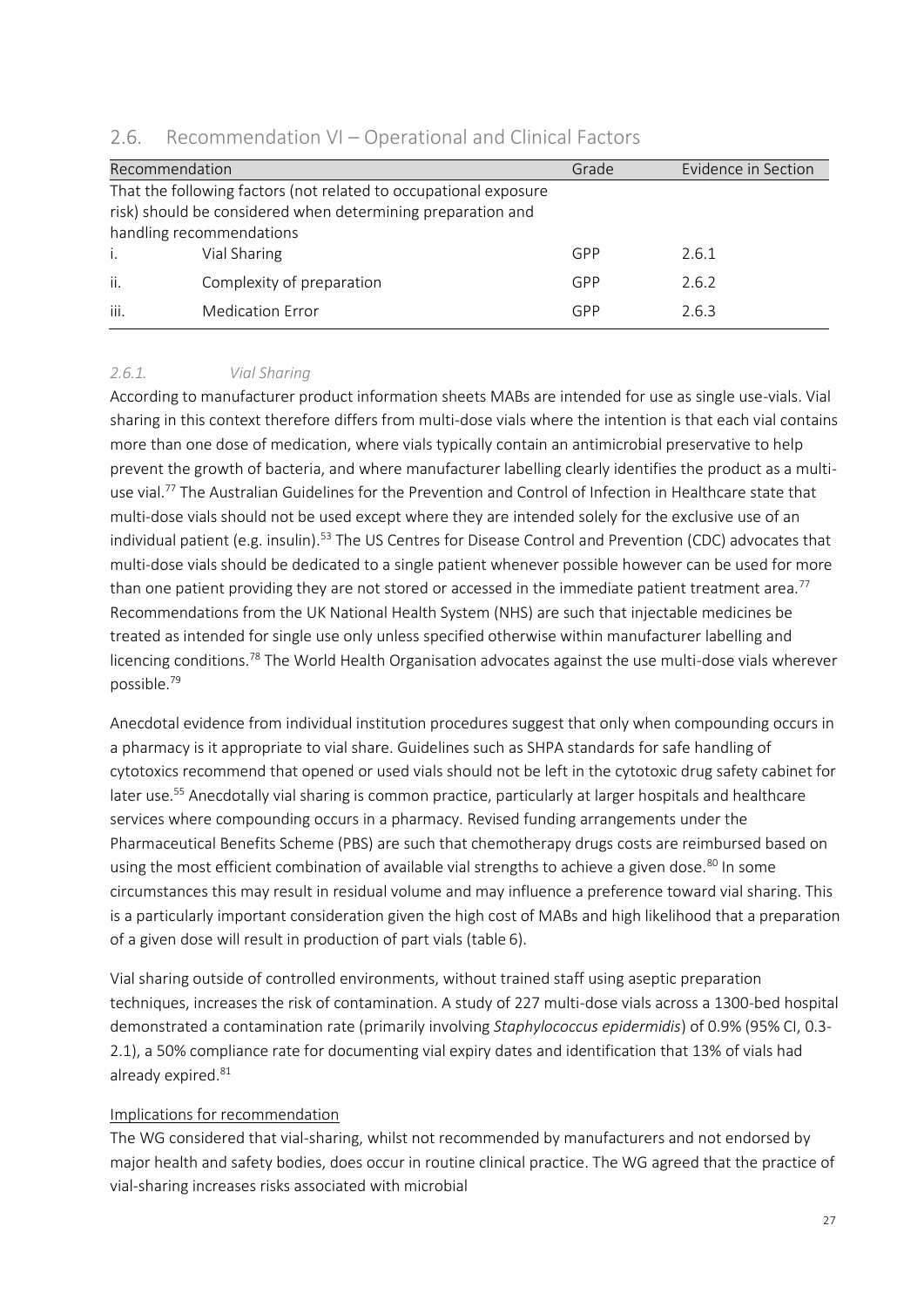contamination. Consensus agreement for the most appropriate location for the preparation of doses using vial-sharing was not achieved. The WG considered that the use of vial-sharing in the preparation of MABs was no different to vial-sharing for other parental medicines and advise that institutions follow local existing policy relating to this practice.

### *2.6.2. Complexity of preparation*

As the number of preparation steps increase, so too does the opportunity for manufacturing error, occupational exposure, and/or microbial contamination. Preparation involving complex techniques and/or numerous manipulations may result in error if prepared by inexperienced staff. This is supported by evidence demonstrating reduced microbial contamination in parenteral products prepared by skilled staff.<sup>62,64</sup> This may be particularly relevant for smaller healthcare services where staff would not routinely handle or manufacture these agents. The risk of antimicrobial contamination is not insignificant for cancer patients who are often immunocompromised; however preparation of other parenterally administered agents (e.g. intravenous paracetamol or anti-infectives) does not command additional precautions in this population.

Most MABs require between 2 to 8 manufacturing steps, with high dose ofatumumab requiring up to 23 manipulations (table 6). Prolia® (denosumab) is the only MAB currently available in a ready-to-use formulation (pre-filled syringe), however this brand is only marketed and PBS reimbursable for the indication of osteoporosis. Xgeva® (denosumab) indicated for bone metastasis, comes as a concentrated liquid which is withdrawn into a syringe prior to administration.

#### Implications for recommendation

The WG considered that complexity of preparation is difficult to define and will have different implications across individual health services. Complex (i.e. gentle agitation) or multiple vial (i.e. >3 vials) preparations may be best undertaken by experienced and well trained staff. In some institutions, this may be achieved in the ward environment, whilst in other institutions this may be best achieved and monitored in a centralised manufacturing location such as a pharmacy cleanroom (GPP).

### *2.6.3. Medication error*

Centralised dispensing or compounding often occurs for high risk (or expensive) drugs to ensure that the prescription or administration order is independently validated by a pharmacist prior to dispensing/compounding. The A-PINCH acronym used by the Clinical Excellence Commission identifies classes of medicines deemed high risk; Anti-infectives, Potassium and other electrolytes, Insulin, Narcotics and other sedatives, Chemotherapeutic agents, and Heparins and other anticoagulants.<sup>82</sup> Although MABs are not considered to be traditional chemotherapy agents, when used in therapeutic doses they do result in severe side effects for some patients.

Many MABs are available in vials of multiple strengths (table 6). This could lead to accidental product selection error and inadvertent preparation and/or administration of an incorrect dose. Errors in selection may be more likely with less experienced staff.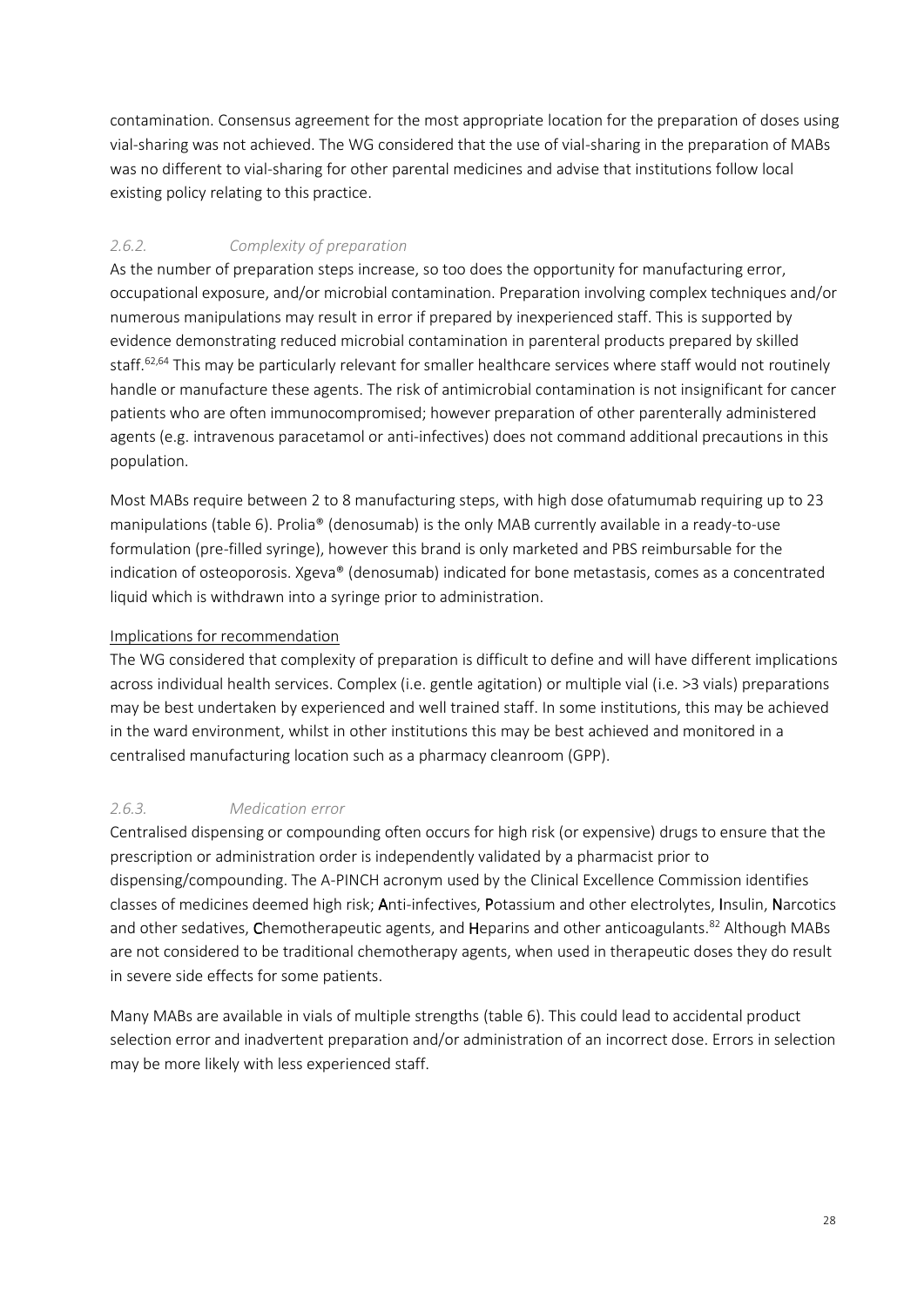#### Implications for recommendation

The WG considered that MABs, unlike chemotherapeutic agents, have a large therapeutic window and as such need not be considered within the A-PINCH 'high risk' medication list. Error (dose calculation, vial selection or other) may be less likely with experienced and well trained staff. In some institutions, this may be achieved in the ward environment, whilst in other institutions this may be best achieved and monitored in a centralised manufacturing location such as a pharmacy cleanroom (GPP).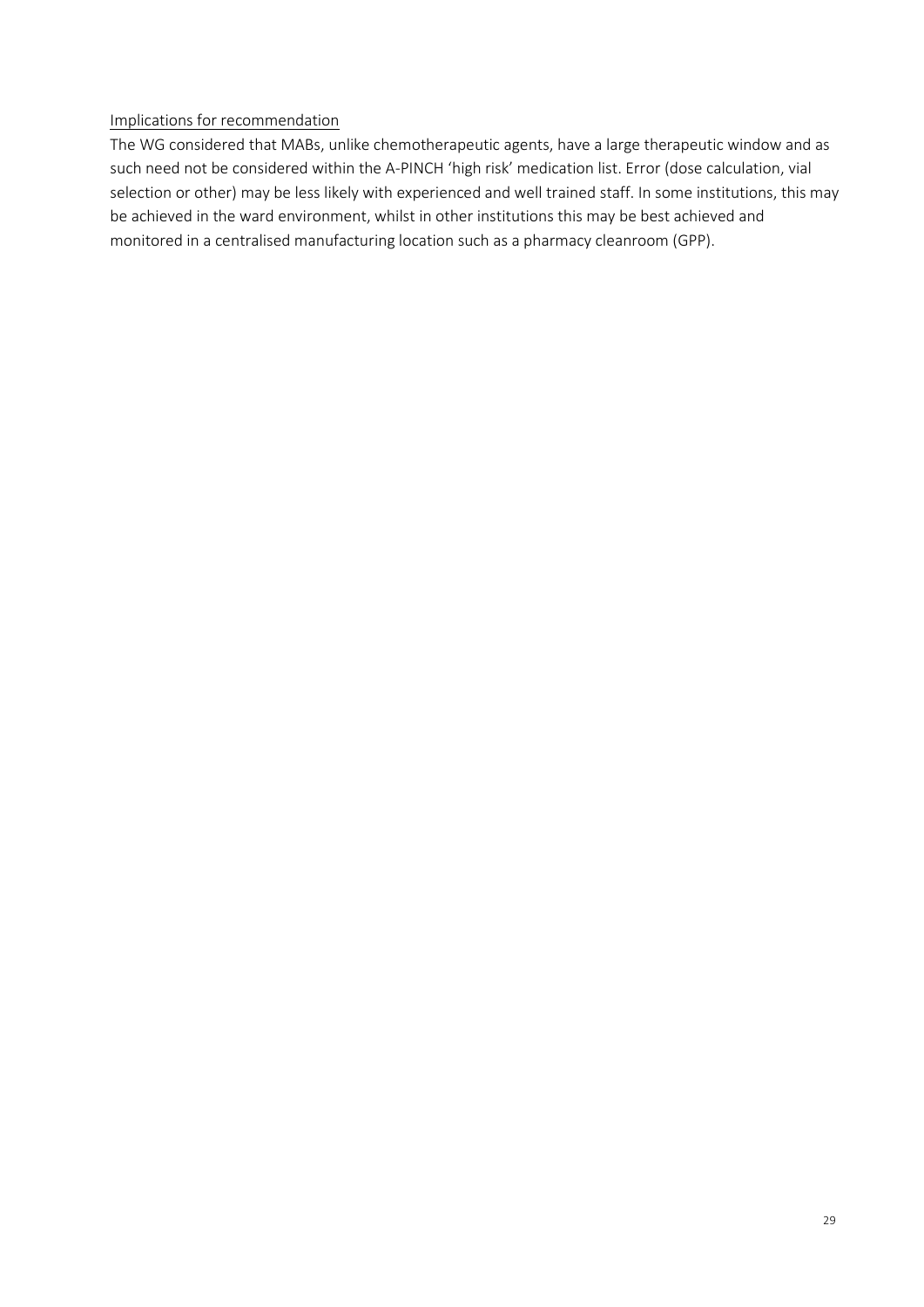| <b>Drug Name</b><br>Cost  |                        | Formulation | Vial Size(s)      | Preparation StepsPart vials likely Special instructions during preparation |           |                                                                                                                                                                                                                                                                                         |                   |
|---------------------------|------------------------|-------------|-------------------|----------------------------------------------------------------------------|-----------|-----------------------------------------------------------------------------------------------------------------------------------------------------------------------------------------------------------------------------------------------------------------------------------------|-------------------|
| Alemtuzumab               | \$1000 ^               | Solution    | 30mg/1ml          | $\overline{2}$                                                             | No        | Invert infusion bag gently to mix solution (DO NOT SHAKE)                                                                                                                                                                                                                               | <b>Fixed Dose</b> |
| Bevacizumab               | \$3971.33 *            | Solution    | 400mg/16ml        | $\overline{2}$                                                             | Yes       | Do not shake excessively                                                                                                                                                                                                                                                                | Weight            |
|                           |                        |             | 100mg/4ml         |                                                                            |           |                                                                                                                                                                                                                                                                                         |                   |
| Brentuximab<br>Vedotin    | \$5400.00              | Powder      | 50 <sub>mg</sub>  | $6 - 8$                                                                    | Yes       | Direct stream of diluent toward wall of vial (not directly at the cake or<br>powder during reconstitution), gently swirl vial to aid dissolution (DO<br>NOT SHAKE)                                                                                                                      | <b>BSA</b>        |
| Cetuximab                 | \$3170.33 *            | Solution    | 500mg/100ml       | $2 - 3$                                                                    | Yes       | None specific                                                                                                                                                                                                                                                                           | <b>BSA</b>        |
|                           |                        |             | 100mg/20ml        |                                                                            |           |                                                                                                                                                                                                                                                                                         |                   |
| Denosumab                 | \$298.90 *<br>(Prolia) | Solution    | 60mg/1ml          | 0<br>(Prolia)                                                              | No        | Do not shake excessively                                                                                                                                                                                                                                                                | Fixed Dose        |
|                           | \$532.18 *<br>(Xgeva)  |             | 120mg/1.7ml       | (Xgeva)<br>1                                                               |           |                                                                                                                                                                                                                                                                                         |                   |
| Ipilimumab                | \$47583.82 *           | Solution    | 50mg/10ml         | $\overline{2}$                                                             | Yes       | Allow the vials to stand at room temperature for approximately 5                                                                                                                                                                                                                        | Weight            |
|                           |                        |             | 200mg/40ml        |                                                                            |           | minutes before using.                                                                                                                                                                                                                                                                   |                   |
| Ofatumumab                | \$315.82 ^             | Solution    | 100mg/5ml         | $300mg - 6$                                                                | <b>No</b> | Infusion bag be inverted gently to mix solution (DO NOT SHAKE)                                                                                                                                                                                                                          | <b>Fixed Dose</b> |
|                           |                        |             |                   | $2g - 23$                                                                  |           |                                                                                                                                                                                                                                                                                         |                   |
| Panitumumab               | \$730 ^                | Solution    | 100mg/5ml         | $\overline{2}$                                                             | Yes       | Infusion bag be inverted gently to mix solution (DO NOT SHAKE)                                                                                                                                                                                                                          | Weight            |
| Rituximab                 | \$3723.06 *            | Solution    | 500mg/50ml        | $\overline{2}$                                                             | Yes       | Gently invert the bag to avoid foaming.                                                                                                                                                                                                                                                 | <b>BSA</b>        |
|                           |                        |             | 100ml/10ml        |                                                                            |           |                                                                                                                                                                                                                                                                                         |                   |
| Trastuzumab               | \$3604.02 *            | Powder      | 150mg 60mg        | 5                                                                          | Yes       | Direct stream of diluent into cake or powder during reconstitution, gently Weight<br>swirl vial to aid dissolution (DO NOT SHAKE), excessive foaming during<br>reconstitution or shaking the<br>reconstituted solution can result in problems with the volume that can be<br>withdrawn. |                   |
| Trastuzumab-<br>Emtansine | \$9800<br>/month #     | Powder      | 100 <sub>mg</sub> | 5                                                                          | Yes       | Gently swirl vial to aid dissolution, infusion bag be inverted gently to mix<br>solution (DO NOT SHAKE in either circumstance)                                                                                                                                                          | Weight            |
|                           |                        |             | 160 <sub>mg</sub> |                                                                            |           |                                                                                                                                                                                                                                                                                         |                   |

#### Table 6 - Formulation, Manufacturing and Dosing Considerations

\*Dispensed price per maximum amount (per Pharmaceutical Benefits Scheme (PBS) – [www.pbs.gov.au\)](http://www.pbs.gov.au/), [# http://www.fiercebiotech.com/story/rochegenentechs-breakthrough-t-](http://www.fiercebiotech.com/story/rochegenentechs-breakthrough-t-dm1-wins-blockbuster-ok-breast-cancer/2013-02-22) [dm1-wins-blockbuster-ok](http://www.fiercebiotech.com/story/rochegenentechs-breakthrough-t-dm1-wins-blockbuster-ok-breast-cancer/2013-02-22)[breast-cancer/2013-02-22,](http://www.fiercebiotech.com/story/rochegenentechs-breakthrough-t-dm1-wins-blockbuster-ok-breast-cancer/2013-02-22) ^ Per verbal communication with pharmaceutical company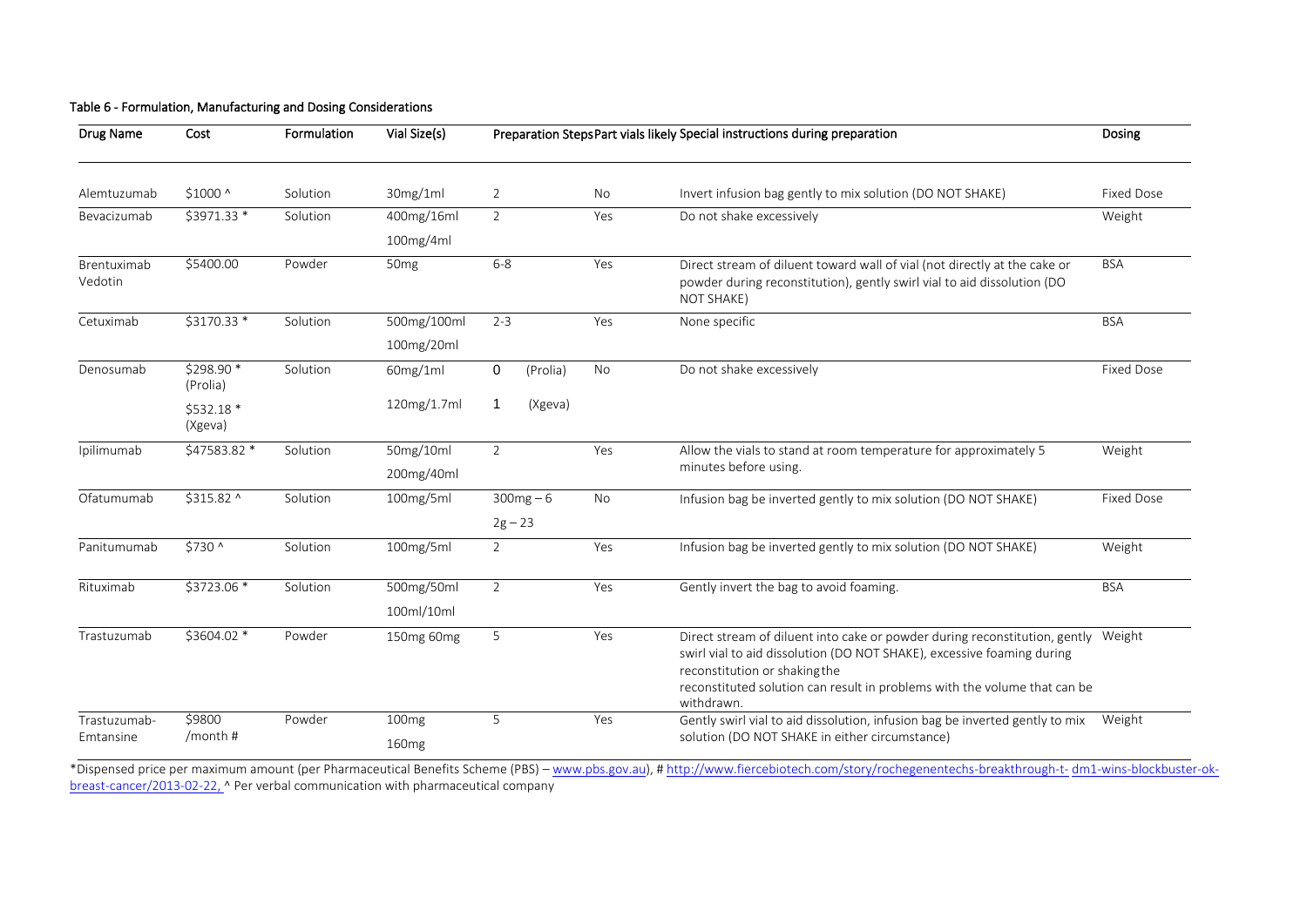### <span id="page-30-0"></span>2.7. Recommendation VII – Handling Recommendations

| Recommendation                                                                                                                                                                                                                                                                                                                                                                                                                                                 | Grade | Fvidence in<br>Section |
|----------------------------------------------------------------------------------------------------------------------------------------------------------------------------------------------------------------------------------------------------------------------------------------------------------------------------------------------------------------------------------------------------------------------------------------------------------------|-------|------------------------|
| The following risk matrix and flow chart should be utilised when<br>considering handling precautions for MABs. Decisions leading to these<br>recommendations consider occupational health and safety risks as well<br>as operational and clinical factors. Any agent lacking sufficient<br>information to assign a risk category (such as clinical trial agents) is<br>stipulated to be treated as high risk until additional information<br>becomes available | GPP   | 2.7                    |

### *2.7.1. Decision support tools*

Safe handling recommendations are based on risk of internalisation and toxicity (established using risk matrix) and with due regard to operational and clinical factors (established using flow chart). Recommendations apply to the handling of MABs during the preparation of doses for administration, during administration of doses, and to the handling of waste products generated during the preparation of doses for administration and/or cleaning of spills. Prior to the implementation of any process changes as a result of recommendations within these guidelines, staff education & training and careful risk management steps should be undertaken.

#### 1. Assign a risk category

Undertake an occupational health and safety risk assessment using risk matrix (2.7.2 – table 7). This may be completed for individual MABs where evidence exists for differing internalisation or toxicity profile or for the class as a whole where there is no evidence of differing profile. The current recommendation is that all MABs may be assessed as a class (recommendation 2).

### 2. Determine minimum safe handling requirements

Based on above risk category, determine recommended safe handling precautions (2.7.2 – table 8).

### 3. Determine location for preparation

Take assigned risk category and use the flow chart (2.7.3 – figure 1) to determine the recommended location for the preparation of doses for administration based on various clinical and operational scenarios.

### *2.7.2. Risk Matrix (occupational health and safety risk assessment)*

Overall risk of exposure was assessed based on likelihood of exposure and risk of internalisation. Within the below risk matrix, likelihood of exposure refers to the likelihood that healthcare personnel will be exposed to MABs. As there is no known consequence of low dose occupational exposure, the consequence of exposure was determined by the risk of internalisation and was based on evidence from recommendation I.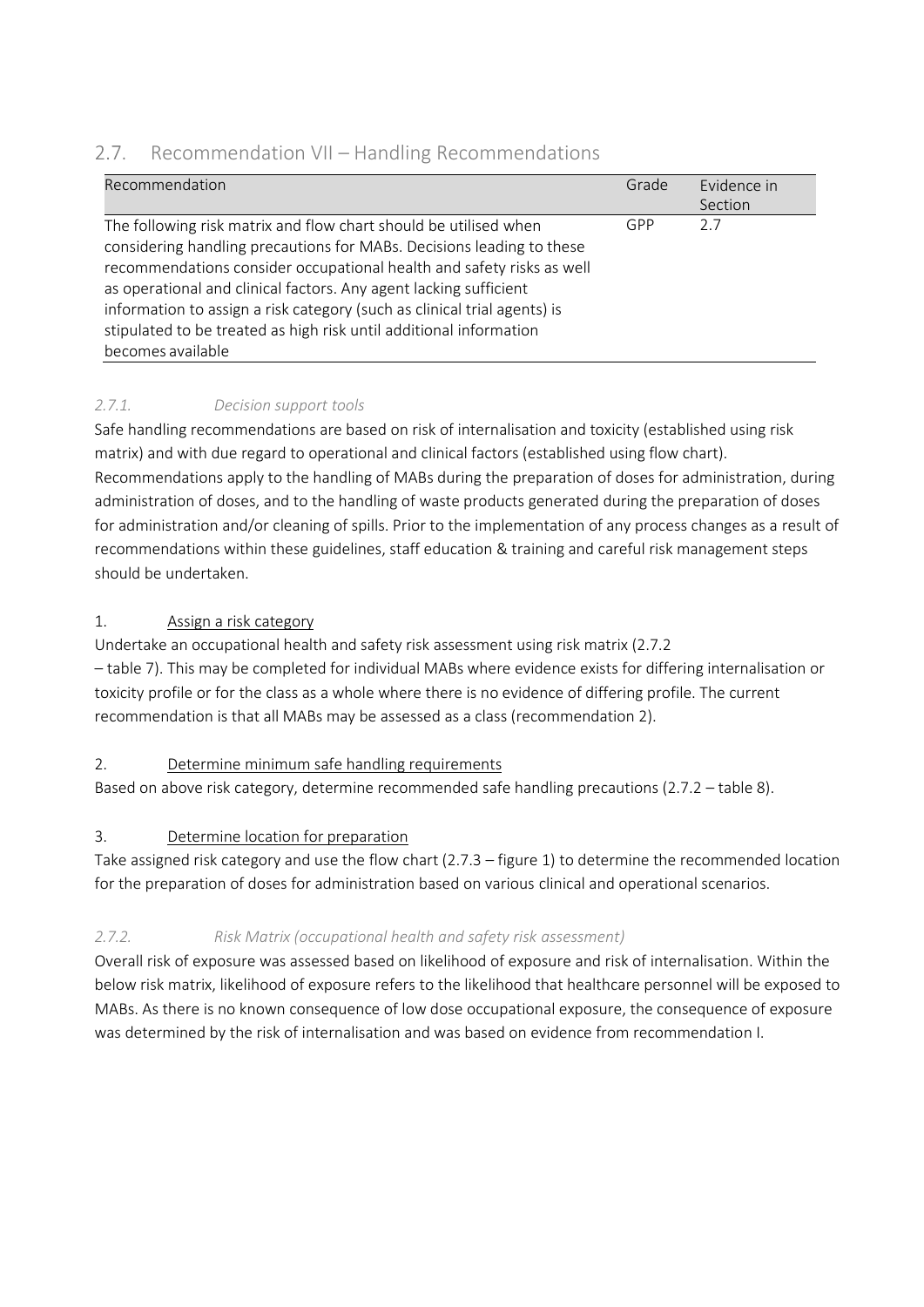#### Table 7 – Exposure Risk

| Risk Matrix   |          | Risk of internalisation |      |              |      |  |  |
|---------------|----------|-------------------------|------|--------------|------|--|--|
|               |          | None                    | Low  | Moderate     | High |  |  |
| Likelihood of | Unlikely |                         | Oral | Inhalation*  |      |  |  |
| Exposure      |          |                         |      | Mucosal*     |      |  |  |
| Possible      |          |                         |      | Inhalation** |      |  |  |
|               |          |                         |      | Mucosal**    |      |  |  |
|               | Likely   | Dermal                  |      |              |      |  |  |
|               |          |                         |      |              |      |  |  |

\*Limited to administration process

\*\*Limited to preparation of doses for administration

#### Table 8 - Recommended handling precautions based on exposure risk

| <b>Exposure Risk</b> | <b>Recommended Handling Precaution</b>                                              |
|----------------------|-------------------------------------------------------------------------------------|
|                      |                                                                                     |
| No / Low Risk        | No additional precautions required, standard operating procedures for both the      |
|                      | preparation of doses for administration and administration.                         |
| <b>Moderate Risk</b> | No additional precautions required, standard operating procedures for               |
|                      | administration. Protective mask and eyewear, in addition to standard operating      |
|                      | procedures for the preparation of doses for administration.                         |
| <b>High Risk</b>     | Treat like a cytotoxic or hazardous substance for both the preparation of doses for |
|                      | administration and administration.                                                  |

\*Standard Operating Procedures: standard operating procedure for parenterally administered pharmaceutical agents (i.e. aseptic technique according to the Australian Commission on Safety and Quality in Healthcare<sup>53</sup>).

#### Interpretation of the risk matrix

- Dermal exposure in the workplace setting is likely however with no known mechanism for dermal absorption there is no risk of internalisation (no consequence). No intervention required during the preparation of doses for administration or during administration.
- Oral ingestion is unlikely with the most likely source of exposure being hand to mouth contact. Evidence suggests that internalisation is possible however requires certain idealistic environments (i.e. coadministration with antacid) thus risk of systemic internalisation is low (low consequence). No intervention required during the preparation of doses for administration or during administration.
- Mucosal exposure is possible with internalisation demonstrated in animal models. Exposure is likely to be at very low doses (moderate consequence) and limited to the preparation of doses for administration. No intervention required during administration. Respirator mask and protective eyewear recommended during the preparation of doses for administration.
- Inhalation (powdered or aerosolised particles) is possible, with internalisation demonstrated in animal models. Exposure is likely to be at very low doses (moderate consequence) and limited to the preparation of doses for administration. No intervention required during administration. Respirator mask recommended during the preparation of doses for administration.

#### *2.7.3. Flow Chart (preparation of doses for administration)*

Operational and clinical factors influencing the safe handling of MABs may differ according to individual health organisations and should be evaluated by each institution using the flow chart on the next page (figure 1 - *Preparation of doses for administration*). Worked examples are included in section 6 of this document.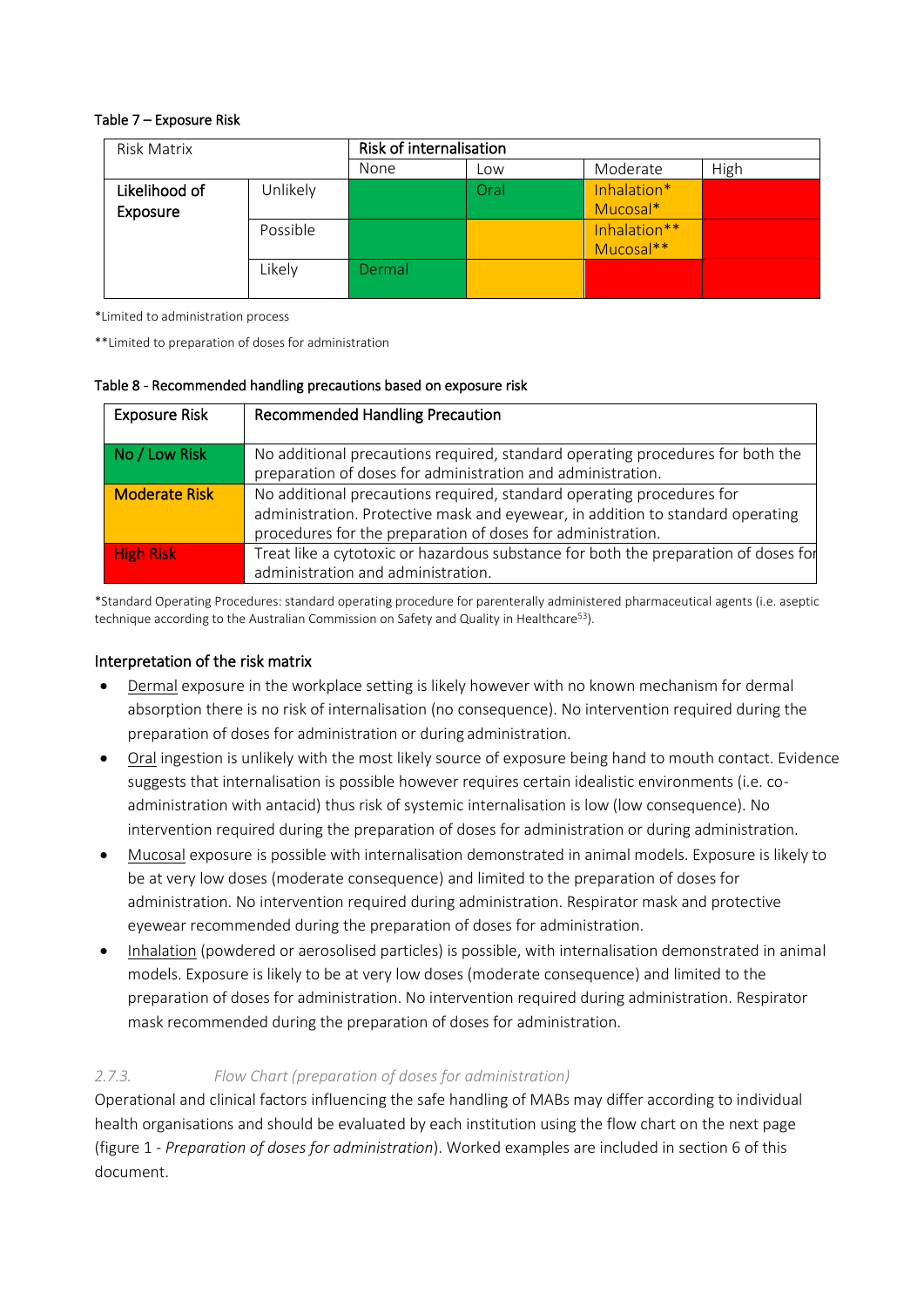#### Figure 1 – Preparation of doses for administration



- − Experienced staff have been given sufficient training (aseptic technique, product knowledge and product specific special instructions (e.g. specific reconstitution techniques, gentle mixing)) required to perform complex manipulations.
- − Each institution is unique (in terms of staffing, available skill set and learning opportunities) therefore each institution will have differing opinions on which is complex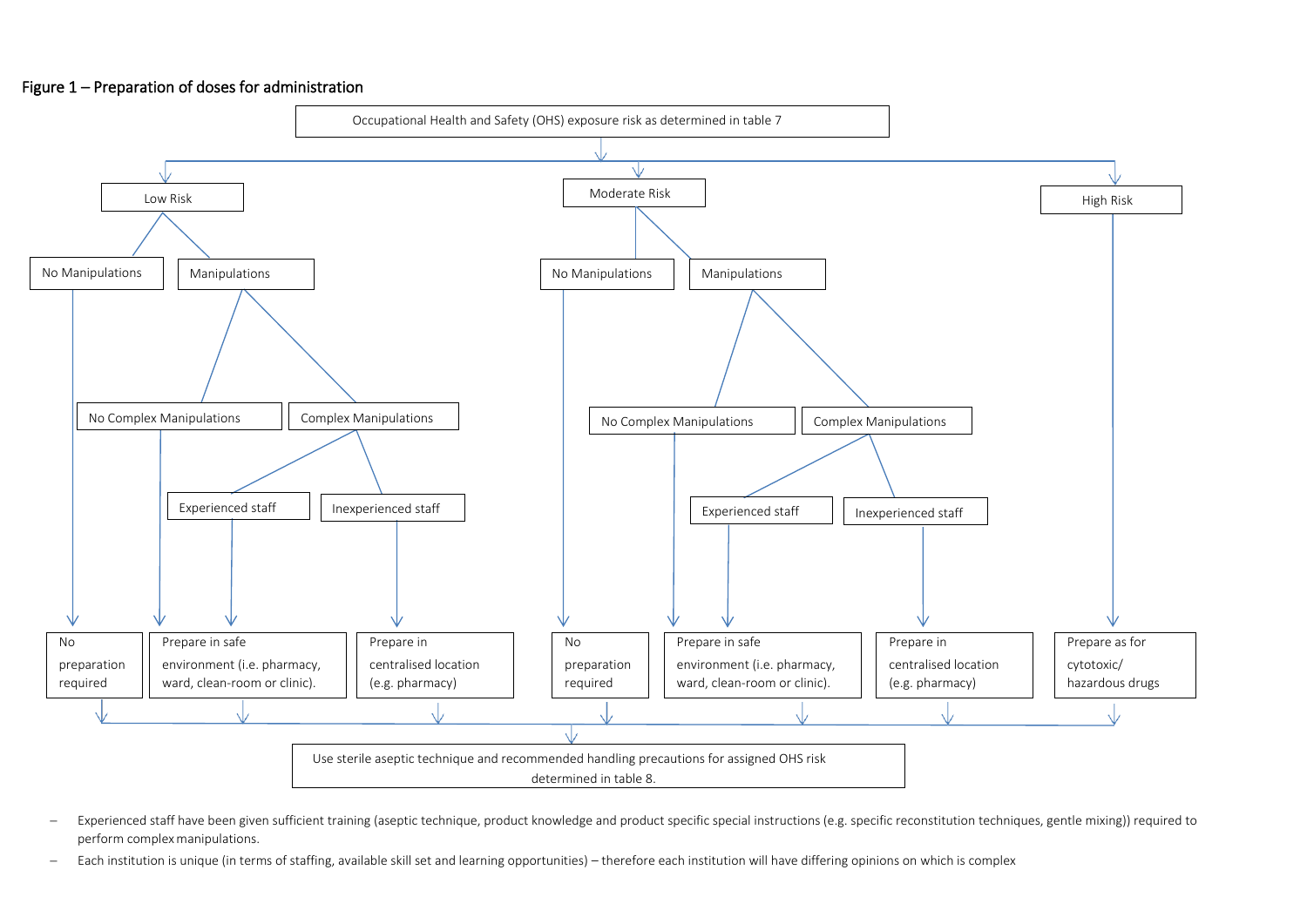## <span id="page-33-0"></span>3. Biosimilar Products

A biosimilar (also known as similar biological medicinal product (SBMP)) is not a generic biological medicine. It is defined as being a version of an already registered biological medicine that has:<sup>83</sup>

Demonstrable similarity in physicochemical, biological and immunological characteristics, efficacy and safety, based on comprehensive comparability studies (which are then evaluated by the TGA (which has adopted relevant European Union guidelines)).<sup>84</sup>

Although these guidelines have been developed from a review of the literature involving originator biological medicinal products, biosimilar products should be handled in the same manner as the originator product.

## <span id="page-33-1"></span>4. Non-Cancer MABs

It is important to note that MABs are not only used in the oncology and haematology setting, but are also used to treat a variety of conditions in areas such as Rheumatology, Nephrology, Neurology, Immunology, Gastroenterology, Dermatology and Cardiology.

Although these guidelines have been developed from a review of literature involving oncology and haematology MABs, the principles from an occupational exposure and product protection quality point of view are the same regardless of the products used.

### <span id="page-33-2"></span>5. MAB Conjugates

Any MAB conjugated to another hazardous substance (e.g. cytotoxic or radiopharmaceutical agent) should be prepared and handled following guidelines and/or standards for the relevant conjugated agent. The Society of Hospital Pharmacists Australia (SHPA) and the International Society of Oncology Pharmacy Practitioners (ISOPP) provide standards for the preparation and handling of cytotoxic agents.<sup>10,61</sup> The Therapeutic Goods Administration (TGA), Pharmaceutical Inspection Convention's Pharmaceutical Inspection Co-Operation Scheme (PIC/S) and Australia New Zealand Society of Nuclear Medicine (ANZSNM) provide standards for the preparation and handling of radiopharmaceutical agents.<sup>85,86</sup>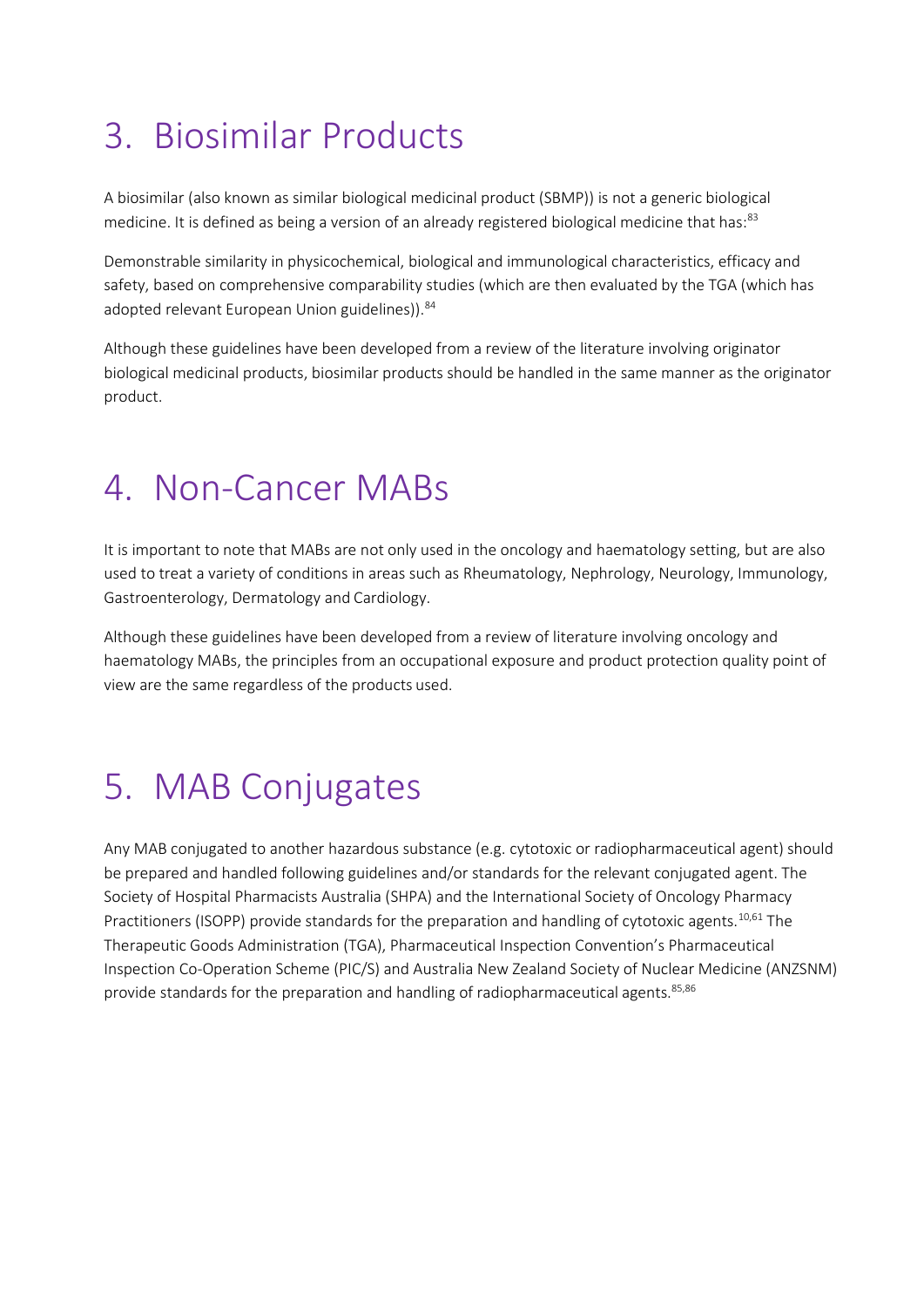## <span id="page-34-0"></span>6. Practical Application of Guideline Recommendations

### <span id="page-34-1"></span>6.1. Trastuzumab (Herceptin®)

#### 1. Risk Matrix:

- i. Likelihood/Consequence of dermal absorption likely/none
- ii. Likelihood/Consequence of oral absorption unlikely/low
- iii. Likelihood/Consequence of inhalation absorption possible /moderate during preparation of doses for administration and unlikely/moderate during administration.
- iv. Likelihood/Consequence of mucosal absorption possible /moderate during preparation of doses for administration and unlikely/moderate during administration.

#### *Highest Risk Classification*: Moderate Risk

Considering occupational health and safety risk only, trastuzumab requires protective mask and eyewear, in addition to standard operating procedures during the preparation of doses for administration. No additional precautions required during administration, use standard operating procedures.

- 2. Flow Chart
	- Moderate Risk  $\rightarrow$  Manipulations Required  $\rightarrow$  Vial Sharing  $\rightarrow$  Prepare in centralised location (e.g. pharmacy)  $\rightarrow$  Use sterile aseptic technique and precautions as recommended for moderate OHS risk (see above)
		- or
	- Moderate Risk  $\rightarrow$  Manipulations Required  $\rightarrow$  NO Vial Sharing  $\rightarrow$  Complex Manipulations  $\rightarrow$ Experienced Staff  $\rightarrow$  Prepare in safe environment (i.e. pharmacy, ward, clean-room or clinic)  $\rightarrow$ Use sterile aseptic technique and precautions as recommended for moderate OHS risk (see above). or
	- Moderate Risk  $\rightarrow$  Manipulations Required  $\rightarrow$  NO Vial Sharing  $\rightarrow$  Complex Manipulations  $\rightarrow$ Inexperienced Staff  $\rightarrow$  Prepare in centralised location (e.g. pharmacy)  $\rightarrow$  Use sterile aseptic technique and precautions as recommended for moderate OHS risk (see above)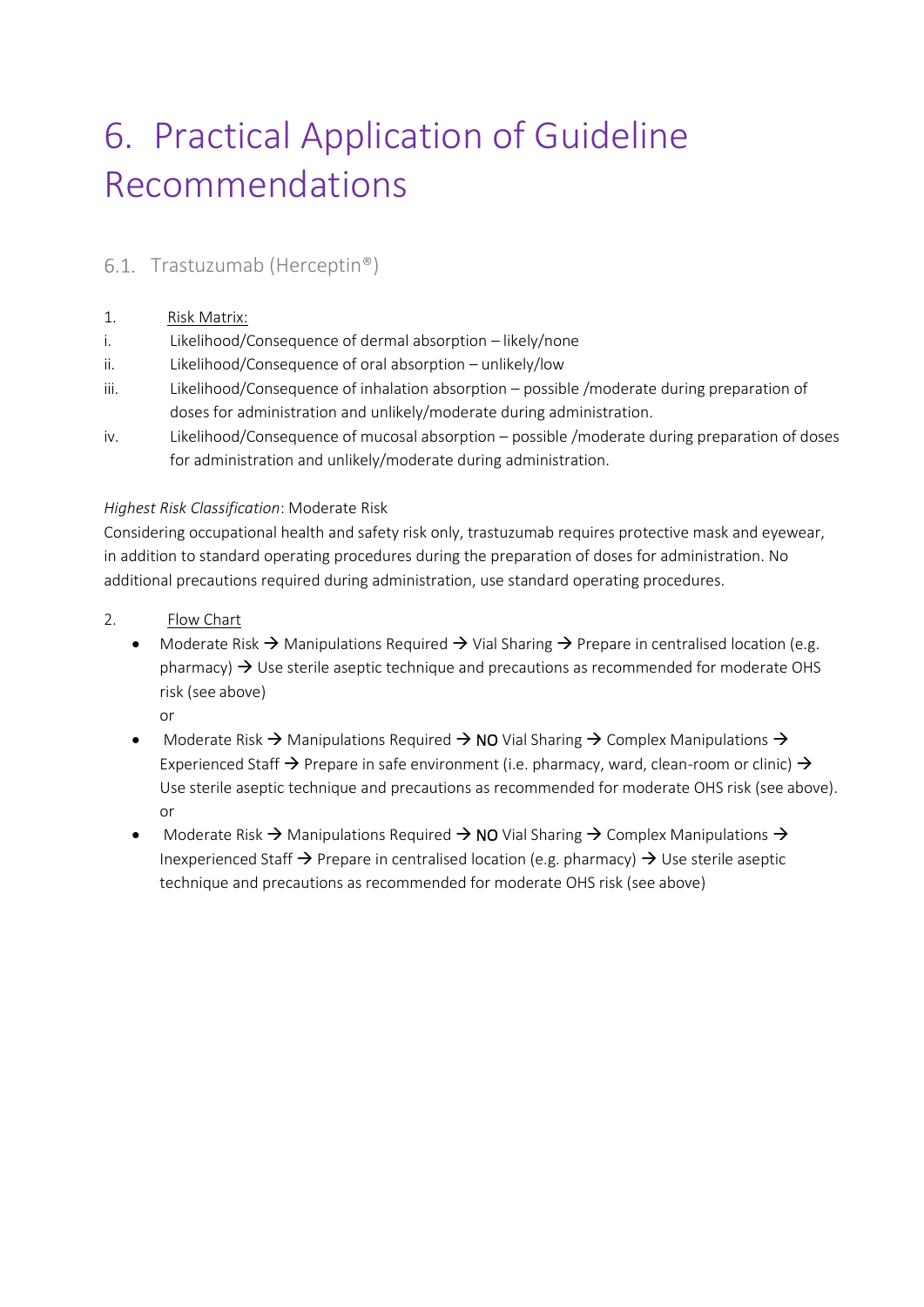### <span id="page-35-0"></span>6.2. Denosumab (Xgeva®)

- 1. Risk Matrix:
- i. Likelihood/Consequence of dermal absorption likely/none
- ii. Likelihood/Consequence of oral absorption unlikely/low
- iii. Likelihood/Consequence of inhalation absorption unlikely / moderate
- iv. Likelihood/Consequence of mucosal absorption unlikely /moderate

#### *Highest Risk Classification*: Moderate Risk

Considering occupational health and safety risk only, denosumab (Xgeva®) requires protective mask and eyewear, in addition to standard operating procedures during the preparation of doses for administration. No additional precautions required, standard operating procedures for administration.

#### 2. Flow Chart

Moderate Risk  $\rightarrow$  Manipulations Required  $\rightarrow$  No Vial Sharing  $\rightarrow$  No Complex Manipulations  $\rightarrow$ Prepare in safe environment (i.e. pharmacy, ward, clean- room or clinic)  $\rightarrow$  Use sterile aseptic technique and precautions as recommended for moderate OHS risk (see above).

#### <span id="page-35-1"></span>6.3. Denosumab (Prolia®)

- 1. Risk Matrix:
- i. Likelihood/Consequence of dermal absorption likely/none
- ii. Likelihood/Consequence of oral absorption unlikely/low
- iii. Likelihood/Consequence of inhalation absorption unlikely /moderate
- iv. Likelihood/Consequence of mucosal absorption unlikely / moderate

#### *Highest Risk Classification:* Moderate Risk

Considering occupational health and safety risk only, Denosumab (Prolia®) requires protective mask and eyewear, in addition to standard operating procedures during the preparation of doses for administration. No additional precautions required, standard operating procedures for administration.

- 2. Flow Chart
- Moderate Risk  $\rightarrow$  No Manipulations required (available as prefilled syringe only)  $\rightarrow$  No Preparation required  $\rightarrow$  Use sterile aseptic technique and precautions as recommended for moderate OHS risk (see above).

### <span id="page-35-2"></span>6.4. Brentuximab Vedotin (Adcetris®)

#### 1. Risk Matrix:

As a cytotoxic conjugate, Brentuximab-Vedotin is automatically assigned into the high risk category. The internalisation potential of the intact conjugated agent is unknown but likely similar to other MABs. However, in the unlikely event the product became un- conjugated / denatured, internalisation and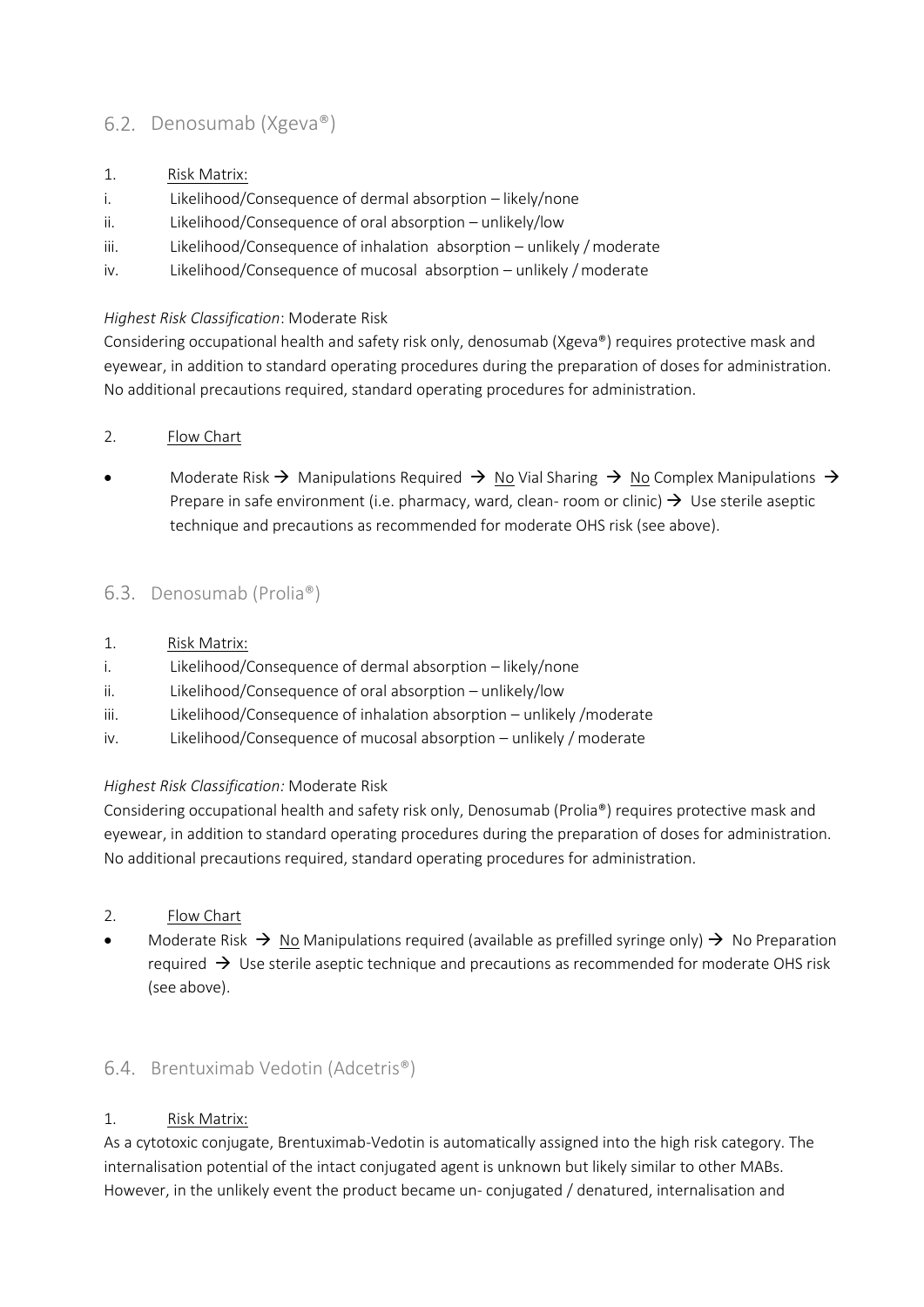exposure risk of the small molecule cytotoxic agent is high. Thus the consequence of absorption for all internalisation routes has been classified as high.

- i. Likelihood/Consequence of dermal absorption likely / high
- ii. Likelihood/Consequence of oral absorption unlikely / high
- iii. Likelihood/Consequence of inhalation absorption possible / high
- iv. Likelihood/Consequence of mucosal absorption unlikely / high

#### *Highest Risk Classification:* High Risk

Considering occupational health and safety risk only, brentuximab vedotin is to be treated like a cytotoxic or hazardous substance during the preparation of doses for administration and administration.

- 2. Flow Chart
- High Risk  $\rightarrow$  Prepare as for cytotoxic/ hazardous drugs  $\rightarrow$  Use sterile aseptic technique and precautions as recommended for high OHS risk (see above).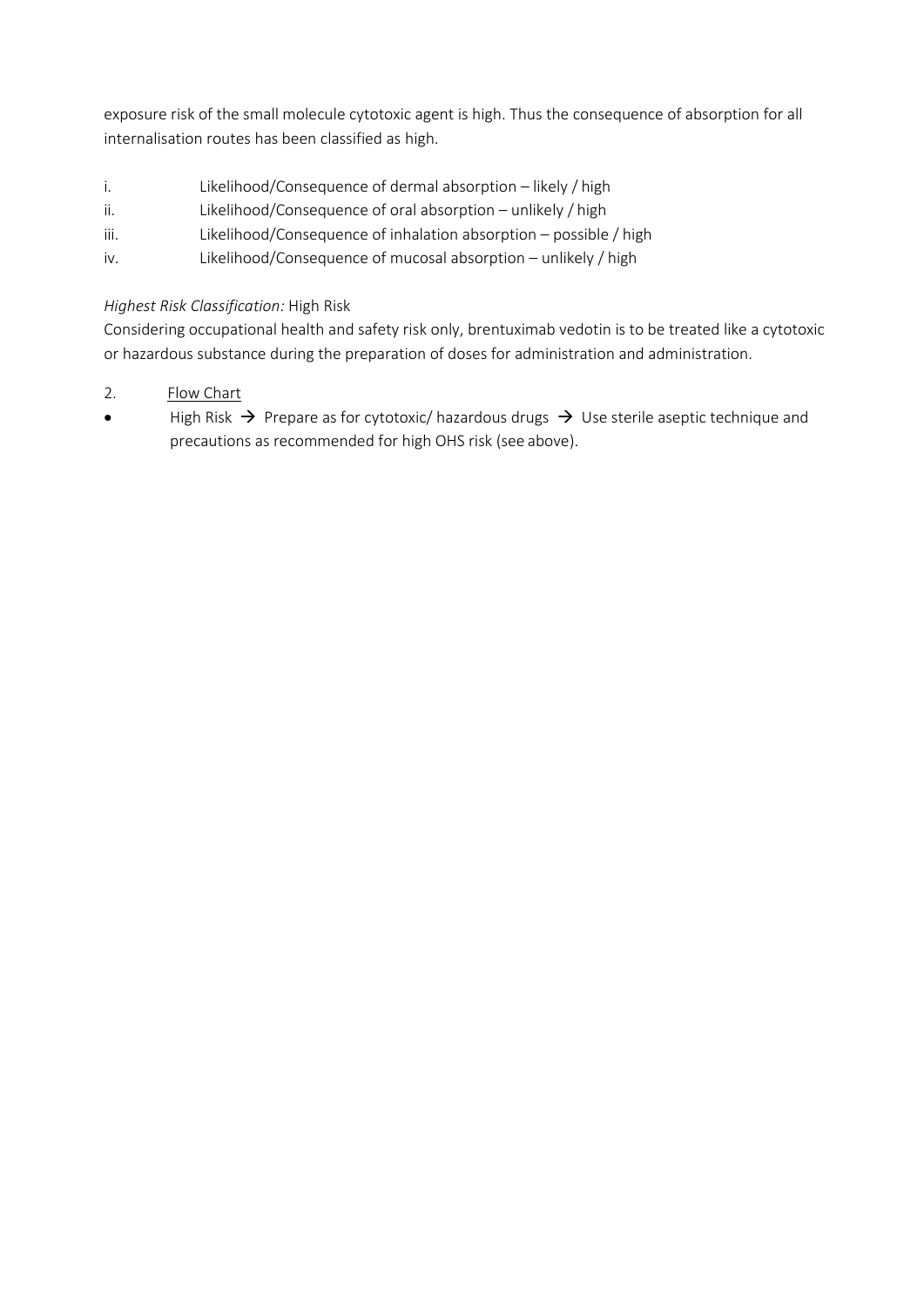## <span id="page-37-0"></span>7. Reference List

- 1. A guide to the development, implementation and evaluation of clinical practice guidelines. National Health and Medical Research Council (NHMRC); 1998.
- 2. Additional levels of evidence and grades for recommendations for developers of guidelines. National Health and Medical Research Council (NHMRC). Stage 2 consultation; 2008-2009.
- 3. Alexander M, King J, Lingaratnam S, et al. A Survey of Manufacturing and Handling Practices for Monoclonal Antibodies (MABs) by pharmacy, nursing and medical personnel. Submitted to Journal of Oncology Pharmacy Practice (JOPP);March 2014.
- 4. Mascelli MA, Zhou H, Sweet R, et al. Molecular, Biologic, and Pharmacokinetic Properties of Monoclonal Antibodies: Impact of these parameters on early clinical development. The Journal of Clinical Pharmacology 2007;47:553-65.
- 5. Mellor JD, Brown MP, Irving HR, Zalcberg JR, Dobrovic A. A critical review of the role of Fc gamma receptor polymorphisms in the response to monoclonal antibodies in cancer. Journal of hematology & oncology 2013;6:1-10.
- 6. Approved criteria for classifying hazardous substances. National Occupational Health and Safety Commission (NOHSC); 2004.
- 7. National Institute for Occupational Safety and Health (NIOSH) list of antineoplastic and other hazardous drugs in health care settings. Available: [http://www.cdc.gov/niosh/docs/2012-](http://www.cdc.gov/niosh/docs/2012-150/pdfs/2012-150.pdf) [150/pdfs/2012-150.pdf;](http://www.cdc.gov/niosh/docs/2012-150/pdfs/2012-150.pdf) 2012.
- 8. Guidance for Industry S6 Preclinical Safety Evaluation of Biotechnology-Derived Pharmaceuticals (ICH S6). International Conference on Harmonisation of Technical Requirements for Registration of Pharmaceuticals for Human Use (ICH); 1997.
- 9. Handling cytotoxic crugs in the workplace. WorkSafe Victoria, State Government of Victoria. Available:
- 10. http://www.worksafe.vic.gov.au/ data/assets/pdf file/0010/12223/handling\_cytotoxic.pdf.pdf; 2003.
- 11. Connor T, McLauchlan R, Vandenbroucke J. ISOPP Standards of Practice Cytotoxics. J Oncol Pharm Pract 2007;Supplement to 13:13-81.
- 12. Clinical Oncology Society of Australia, Cancer Pharmacists Group Position Statement. Safe handling of monoclonal antibodies in healthcare settings. Melbourne: Clinical Oncology Society of Australia; 2013.
- 13. Turner TJ. Developing evidence-based clinical practice guidelines in hospitals in Australia, Indonesia, Malaysia, the Philippines and Thailand: values, requirements and barriers. BMC health services research 2009;9:235.
- 14. King J, Alexander M, Byrne J, et al. A review of the evidence for occupational exposure risks to novel anticancer agents – a focus on monoclonal antibodies. Submitted to Journal of Oncology Pharmacy Practice (JOPP);March 2014.
- 15. Bos JD, Meinardi MM. The 500 Dalton rule for the skin penetration of chemical compounds and drugs. Experimental dermatology 2000;9:165-9.
- 16. Halsen G, Kramer I. Assessing the risk to health care staff from long-term exposure to anticancer drugs--the case of monoclonal antibodies. J Oncol Pharm Pract 2011;17:68-80.
- 17. Kaestli L, Fonzo-Christe C, Bonfillon C, Desmeules J, Bonnabry P. Development of a standardised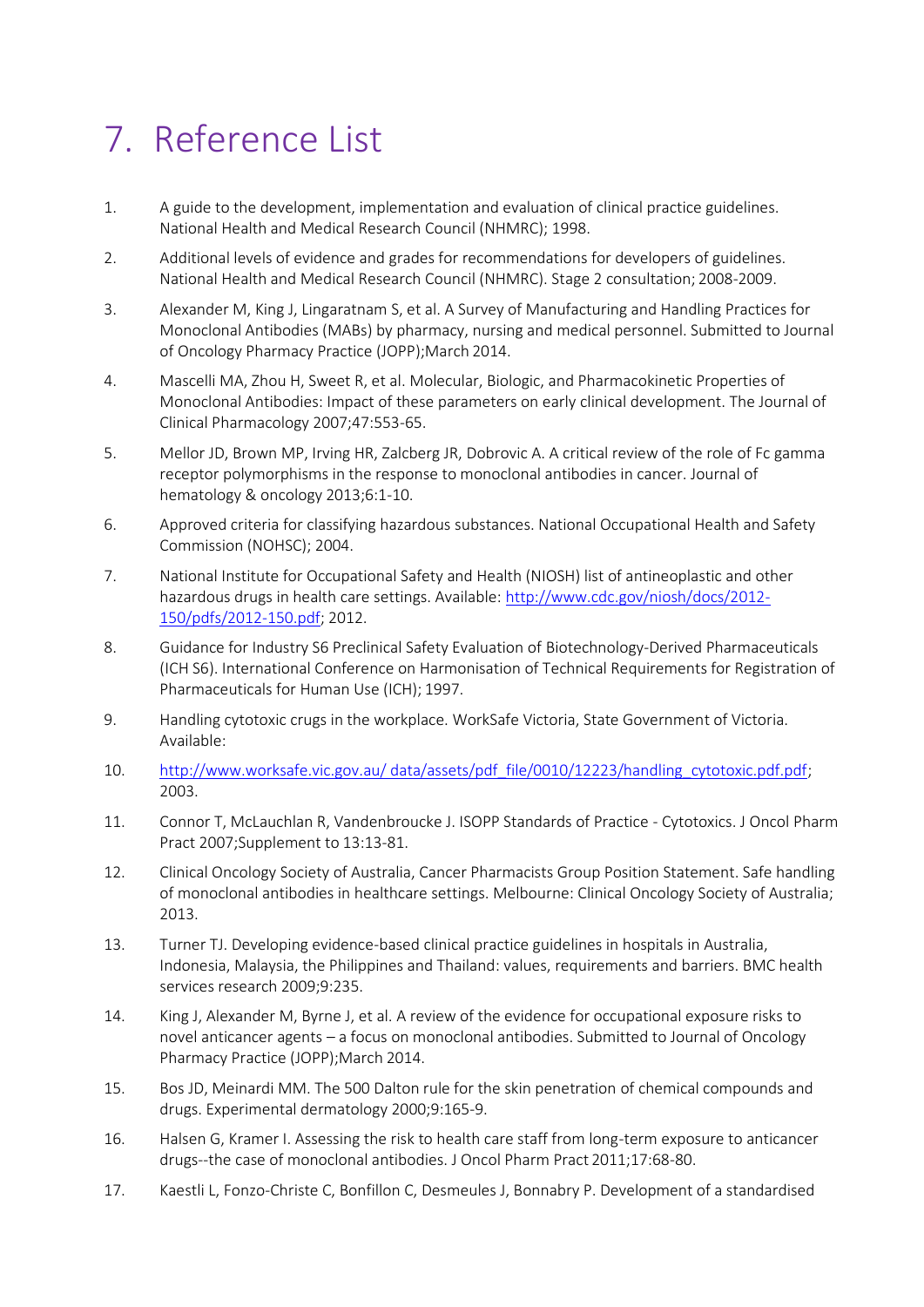method to recommend protective measures to handle hazardous drugs in hospitals. Eur J Hosp Pharm 2013;20:100-5.

- 18. Blink R. Concepts of Occupational Exposure to Monoclonal Antibodies [unpublished work]. Appendix in BioPharma Environmental Health and Safety (EHS) Group public correspondence to NIOSH. Accessed 22/08/2013. Available: [http://www.cdc.gov/niosh/docket/archive/pdfs/NIOSH-](http://www.cdc.gov/niosh/docket/archive/pdfs/NIOSH-105/0105-092007-treanor_sub.pdf)[105/0105-092007-treanor\\_sub.pdf; 2](http://www.cdc.gov/niosh/docket/archive/pdfs/NIOSH-105/0105-092007-treanor_sub.pdf)007.
- 19. Benassi L, Bertazzoni G, Seidenari S. In vitro testing of tensides employing monolayer cultures: a comparison with results of patch tests on human volunteers. Contact Dermatitis 1999;40:38-44.
- 20. Coors EA, Seybold H, Merk HF, Mahler V. Polysorbate 80 in medical products and nonimmunologic anaphylactoid reactions. Annals of Allergy, Asthma & Immunology2005;95:593-9.
- 21. Maibach H, Conant M. Contact urticaria to a corticosteroid cream: polysorbate 60. Contact Dermatitis 2006;3:350-1.
- 22. Maillet A, Congy-Jolivet N, Le Guellec S, et al. Aerodynamical, immunological and pharmacological properties of the anticancer antibody cetuximab following nebulization. Pharmaceutical research 2008;25:1318-26.
- 23. Lightwood D, O'Dowd V, Carrington B, et al. The discovery, engineering and characterisation of a highly potent anti-human IL-13 Fab fragment designed for administration by inhalation. Journal of Molecular Biology 2013;425:577-93.
- 24. Maillet A, Guilleminault L, Lemarie E, et al. The airways, a novel route for delivering monoclonal antibodies to treat lung tumors. Pharmaceutical research 2011;28:2147-56.
- 25. Kim S. Low Inhalation Bioavailablity of mABs. Unpublished Work [appendix in correspondence from BioPharma EHS Forum to NIOSH] Accessed 01/04/2013 Available[:](http://wwwcdcgov/niosh/docket/archive/pdfs/NIOSH-105/0105-092007-treanor_subpdf) [http://wwwcdcgov/niosh/docket/archive/pdfs/NIOSH-105/0105-092007-treanor\\_subpdf;](http://wwwcdcgov/niosh/docket/archive/pdfs/NIOSH-105/0105-092007-treanor_subpdf) 2007.
- 26. Saltzman WM, Sherwood JK, Adams DR, Castle P, Haller P. Long-term vaginal antibody delivery: delivery systems and biodistribution. Biotechnology and bioengineering2000;67:253-64.
- 27. Samson G, Garcia de la Calera A, Dupuis-Girod S, et al. Ex vivo study of bevacizumab transport through porcine nasal mucosa. European journal of pharmaceutics and biopharmaceutics : official journal of Arbeitsgemeinschaft fur Pharmazeutische Verfahrenstechnik eV2012;80:465-9.
- 28. Falero-Diaz G, Challacombe S, Rahman D, et al. Transmission of IgA and IgG monoclonal antibodies to mucosal fluids following intranasal or parenteral delivery. International archives of allergy and immunology 2000;122:143-50.
- 29. Pleyer U, Milani JK, Dukes A, et al. Effect of topically applied anti-CD4 monoclonal antibodies on orthotopic corneal allografts in a rat model. Investigative ophthalmology & visual science 1995;36:52-61.
- 30. Alemtuzumab (Campath) Material Safety Data Sheet (MSDS). Berlex. Revision Date:04/06/2002.
- 31. Bevacizumab (Avastin) Material Safety Data Sheet (MSDS). Roche. Revision Date: 01/03/2013.
- 32. Ofatumumab (Arzerra) Material Safety Data Sheet (MSDS). GlaxoSmithKline. Version 4. Revision Date: 12/11/2009.
- 33. Ochi H, Abraham M, Ishikawa H. Oral CD3-specific antibody suppresses autoimmune encephalomyelitis by inducing CD4+ CD25- LAP+ T Cells. Nat Med 2006;12:627-35.
- 34. Petschow BW, Talbott RD. Reduction in virus-neutralizing activity of a bovine colostrum immunoglobulin concentrate by gastric acid and digestive enzymes. Journal of pediatric gastroenterology and nutrition 1994;19:228-35.
- 35. Tacket CO, Losonsky G, Link H, et al. Protection by milk immunoglobulin concentrate against oral challenge with enterotoxigenic Escherichia coli. The New England journal of medicine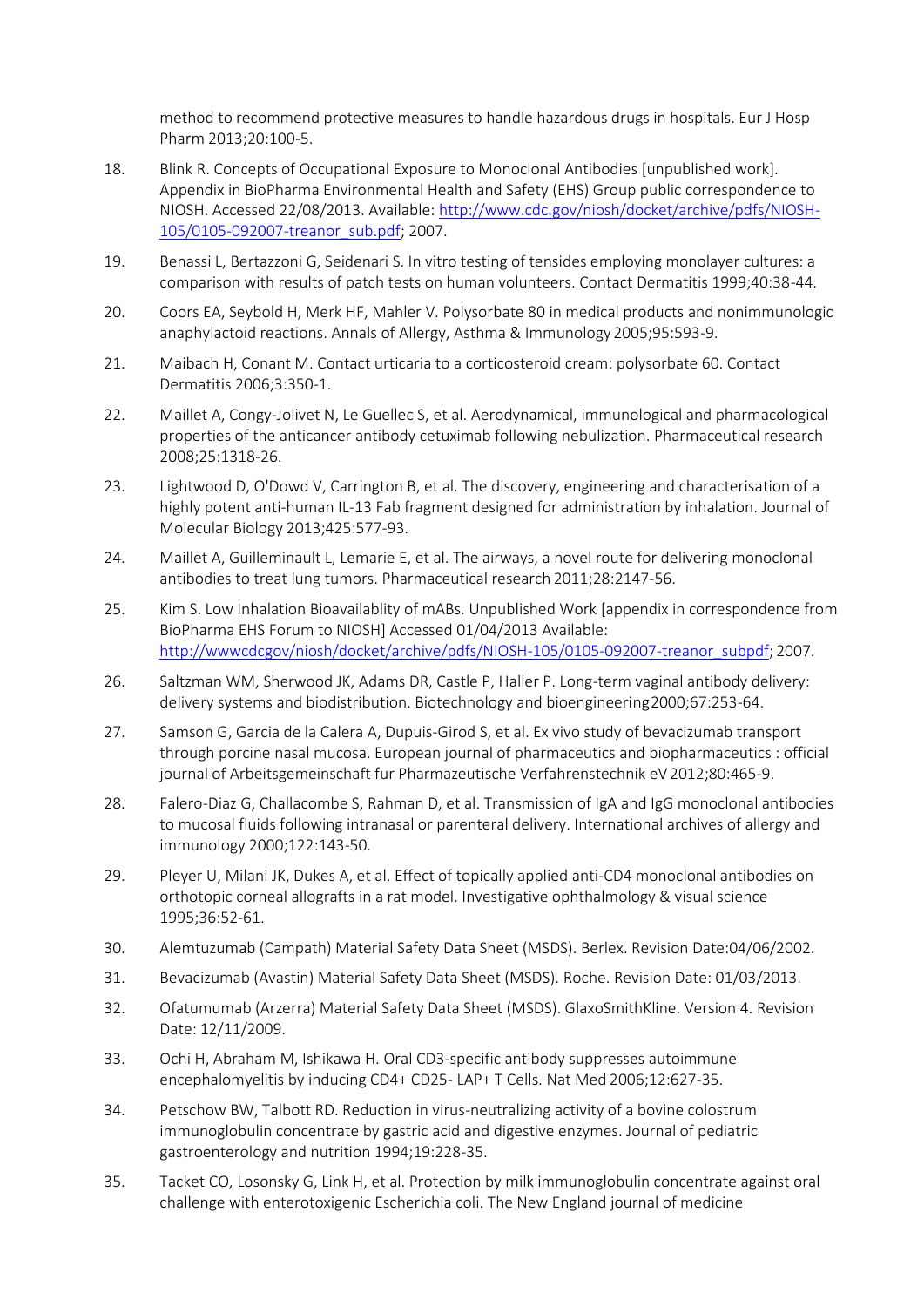1988;318:1240-3.

- 36. Vermeer AW, Norde W. The thermal stability of immunoglobulin: unfolding and aggregation of a multi-domain protein. Biophysical journal 2000;78:394-404.
- 37. Overdijk MB, Verploegen S, van den Brakel JH, et al. Epidermal growth factor receptor (EGFR) antibody-induced antibody-dependent cellular cytotoxicity plays a prominent role in inhibiting tumorigenesis, even of tumor cells insensitive to EGFR signaling inhibition. Journal of immunology (Baltimore, Md : 1950) 2011;187:3383-90.
- 38. Ueda N, Tsukamoto H, Mitoma H, et al. The cytotoxic effects of certolizumab pegol and
- 39. golimumab mediated by transmembrane tumor necrosis factor α. Inflamm Bowel Dis 2013;19:1224- 31.
- 40. Vahle JL, Finch GL, Heidel SM, et al. Carcinogenicity assessments of biotechnology-derived pharmaceuticals: a review of approved molecules and best practice recommendations. Toxicologic Pathology 2010;38:522-53.
- 41. Sandborn W, Feagan B, Stoinov S, et al. Certolizumab pegol for the treatment of crohn's disease. The New England journal of medicine 2007;357:228-38.
- 42. Zidi I, Bouaziz A, Mnif W, Bartegi A, Amor N. Golimumab and malignancies: true or false association? Med Oncol 2011;28:641-8.
- 43. Brennan FR, Morton LD, Spindeldreher S, et al. Safety and immunotoxicity assessment of immunomodulatory monoclonal antibodies. mAbs 2010;2:233-55.
- 44. American College of Toxicology (ACT) and German Society of Toxicology [online media presentation June 13 2013]. Accessed 21/08/13. Available: [http://www.actox.org/meetCourses/Webinar-](http://www.actox.org/meetCourses/Webinar-Bluemel-Carcinogenicity.pdf)[Bluemel-Carcinogenicity.pdf;](http://www.actox.org/meetCourses/Webinar-Bluemel-Carcinogenicity.pdf) 2013.
- 45. Langford S, Fradgley S, Evans M, Blanks C. Assessing the risk of handling monoclonal antibodies. Hospital Pharmacist 2008;15:60-4.
- 46. Monoclonal antibodies risk management for Northern Sydney Local Health District (NSLHD). Document number PR2013\_001. Department of Oncology, Division of Medicine, Northern Sydney Local Health District hospitals; 2013.
- 47. Baert F, Noman M, Vermeire S, et al. Influence of immunogenicity on the long-term efficacy of infliximab in crohn's disease. New England Journal of Medicine 2003;348:601-8.
- 48. Chang J, Leong RW. Occupational health and safety of anti-tumour necrosis factor alpha monoclonal antibodies with casual exposure. Expert opinion on biological therapy 2013.
- 49. Hwang WY, Foote J. Immunogenicity of engineered antibodies. Methods (San Diego, Calif) 2005;36:3-10.
- 50. Fransman W, Vermeulen R, Kromhout H. Occupational dermal exposure to cyclophosphamide in Dutch hospitals: a pilot study. The Annals of occupational hygiene 2004;48:237-44.
- 51. Siderov J, Kirsa S, McLauchlan R. Surface Contamination of Cytotoxic Chemotherapy Preparation Areas in Australian Hospital Pharmacy Departments. Journal of Pharmacy Practice and Research 2009;39:117-21.
- 52. Panitumumab (Vectibix) TGA Product Information. Amgen. Revision date: 21/05/2013.
- 53. Rituximab (Mabthera). TGA Product Information. Roche. Revision date: 13/05/2013.
- 54. Wang W, Wang EQ, Balthasar JP. Monoclonal antibody pharmacokinetics and pharmacodynamics. Clinical pharmacology and therapeutics 2008;84:548-58.
- 55. Australian guidelines for the prevention and control of infection in healthcare. Australian Commission on Safety and Quality in Healthcare; 2010.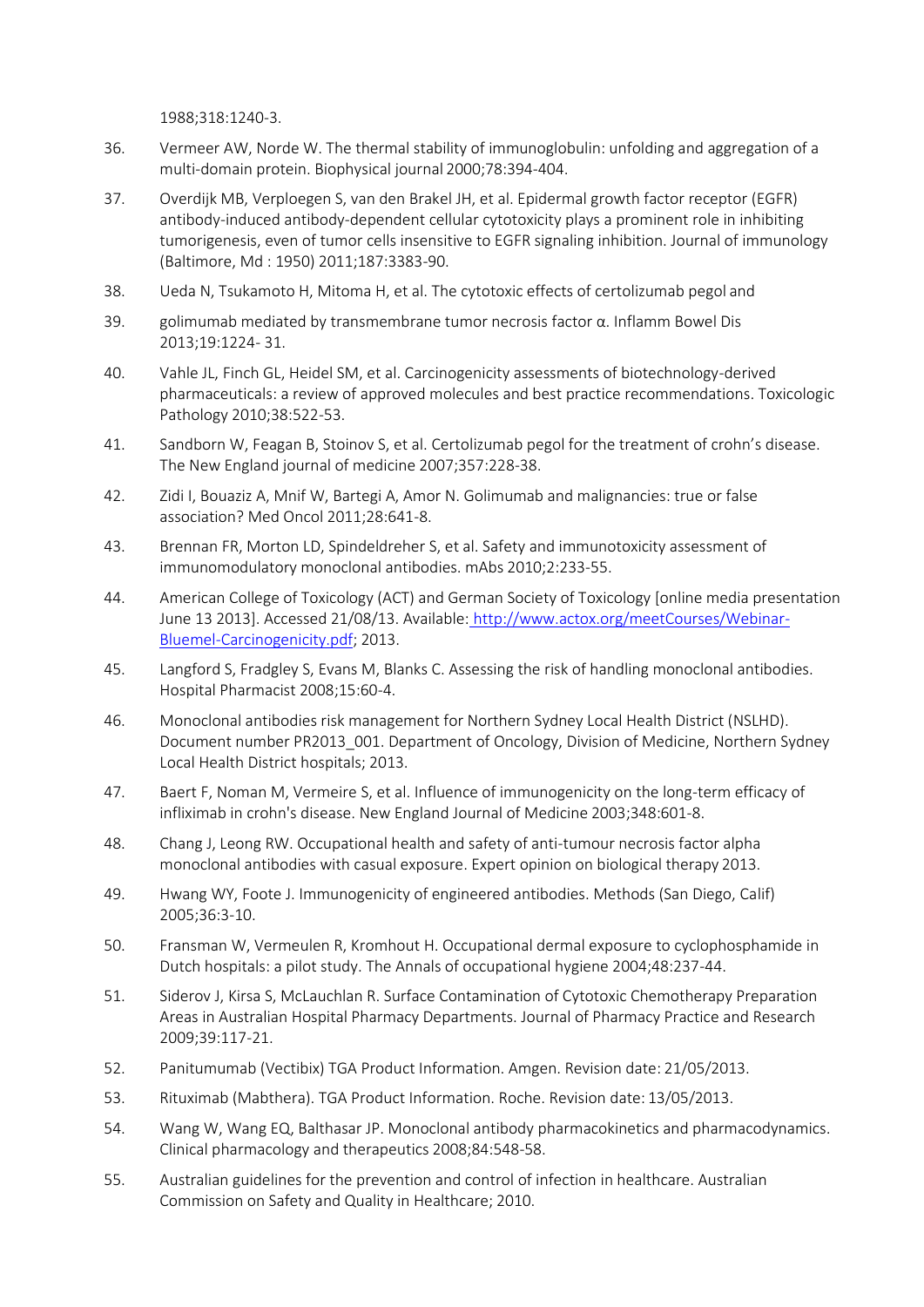- 56. Harrison. B KM. Penetration and splash protection of six disposable gown materials against fifteen antineoplastic drugs. J Oncol Pharm Pract 1999;5:61-6.
- 57. SHPA standards of practice for the safe handling of cytotoxic drugs in pharmacy departments. SHPA committee of specialty practice in oncology. J Pharm Pract Res2005;35:44-52.
- 58. Laidlaw JL, Connor TH, Theiss JC, Anderson RW, Matney TS. Permeability of four disposable protective-clothing materials to seven antineoplastic drugs. American journal of hospital pharmacy 1985;42:2449-54.
- 59. Australian and New Zealand Standard. AS/NZS 1716:2012. Respiratory protective devices. Seventh edition. Standards Australia Limited / Standards New Zealand; 2012.
- 60. Australian and New Zealand Standard. AS/NZS 1715:2009. Selection, use and maintainance of respiratory protective equipment. Standards Australia Limited / Standards New Zealand; 2009.
- 61. Qian Y, Willeke K, Grinshpun S, Donnelly J, Coffey C. Performance of N95 respirators: filtration efficiency for airborne microbial and inert particles. Am Ind Hyg Assoc J 1998;59:128-32.
- 62. The cytotoxics handbook 4th edition. In: Allwood M, Stanley A, Wright P, eds. Abingdon, UK: Radcliffe Medical Press; 2002.
- 63. SHPA. Standards of practice for the safe handling of cytotoxic drugs in pharmacy departments. Journal of Pharmacy Practice and Research 2004;35:44-52.
- 64. Austin P, Elia M. Improved aseptic technique can reduce variable contamination rates of wardprepared parenteral doses. Journal of Hospital Infection 2013;83:160-3.
- 65. Trissel L, Gentempo J, Anderson R, LaJeunesse J. Using a medium-fill simulation to evaluate the microbial contamination rate for USP medium-risk-level compounding. Am J Health Syst Pharm 2005;62:285-8.
- 66. Thomas M, Sanborn M, R C. I.V. admixture contamination rates: Traditional practice site versus a class 1000 cleanroom. Am J Health Syst Pharm 2005;62:2386-92.
- 67. Australian Standard. AS 4273-1999. Design, installation adn use of pharmacuetical isolators (incorporating amendment no. 1). Standards Australia Limited; 1999.
- 68. Australian Standard. AS 2567-2002. Laminar flow cytotoxic drug safety cabinet. Standards Australia Limited; 2002.
- 69. NIOSH. NIOSH Alert preventing occupational exposures to antineoplastic and other hazardous drugs in health care settings. Publication no 2004-165 National Institute for Occupational Safety and Health. Cincinnati; 2004.
- 70. Guidelines on handling hazardous drugs. American Society of Health-System Pharmacists (ASHP) Am J Health Syst Pharm 2006;63:1172-91.
- 71. SHPA guidelines for medicines prepared in australian hospital pharmacy departments. Journal of Pharmacy Practice and Research 2010;40:133-43.
- 72. De Ausen L, DeFreitas EF, Littleton L, Lustik M. Leakage from closed-system transfer devices as detected by a radioactive tracer. Am J Health Syst Pharm 2013;70:619-23.
- 73. Jorgenson J, Spivey S, Canann D, Ritter H, Smith B. Contamination comparison of transfer devices intended for handling hazardous drugs. Hospital Pharmacy 2008;43:723-7.
- 74. McMichael D, Jefferson D, Carey E, et al. Utility of the PhaSeal closed system drug transfer device. American Journal of Pharmacy Benefits 2011;3:9-16.
- 75. Siderov J, Kirsa S, McLauchlan R. Reducing workplace cytotoxic surface contamination using a closed-system drug transfer device. J Oncol Pharm Pract 2010;16:19-25.
- 76. Harrison B, Peters B, Bing M. Comparison of surface contamination with cyclophosphamide and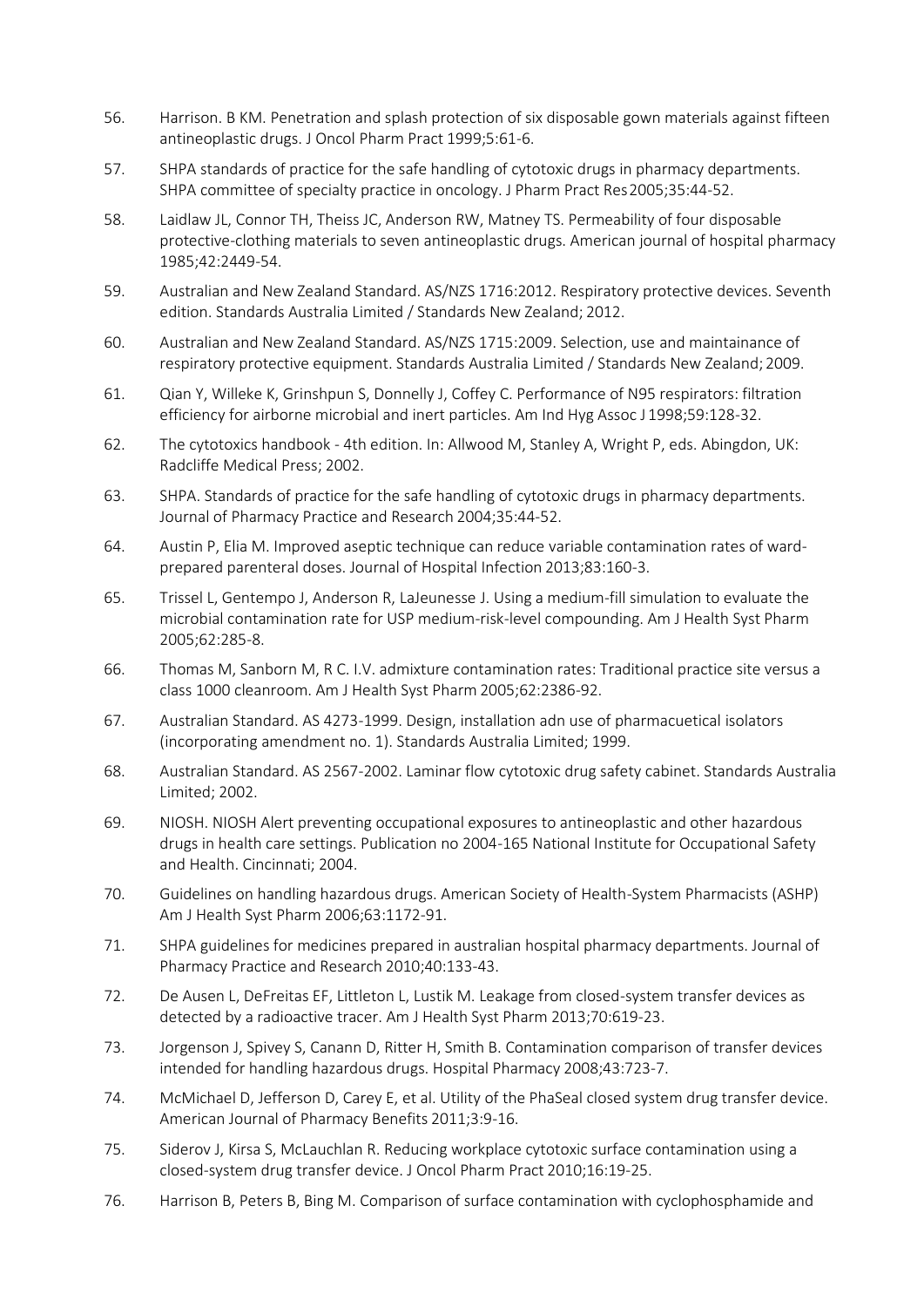fluorouracil using a closed-system drug transfer device versus standard preparation techniques. Am J Health-Syst Pharm 2006;63:1736-44.

- 77. Sessink P, Connor T, Jorgenson J, Tyler T. Reduction in surface contamination with antineoplastic drugs in 22 hospital pharmacies in the US following implementation of a closed- system drug transfer device. Journal of Oncology Pharmacy Practice 2010;17:39-48.
- 78. Spivey S, Connor T. Determining sources of workplace contamination with antineoplastic drugs and comparing conventional IV preparation with a closed system. Hospital Pharmacy 2003;38:135-9.
- 79. Questions about multi-dose vials. Centres for Disease Control and Prevention (CDC). Last review 21/05/2010. Last Update 02/09/2011. Accessed 28/03/2014. Available[:](http://www.cdc.gov/injectionsafety/providers/provider_faqs_multivials.html) [http://www.cdc.gov/injectionsafety/providers/provider\\_faqs\\_multivials.html;](http://www.cdc.gov/injectionsafety/providers/provider_faqs_multivials.html) 2010.
- 80. Patient safety alert promoting safer use of injectable medicines. National Health Service (NHS) National Patient Safety Agency. Accessed 28/03/2014. Available: file:///C:/Documents%20and%20Settings/alexander%20marliese/My%20Documents/Downloads/NR LS-0434-Injectable-medicines-PSA-2007-v1%20(3).pdf; 2007.
- 81. Hutin Y, Hauri A, Chiarello L, et al. Best infection control practices for intradermal, subcutaneous,and intramuscular needle injections. Bulletin of the World Health Organization 2003;81.
- 82. Revised arrangements for the efficient funding of chemotherapy drugs & streamlined authority data capture. Pharmaceutical Benefits Scheme (PBS). Australian Government Department of Health. Implementation Date: 01/04/2012. Accessed 17/10/13. Available: [http://www.pbs.gov.au/info/publication/factsheets/shared/revised-arrangements-for](http://www.pbs.gov.au/info/publication/factsheets/shared/revised-arrangements-for-chemotherapy)[chemotherapy;](http://www.pbs.gov.au/info/publication/factsheets/shared/revised-arrangements-for-chemotherapy) 2012.
- 83. Mattner F, Gastmeier P. Bacterial contamination of multiple-dose vials: a prevalence study. American Journal of Infection Control 2004;32:12-6.
- 84. Clinical Excellence Commission. New South Whales Health. Programs High Risk Medicines. Accessed 16/10/13. Available: [http://www.cec.health.nsw.gov.au/programs/high-risk-medicines.](http://www.cec.health.nsw.gov.au/programs/high-risk-medicines)
- 85. Evaluation of biosimilars. Therapeutic Goods Administration (TGA). Accessed 17/10/2013. Available: [http://www.tga.gov.au/industry/pm-argpm-biosimilars-01.htm;](http://www.tga.gov.au/industry/pm-argpm-biosimilars-01.htm) 2013.
- 86. Guideline on similar biological medicinal products. European Medicines Agency Committee For Medicinal Products For Human Use (CHMP); 2005.
- 87. Pharmaceutical Inspection Convention Pharmaceutical Inspection Co-operation Scheme. Guide to good manufacturing practice for medicinal products annexes. 2009:25-6.
- 88. Guidelines for good radiopharmacy practice. Australian and New Zealand Society of Nuclear Medicine (ANZSNM) Radiopharmacy SIG; 2001.
- 89. Alemtuzumab (MabCampath). TGA Product Information. Genzyme. Revision date: 20/06/2012.
- 90. Bevacizumab (Avastin). TGA Product Information. Roche. Revision date: 09/05/2013.
- 91. Bevacizumab (Avastin). FDA Product Information. Roche. Revision date: 03/2013.
- 92. Brentuximab-Vedotin (914088-09-8) Material Safety Data Sheet (MSDS). Clearsynth. 2012.
- 93. Brentuximab-Vedotin (Adcetris) FDA Product Information. SeattleGenetics. Revision date: 01/2012.
- 94. Cetuximab (Erbitux) Material Safety Data Sheet (MSDS). ImClone Systems Incorporated. Revision Date: 02/2005.
- 95. Cetuximab (Erbitux) TGA Product Information. Merk Serono. Revision Date: 14/05/2013.
- 96. Cetuximab (Erbitux) FDA Product Information. Merc Serono. Revision date: 03/2013.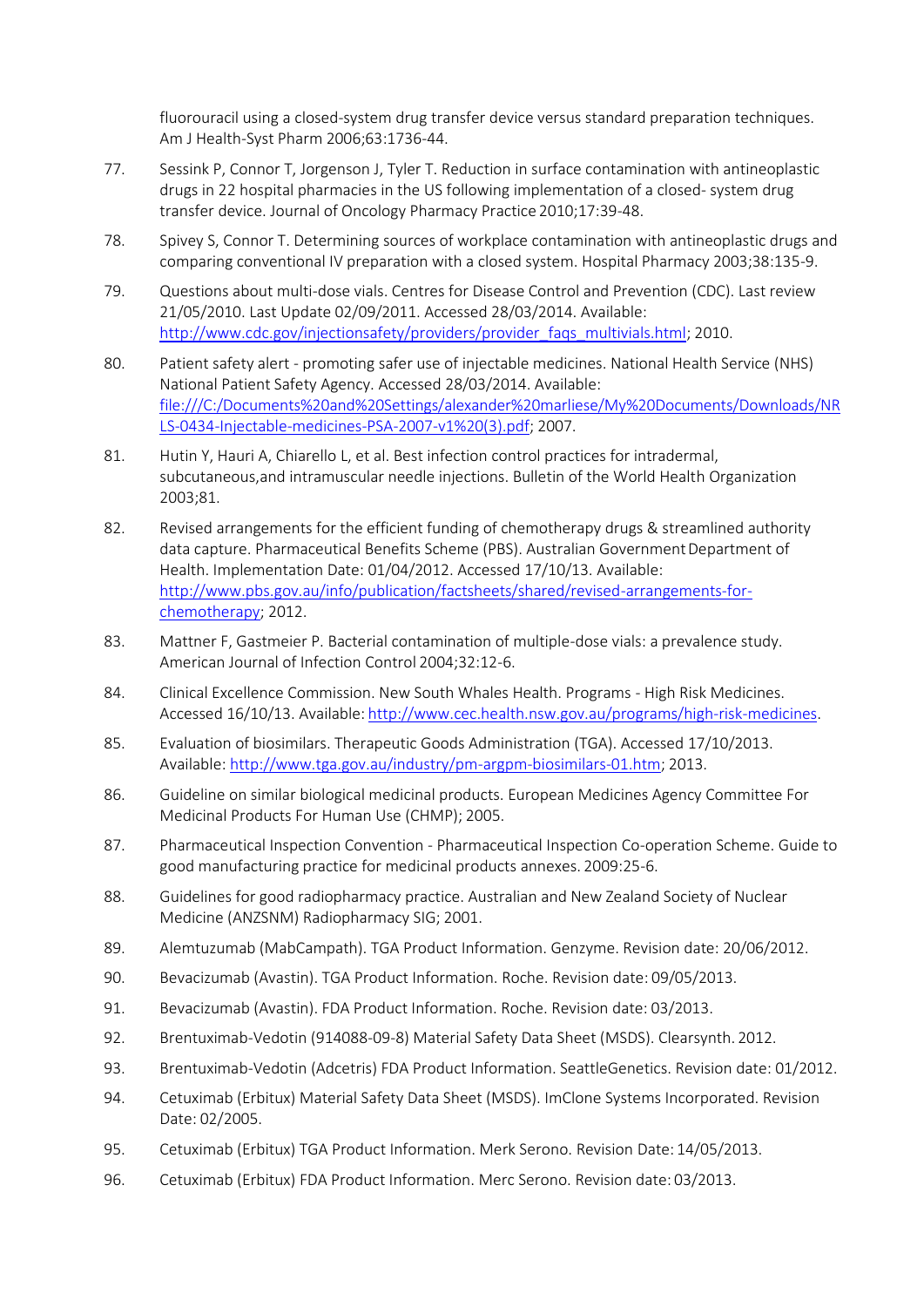- 97. Denosumab (Prolia) Material Safety Data Sheet (MSDS). Amgen. Version 6. Revision Date 01/02/2013.
- 98. Denosumab (Prolia) TGA Product Information. Amgen. Revision Date: 24/04//2013.
- 99. Denosumab (Xgeva) Material Safety Data Sheet (MSDS). Amgen. Version 3. Revision Date: 01/02/2013.
- 100. Denosumab (Xgeva) TGA Product Information. Amgen. Revision Date: 05/03/2013.
- 101. Ipilimumab (Yervoy) Material Safety Data Sheet (MSDS). Bristol-Myers Squibb. Version 7.1. Revision Date 15/04/2011.
- 102. Ipilimumab (Yervoy). TGA Product Information.Bristol-Myers Squibb. Revision date: 16/05/2013.
- 103. Ipilimumab (Yervoy). FDA Product Information. Bristol-MyersSquibb. Revision date: 05/2013.
- 104. Ofatumumab (Arzerra) FDA Product Information. GlaxoSmithKline. Revision date: 09/2011.
- 105. Panitumumab (Vectibix) Material Safety Data Sheet (MSDS). Amgen. Version 2. Revision Date: 08/05/2008.
- 106. Panitumumab (Vectibix) FDA Product Information. Amgen. Revision date: 03/2013.
- 107. Rituximab (Mabthera) Material Safety Data Sheet (MSDS). Roche. Revision Date: 22/10/2009.
- 108. Rituximab (Rituxan) Material Safety Data Sheet (MSDS). Genentech. Revision date: 2006.
- 109. Shpilberg O, Jackisch C. Subcutaneous administration of rituximab (MabThera) and trastuzumab (Herceptin) using hyaluronidase. British journal of cancer 2013;109:1556-61.
- 110. Trastuzumab (Herceptin) Material Safety Data Sheet (MSDS). Roche. Revision Date: 01/03/2013.
- 111. Trastuzumab (Herceptin) TGA Product Information. Roche. Revision date: 13/08/2012.
- 112. Trastuzumab (Herceptin) FDA Product Information. Roche. Revision date: 10/2012.
- 113. Trastuzumab-Emtansine (Kadcyla) Material Safety Data Sheet (MSDS). Roche. Revision Date: 26/04/13
- 114. Trastuzumab-Emtansine (Kadcyla) FDA Product Information. Genentech. Revision date: 05/2013.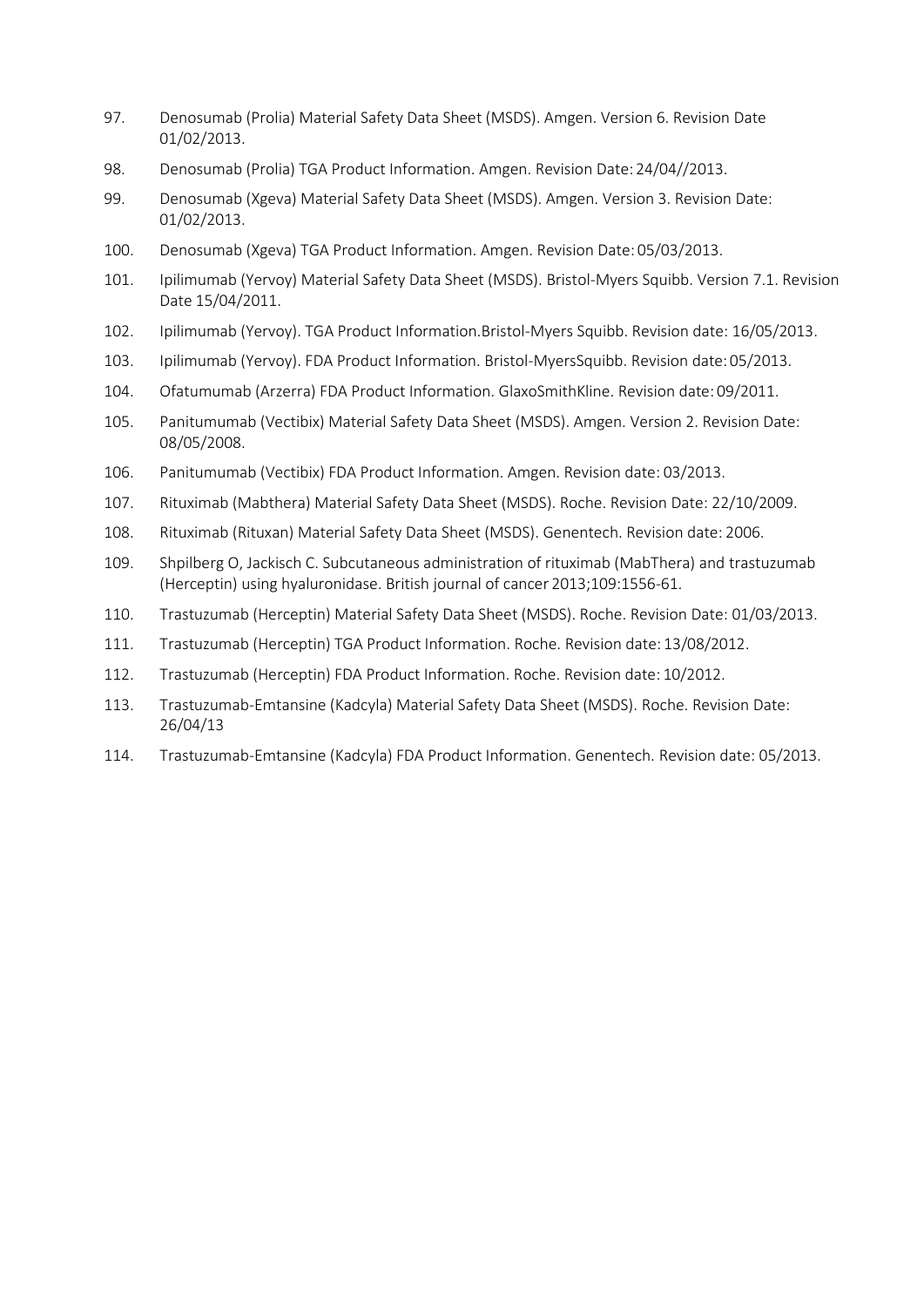# Appendix 1 - Comparison of drug properties in select commercially available MABs

<span id="page-43-0"></span>

| Drug                                 | Class                               | Immunogenic                       | Teratogenic                                                                                        | Mutagenic                                      | Carcinogenic                                         | <b>MW</b><br>(kDa) | Prep. Steps             |           | Admin. RouteFormulation |
|--------------------------------------|-------------------------------------|-----------------------------------|----------------------------------------------------------------------------------------------------|------------------------------------------------|------------------------------------------------------|--------------------|-------------------------|-----------|-------------------------|
| Alemtuzumab <sup>29,87</sup>         | Fully humanised MABADA: 8.3%        | $HSR: < 1\%$<br>IRR: 10-35%       | No data; unlikely to cross placentaNo data<br>due to molecular size; theoretical<br>risk if it did |                                                | No data                                              | 150                | $\overline{2}$          | IV        | Solution                |
| Bevacizumab <sup>30,88,89</sup>      | Fully humanised MABADA: 0.63%       | <b>HSR/IRR: &lt;5%</b>            | Yes; animal studies;                                                                               | No data                                        | No data                                              | 149                | 2                       | IV        | Solution                |
| Brentuximab Vedotin <sup>90,91</sup> | Antibody Drug<br>Conjugate          | ADA: 7-30%<br><b>HSR/IRR: 12%</b> | Yes; animal studies                                                                                | Yes: animal studies                            | No data                                              | 153                | $6 - 8$                 | IV        | Powder                  |
| Cetuximab92-94                       | Human-murine MAB ADA: 3.4%          | <b>HSR/IRR: 14%</b>               | Negative in animal studies;<br>expected based on pharmacology vivo tests                           | No; negative in vitro and in No data           |                                                      | 152                | $2 - 3$                 | IV        | Solution                |
| Denosumab <sup>95-98</sup>           | Fully humanised MABADA: < 1%        | HSR: 0.9<br>IRR: nil              | Conflicting data                                                                                   | No data; not expected<br>based on pharmacology | No data; not expected147<br>based on<br>pharmacology |                    | 0 (Prolia®)<br>(Xgeva®) | <b>SC</b> | Solution                |
| Ipilimumab <sup>99-101</sup>         | Fully humanised MABADA: 1.1%        | $HSR: < 1\%$<br>$IRR: < 1\%$      | Yes; animal studies                                                                                | Negative in vitro and<br>in vivo tests         | No; animal studies                                   | 148                | $\overline{2}$          | IV        | Solution                |
| Ofatumumab <sup>31,102</sup>         | Fully humanised MABADA: nil HSR: 4% | IRR: 44%                          | No; animal studies                                                                                 | No; animal studies                             | No; animal studies                                   | 149                | 300mg=6<br>$2g=23$      | IV        | Solution                |
| Panitumumab <sup>50,103,104</sup>    | Fully humanised MABADA: 0.4-3.8%    | $HSR: < 1\%$<br><b>IRR: 3%</b>    | No; animal studies                                                                                 | No data                                        | No data                                              | 147                | $\overline{2}$          | IV        | Solution                |
| Rituximab <sup>51,105-107</sup>      | Human-murine MAB ADA: 12.7%         | HSR: 1-10%<br><b>IRR: 15%</b>     | No; post-marketing human<br>case reports & animal studies                                          | No data                                        | No data                                              | 144                | $\overline{2}$          | IV, SC    | Solution                |
| Trastuzumab <sup>107-110</sup>       | Human-murine MAB ADA: 0.1%          | HSR: 0.6%<br>IRR: 21-35%          | Yes; post-marketing human case<br>reports.<br>No; animal studies                                   | Negative in vitro and<br>in vivo tests         | No data                                              | 148                | 5                       | IV, SC    | Powder                  |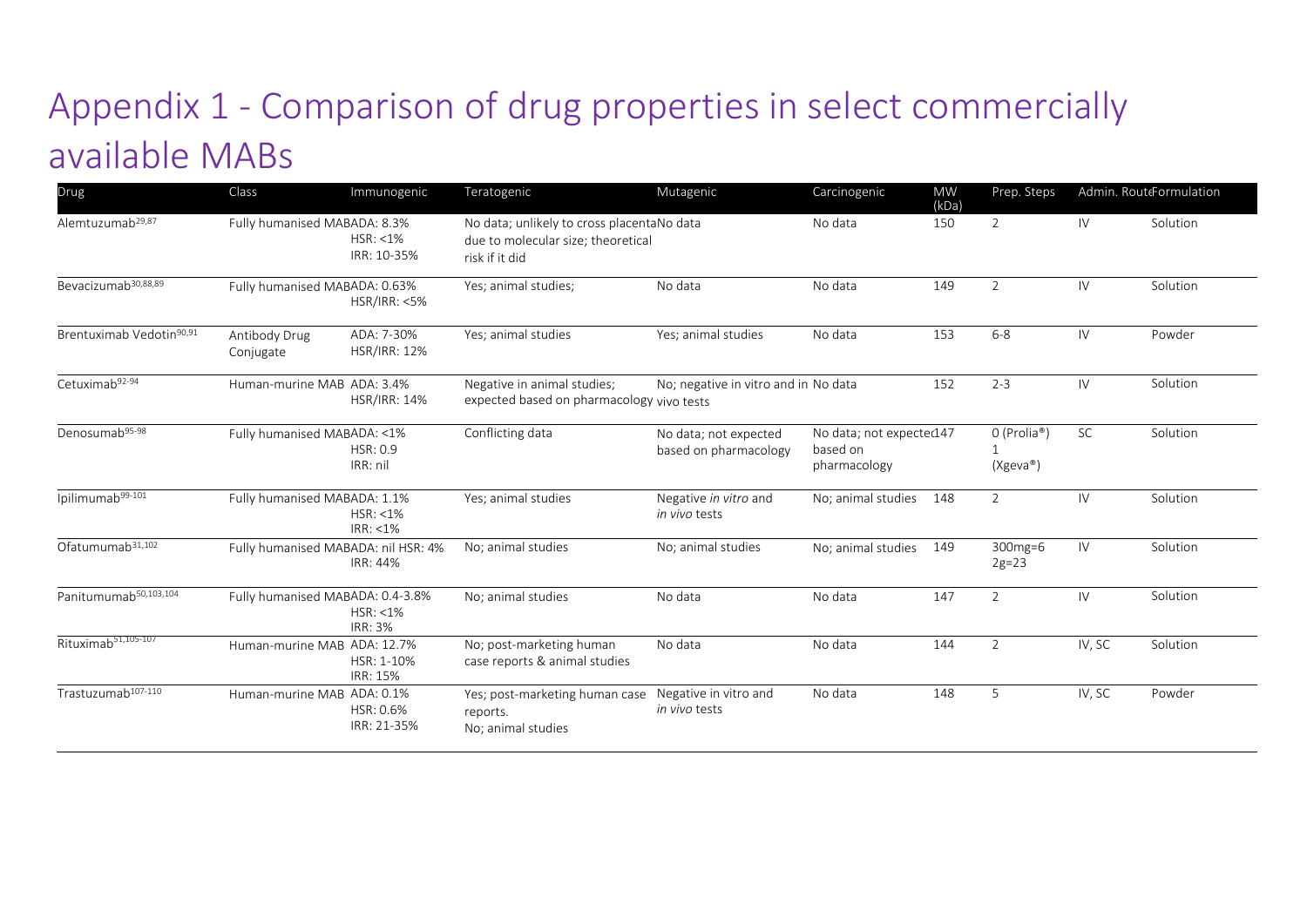| Trastuzumab-Emtansine <sup>111,112</sup> Antibody Drug<br>ADA: 5.3%<br>HSR: 2.2%<br>Conjugate<br>IRR: 1.4% | No data; expected based on<br>Aneugenic/ Clastogenic in <i>ir</i> No data<br>pharmacology of emtansine and vivo testing, Negative in in<br>trastuzumab post-marketing<br><i>vitro</i> testing<br>experience. | 148 |  | IV | Powder |
|------------------------------------------------------------------------------------------------------------|--------------------------------------------------------------------------------------------------------------------------------------------------------------------------------------------------------------|-----|--|----|--------|
|------------------------------------------------------------------------------------------------------------|--------------------------------------------------------------------------------------------------------------------------------------------------------------------------------------------------------------|-----|--|----|--------|

ADA – anti-drug-antibody, HSR – hypersensitivity reaction (all grades), IRR – infusion-related reaction (all grades), kDa – Kilo Dalton, MW – Molecular Weight, Prep – preparatio Admin – administration, IV – intravenous, SC – subcutaneous.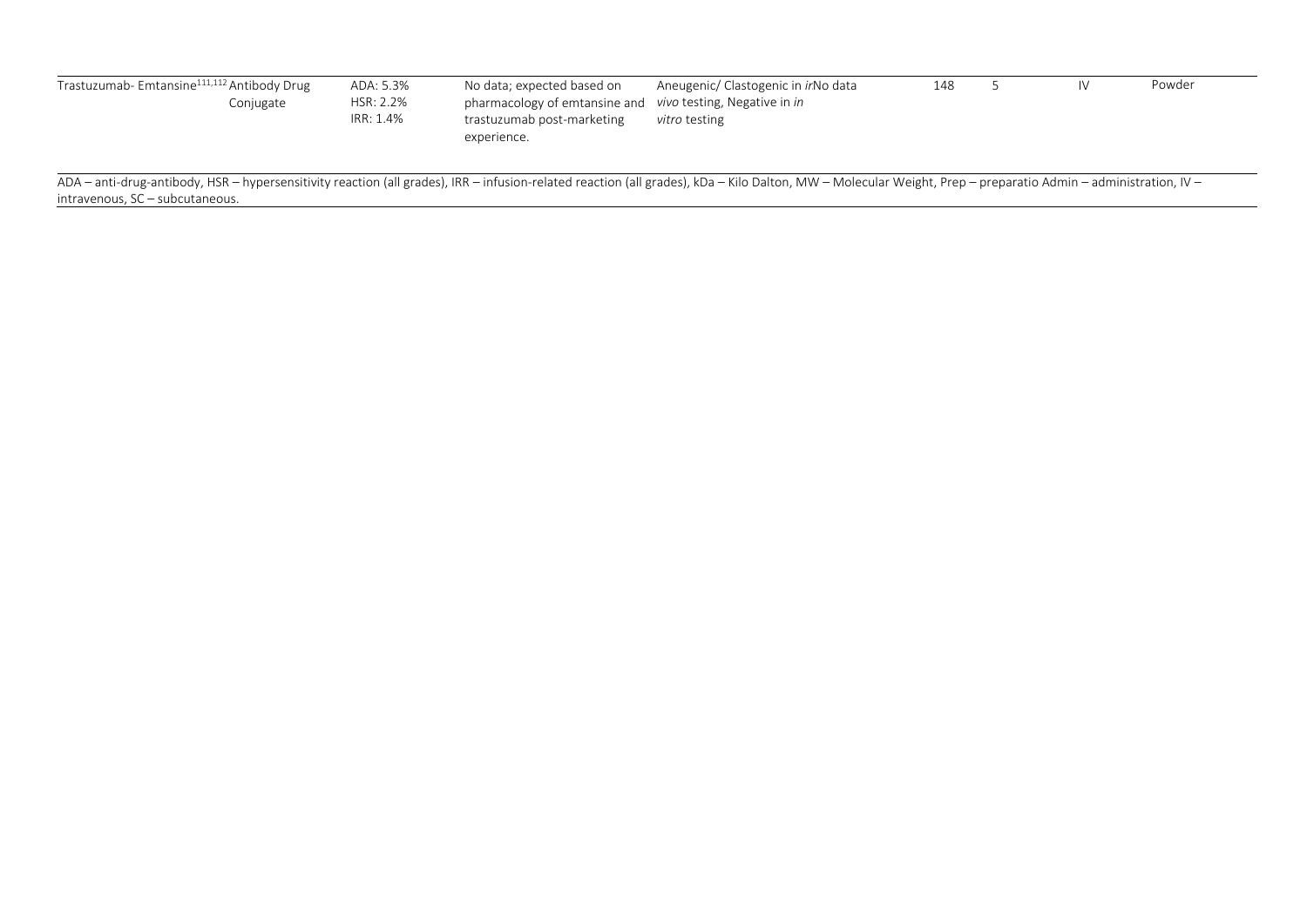## <span id="page-45-0"></span>Appendix 2 - Steering Committee

- Michael Green, Director Cancer Services, Western Health, Victoria (Project Sponsor)
- Sue Kirsa, Director of Pharmacy, Peter MacCallum Cancer Centre, Victoria (Project Manager)
- Marliese Alexander, Pharmacist, Peter MacCallum Cancer Centre, Victoria (Project Officer) Julie King, Pharmacist, Western Health, Victoria (Project Officer)
- Kent MacMillan, Director of Pharmacy, Western Health, Victoria
- Dan Mellor, Medical Manager Haematology, Roche Products Pty Ltd. (formerly Deputy Director of Pharmacy, Peter MacCallum Cancer Centre, Victoria)
- Ian Roos, Consumer Representative (previous academic and research scientist with an interest in safety issues), Victoria
- Jim Siderov, Senior Oncology Pharmacist, Austin Health, Victoria Jeff Szer, Director Clinical Haematology, Melbourne Health, Victoria Ray Snyder, Director Cancer Services, St Vincent's Hospital, Victoria Anthony Dowling, Medical Oncologist, St Vincent's Hospital,Victoria
- Andrew Cording, Director of Pharmacy, St Vincent's Hospital, Victoria
- Trevor Saunders, National Executive Committee of the Cancer Nurses Society of Australia, Victoria
- Jenny Byrne, Manager, Western & Central Melbourne Integrated Cancer Services, Victoria Spiridoula Galetakis, Department of Health Victoria